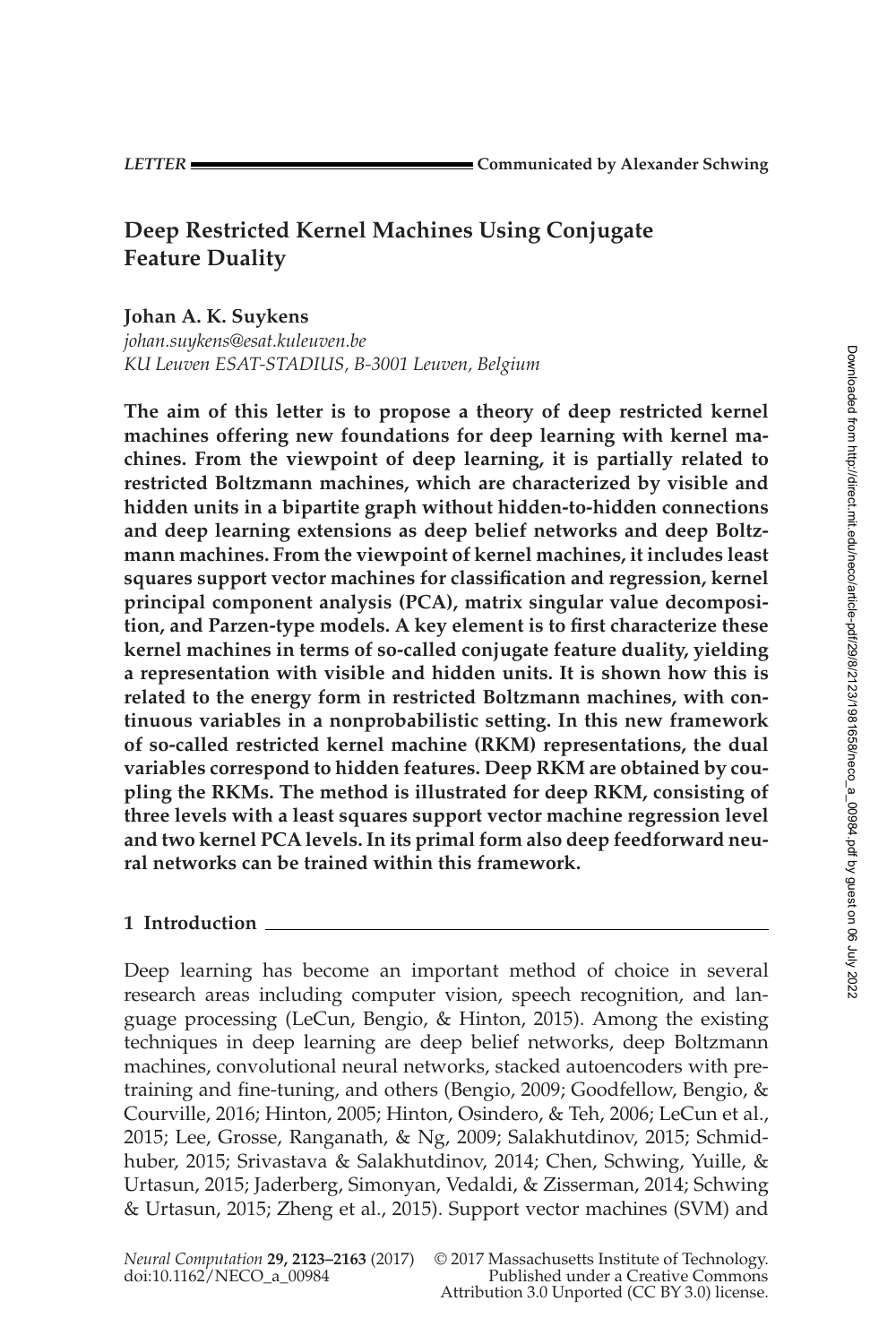kernel-based methods have made a large impact on a wide range of application fields, together with finding strong foundations in optimization and learning theory (Boser, Guyon, & Vapnik, [1992;](#page-38-0) Cortes & Vapnik, [1995;](#page-38-0) Rasmussen & Williams, [2006;](#page-39-0) Schölkopf & Smola, [2002;](#page-39-0) Suykens, Van Gestel, De Brabanter, De Moor, & Vandewalle, [2002;](#page-40-0) Vapnik, [1998;](#page-40-0) Wahba, [1990\)](#page-40-0). Therefore, one can pose the question: Which synergies or common foundations could be developed between these different directions? There has already been exploration of such synergies— for example, in kernel methods for deep learning (Cho & Saul, [2009\)](#page-38-0), deep gaussian processes (Damianou & Lawrence, [2013;](#page-38-0) Salakhutdinov & Hinton, [2007\)](#page-39-0), convolutional kernel networks (Mairal, Koniusz, Harchaoui, & Schmid, [2014\)](#page-39-0), multilayer support vector machines (Wiering & Schomaker, [2014\)](#page-40-0), and mathematics of the neural response (Smale, Rosasco, Bouvrie, Caponnetto, & Poggio, [2010\)](#page-39-0), among others.

In this letter, we present a new theory of deep restricted kernel machines (deep RKM), offering foundations for deep learning with kernel machines. It partially relates to restricted Boltzmann machines (RBMs), which are used within deep belief networks (Hinton, [2005;](#page-38-0) Hinton et al., [2006\)](#page-38-0). In RBMs, one considers a specific type of Markov random field, characterized by a bipartite graph consisting of a layer of visible units and another layer of hidden units (Bengio, [2009;](#page-37-0) Fisher & Igel, [2014;](#page-38-0) Hinton et al., [2006;](#page-38-0) Salakhutdinov, [2015\)](#page-39-0). In RBMs, which are related to harmoniums (Smolensky, [1986;](#page-39-0) Welling, Rosen-Zvi, & Hinton, [2004\)](#page-40-0), there are no connections between the hidden units (Hinton, [2005\)](#page-38-0), and often also no visible-to-visible connections. In deep belief networks, the hidden units of a layer are mapped to a next layer in order to create a deep architecture. In RBM, one considers stochastic binary variables (Ackley, Hinton, & Sejnowski, [1985;](#page-37-0) Hertz, Krogh, & Palmer, [1991\)](#page-38-0), and extensions have been made to gaussian-Bernoulli variants (Salakhutdinov, [2015\)](#page-39-0). Hopfield networks (Hopfield, [1982\)](#page-38-0) take continuous values, and a class of Hamiltonian neural networks has been studied in DeWilde [\(1993\)](#page-38-0). Also, discriminative RBMs have been studied where the class labels are considered at the level of visible units (Fisher & Igel, [2014;](#page-38-0) Larochelle & Bengio, [2008\)](#page-38-0). In all of these methods the energy function plays an important role, as it also does in energy-based learning methods (LeCun, Chopra, Hadsell, Ranzato, & Huang, [2006\)](#page-39-0).

Representation learning issues are considered to be important in deep learning (Bengio, Courville, & Vincent, [2013\)](#page-37-0). The method proposed in this letter makes a link to restricted Boltzmann machines by characterizing several kernel machines by means of so-called conjugate feature duality. Duality is important in the context of support vector machines (Boser et al., [1992;](#page-38-0) Cortes & Vapnik, [1995;](#page-38-0) Vapnik, [1998;](#page-40-0) Suykens et al., [2002;](#page-40-0) Suykens, Alzate, & Pelckmans, [2010\)](#page-40-0), optimization (Boyd & Vandenberghe, [2004;](#page-38-0) Rockafellar, [1987\)](#page-39-0), and in mathematics and physics in general. Here we consider hidden features conjugated to part of the unknown variables. This part of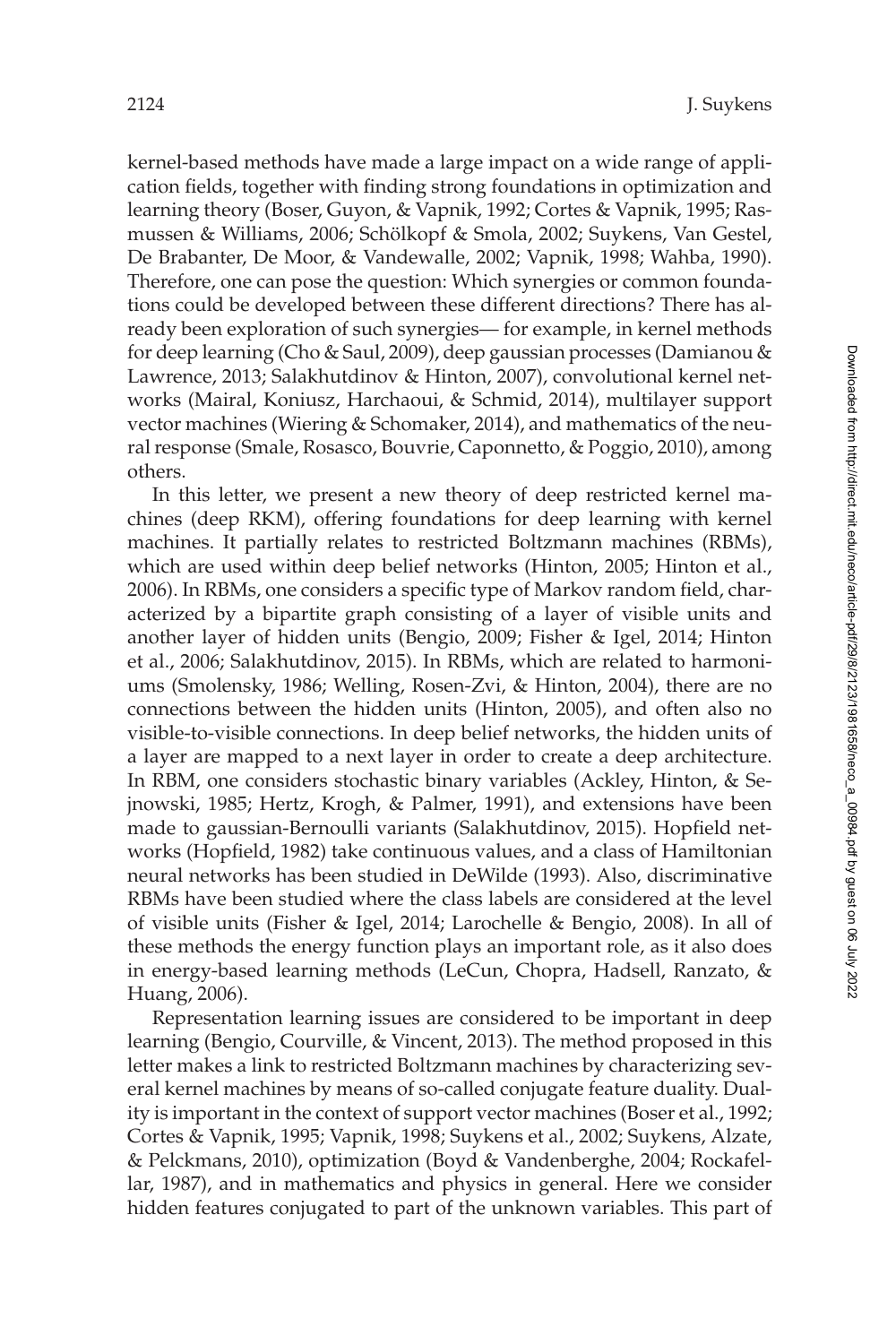the formulation is linked to a restricted Boltzmann machine energy expression, though with continuous variables in a nonprobabilistic setting. In this way, a model can be expressed in both its primal representation and its dual representation and give an interpretation in terms of visible and hidden units, in analogy with RBM. The primal representation contains the feature map, while the dual model representation is expressed in terms of the kernel function and the conjugated features.

The class of kernel machines discussed in this letter includes least squares support vector machines (LS-SVM) for classification and regression, kernel principal component analysis (kernel PCA), matrix singular value decomposition (matrix SVD), and Parzen-type models. These have been previously conceived within a primal and Lagrange dual setting in Suykens and Vandewalle [\(1999b\)](#page-40-0), Suykens et al. [\(2002\)](#page-40-0), Suykens, Van Gestel, Vandewalle, and De Moor [\(2003\)](#page-40-0), and Suykens [\(2013, 2016\)](#page-40-0). Other examples are kernel spectral clustering (Alzate & Suykens, [2010;](#page-37-0) Mall, Langone, & Suykens, [2014\)](#page-39-0), kernel canonical correlation analysis (Suykens et al., [2002\)](#page-40-0), and several others, which will not be addressed in this letter, but can be the subject of future work. In this letter, we give a different characterization for these models, based on a property of quadratic forms, which can be verified through the Schur complement form. The property relates to a specific case of Legendre-Fenchel duality (Rockafellar, [1987\)](#page-39-0). Also note that in classical mechanics, converting a Lagrangian into Hamiltonian formulation is by Legendre transformation (Goldstein, Poole, & Safko, [2002\)](#page-38-0).

The kernel machines with conjugate feature representations are used then as building blocks to obtain the deep RKM by coupling the RKMs. The deep RKM becomes unrestricted after coupling the RKMs. The approach is explained for a model with three levels, consisting of two kernel PCA levels and a level with LS-SVM classification or regression. The conjugate features of level 1 are taken as input of level 2 and, subsequently, the features of level 2 as input for level 3. The objective of the deep RKM is the sum of the objectives of the RKMs in the different levels. The characterization of the stationary points leads to solving a set of nonlinear equations in the unknowns, which is computationally expensive. However, for the case of linear kernels, in part of the levels it reveals how kernel fusion is taking place over the different levels. For this case, a heuristic algorithm is obtained with level-wise solving. For the general nonlinear case, a reduced-set algorithm with estimation in the primal is proposed.

In this letter, we make a distinction between levels and layers. We use the terminology of levels to indicate the depth of the model. The terminology of *layers* is used here in connection to the feature map. Suykens and Vandewalle [\(1999a\)](#page-40-0) showed how a multilayer perceptron can be trained by a support vector machine method. It is done by defining the hidden layer to be equal to the feature map. In this way, the hidden layer is treated at the feature map and the kernel parameters level. Suykens et al. [\(2002\)](#page-40-0) explained that in SVM and LS-SVM models, one can have a neural networks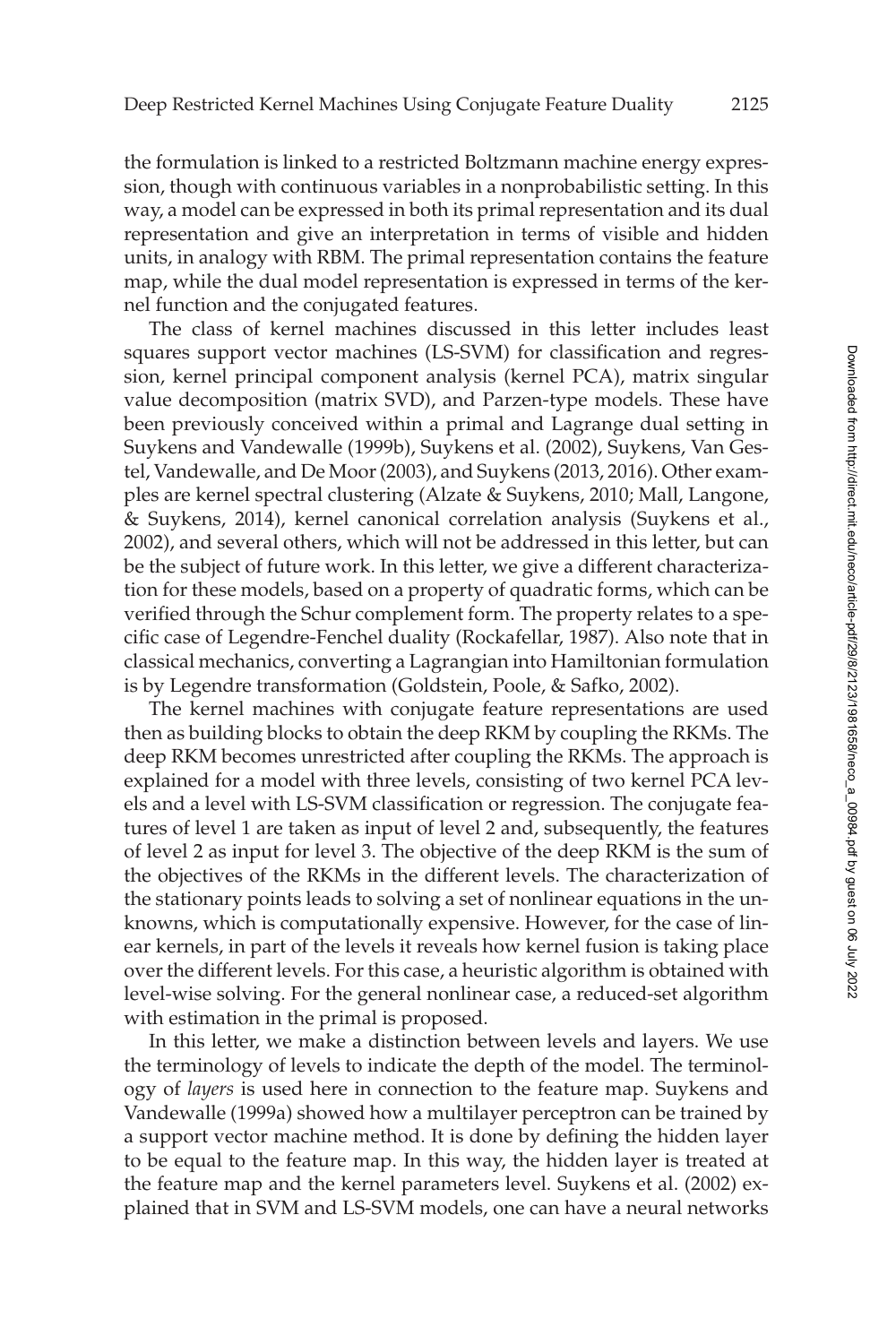interpretation in both the primal and the dual. The number of hidden units in the primal equals the dimension of the feature space, while in the dual representation, it equals the number of support vectors. In this way, it provides a setting to work with parametric models in the primal and kernel-based models in the dual. Therefore, we also illustrate in this letter how deep multilayer feedforward neural networks can be trained within the deep RKM framework. While in classical backpropagation (Rumelhart, Hinton, & Williams, [1986\)](#page-39-0), one typically learns the model by specifying a single objective (e.g., unless imposing additional stability constraints to obtain stable multilayer recurrent networks with dynamic backpropagation; (Suykens, Vandewalle, & De Moor, [1995\)](#page-40-0), in the deep RKM the objective function consists of the different objectives related to the different levels.

In summary, we aim at contributing to the following challenging questions in this letter:

- Can we find new synergies and foundations between SVM and kernel methods and deep learning architectures?
- Can we extend primal and dual model representations, as occurring in SVM and LS-SVM models, from shallow to deep architectures?
- Can we handle deep feedforward neural networks and deep kernel machines within a common setting?

In order to address these questions, this letter is organized as follows. Section 2 outlines the context of this letter with a brief introductory part on restricted Boltzmann machines, SVMs, LS-SVMs, kernel PCA, and SVD. In section [3](#page-9-0) we explain how these kernel machines can be characterized by conjugate feature duality with visible and hidden units. In section [4](#page-20-0) deep restricted kernel machines are explained for three levels: an LS-SVM regression level and two additional kernel PCA levels. In section [5,](#page-27-0) different algorithms are proposed for solving in either the primal or the dual, where the former will be related to deep feedfoward neural networks and the latter to kernel-based models. Illustrations with numerical examples are given in section [6.](#page-31-0) Section [7](#page-36-0) concludes the letter.

## **2 Preliminaries and Context**

In this section, we explain basic principles of restricted Boltzmann machines, SVMs, LS-SVMs, and related formulations for kernel PCA, and SVD. These are basic ingredients needed before introducing restricted kernel machines in section [3.](#page-9-0)

**2.1 Restricted Boltzmann Machines.** An RBM is a specific type of Markov random field, characterized by a bipartite graph consisting of a layer of visible units and another layer of hidden units (Bengio, [2009;](#page-37-0) Fisher & Igel, [2014;](#page-38-0) Hinton et al., [2006;](#page-38-0) Salakhutdinov, [2015\)](#page-39-0), without hidden-tohidden connections. Both the visible and hidden variables, denoted by *v*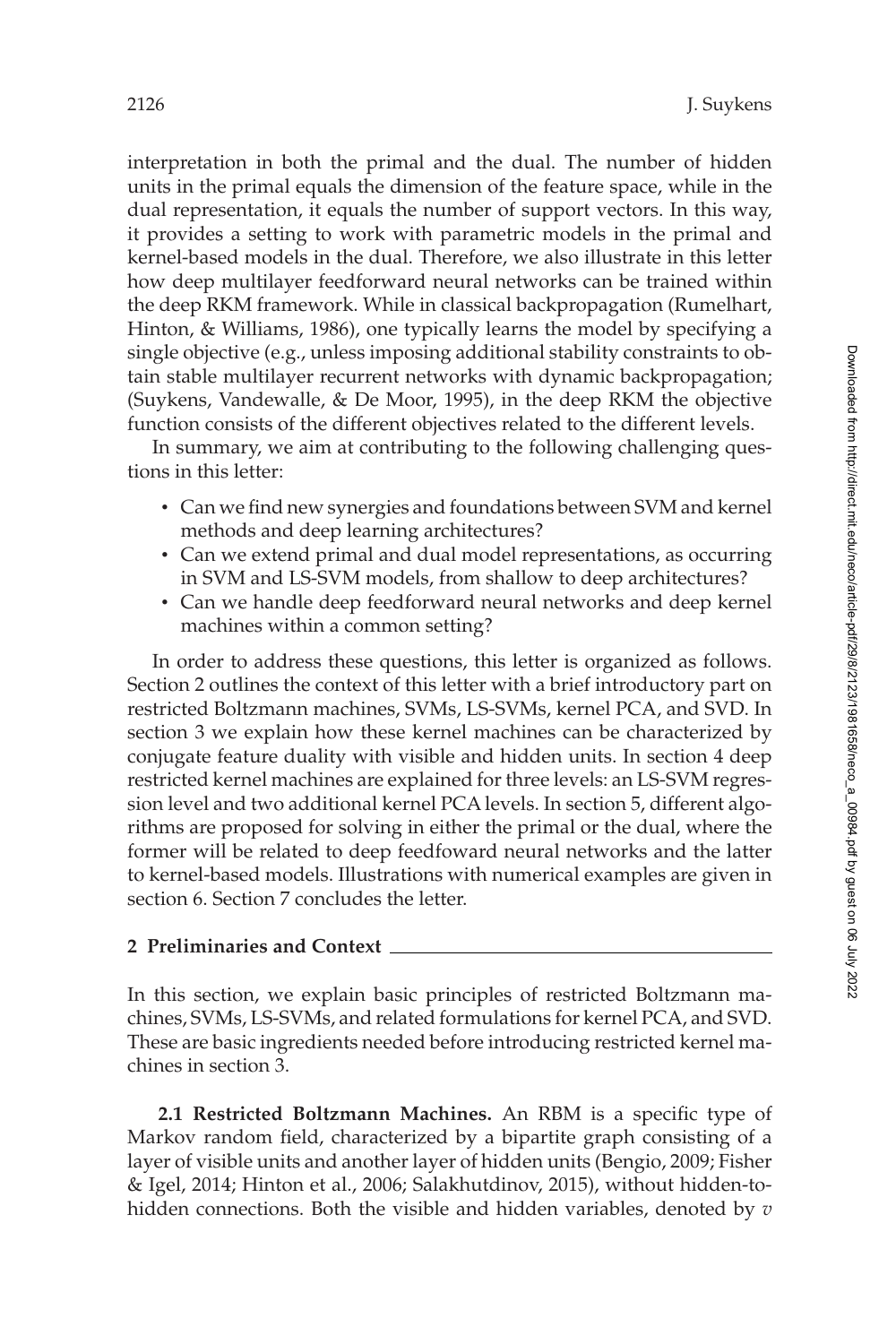<span id="page-4-0"></span>

Figure 1: Restricted Boltzmann machine consisting of a layer of visible units *v* and a layer of hidden units *h*. They are interconnected through the interaction matrix *W*, depicted in blue.

and *h*, respectively, have stochastic binary units with value 0 or 1. A joint state {v, *h*} is defined for these visible and hidden variables with energy (see Figure 1),

$$
E(v, h; \theta) = -v^T W h - c^T v - a^T h,
$$
\n(2.1)

where  $\theta = \{W, c, a\}$  are the model parameters, *W* is an interaction weight matrix, and *c*, *a* contain bias terms.

One then obtains the joint distribution over the visible and hidden units as

$$
P(v, h; \theta) = \frac{1}{Z(\theta)} \exp(-E(v, h; \theta))
$$
\n(2.2)

with the partition function

$$
Z(\theta) = \sum_{v} \sum_{h} \exp(-E(v, h; \theta))
$$

for normalization.

Thanks to the specific bipartite structure, one can obtain an explicit expression for the marginalization  $P(v; \theta) = \frac{1}{Z(\theta)} \sum_{h} exp(-E(v, h; \theta))$ . The conditional distributions are obtained as

$$
P(h|v; \theta) = \prod_{j} p(h_{(j)}|v),
$$
  
\n
$$
P(v|h; \theta) = \prod_{i} p(v_{(i)}|h),
$$
\n(2.3)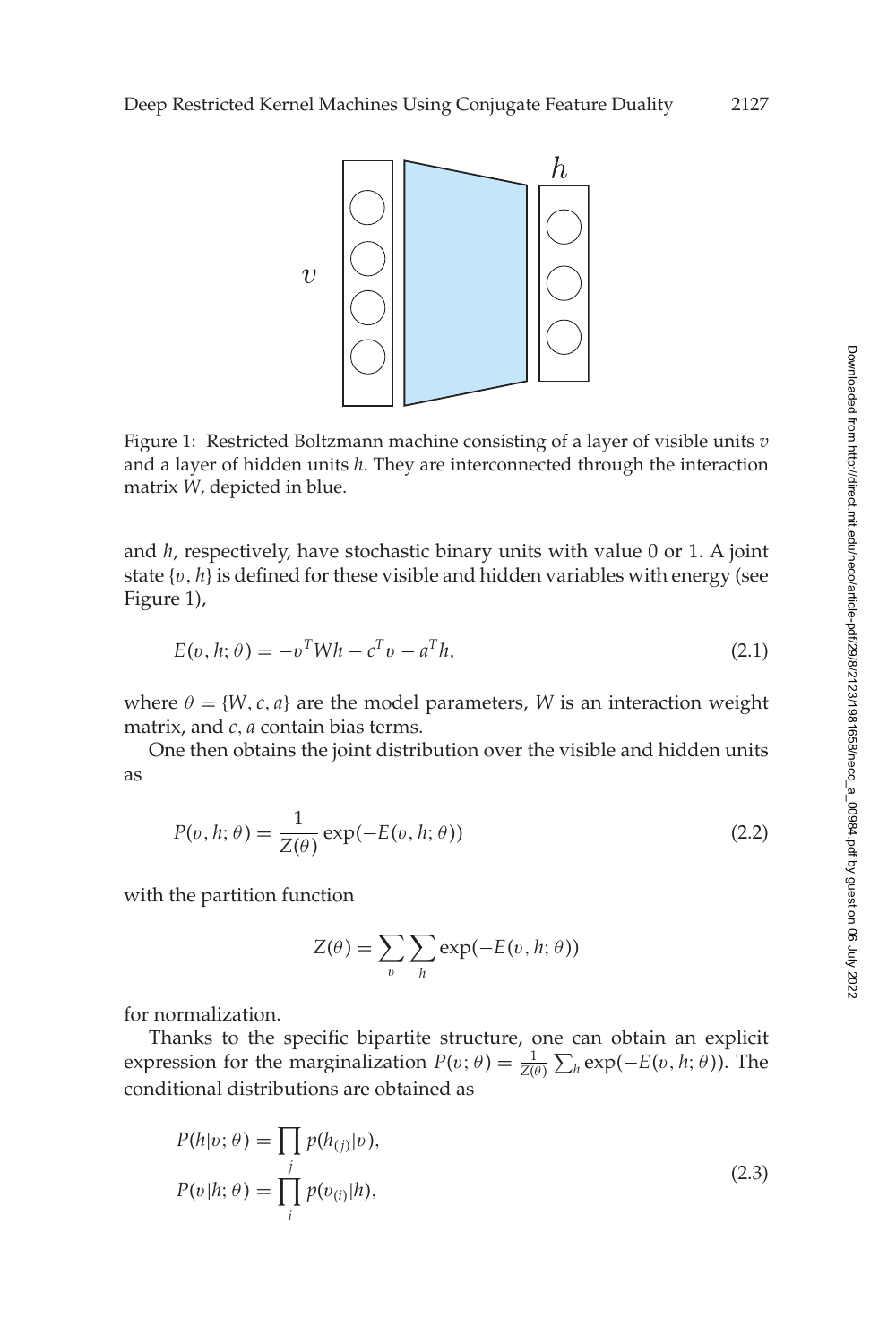<span id="page-5-0"></span>where  $p(h_{(j)} = 1 | v) = \sigma(\sum_i W_{ij} v_{(i)} + a_j)$  and  $p(v_{(i)} = 1 | h) = \sigma(\sum_j W_{ij} h_{(j)} + a_j)$ *d<sub>i</sub>*) with  $\sigma(x) = 1/(1 + \exp(-x))$  the logistic function. Here  $v_{(i)}$  and  $h_{(i)}$  denote the *i*th visible unit and the *j*th hidden unit, respectively.

Because exact maximum likelihood for this model is intractable, a contrastive divergence algorithm is used with the following update equation for the weights,

$$
\Delta W = \alpha (\mathbb{E}_{P_{\text{data}}}(vh^T) - \mathbb{E}_{P_T}(vh^T)), \qquad (2.4)
$$

with learning rate  $\alpha$  and  $\mathbb{E}_{P_{data}}$  the expectation with regard to the data distribution  $P_{data}(h, v; \theta) = P(h|v; \theta)P_{data}(v)$ , where  $P_{data}(v)$  denotes the empirical distribution. Furthermore,  $\mathbb{E}_{P_T}$  is a distribution defined by running a Gibbs chain for *T* steps initialized at the data. Often one takes  $T = 1$ , while  $T \rightarrow \infty$ recovers the maximum likelihood approach (Salakhutdinov, [2015\)](#page-39-0).

In Boltzmann machines there are, in addition to visible-to-hidden, also visible-to-visible and hidden-to-hidden interaction terms with

$$
E(v, h; \theta) = -v^T W h - \frac{1}{2} v^T L v - \frac{1}{2} h^T G h
$$
\n(2.5)

and  $\theta = \{W, L, G\}$  as explained in Salakhutdinov and Hinton [\(2009\)](#page-39-0).

In section [3](#page-9-0) we make a connection between the energy expression, equation [2.1,](#page-4-0) and a new representation of least squares support vector machines and related kernel machines, which will be made in terms of visible and hidden units. We now briefly review basics of SVMs, LS-SVMs, PCA, and SVD.

## **2.2 Least Squares Support Vector Machines and Related Kernel Machines.**

*2.2.1 SVM and LS-SVM.* Assume a binary classification problem with training data  $\{(x_i, y_i)\}_{i=1}^N$  with input data  $x_i \in \mathbb{R}^d$  and corresponding class labels  $y_i$  ∈ {−1, 1}. An SVM classifier takes the form

$$
\hat{y} = \text{sign}[w^T \varphi(x) + b],
$$

where the feature map  $\varphi(\cdot): \mathbb{R}^d \to \mathbb{R}^{n_f}$  maps the data from the input space to a high-dimensional feature space and  $\hat{y}$  is the estimated class label for a given input point  $x \in \mathbb{R}^d$ . The training problem for this SVM classifier (Boser et al., [1992;](#page-38-0) Cortes & Vapnik, [1995;](#page-38-0) Vapnik, [1998\)](#page-40-0) is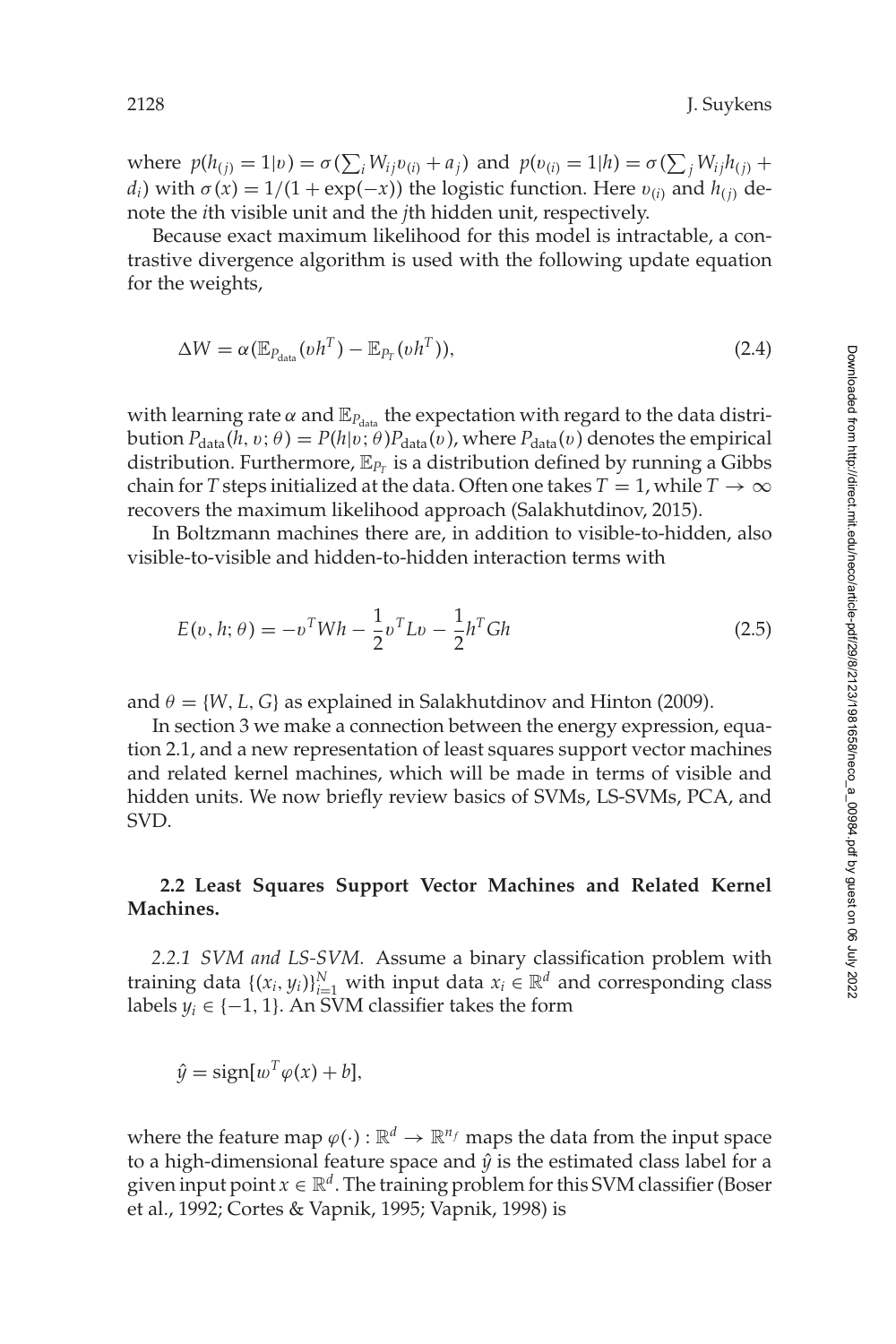<span id="page-6-0"></span>
$$
\min_{w,b,\xi} \qquad \frac{1}{2}w^Tw + c \sum_{i=1}^N \xi_i
$$
\n
$$
\text{subject to} \quad y_i[w^T \varphi(x_i) + b] \ge 1 - \xi_i, \quad i = 1, \dots, N
$$
\n
$$
\xi_i \ge 0, \quad i = 1, \dots, N,
$$
\n(2.6)

where the objective function makes a trade-off between minimization of the regularization term (corresponding to maximization of the margin  $2/\Vert w \Vert_2$ ) and the amount of misclassifications, controlled by the regularization constant  $c > 0$ . The slack variables  $\xi_i$  are needed to tolerate misclassifications on the training data in order to avoid overfitting the data. The following dual problem in the Lagrange multipliers  $\alpha_i$  is obtained, related to the first set of constraints:

$$
\max_{\alpha} \qquad -\frac{1}{2} \sum_{i,j=1}^{N} y_i y_j K(x_i, x_j) \alpha_i \alpha_j + \sum_{j=1}^{N} \alpha_j
$$
\n
$$
\text{subject to} \quad \sum_{i=1}^{N} \alpha_i y_i = 0
$$
\n
$$
0 \le \alpha_i \le \mathbf{c}, \quad i = 1, \dots, N.
$$
\n
$$
(2.7)
$$

Here a positive-definite kernel *K* is used with  $K(x, z) = \varphi(x)^T \varphi(z) =$  $\sum_{j=1}^{n_f} \varphi_j(x) \varphi_j(z)$ . The SVM classifier is expressed in the dual as

$$
\hat{y} = \text{sign}\left[\sum_{i \in S_{SV}} \alpha_i y_i K(x_i, x) + b\right],\tag{2.8}
$$

where  $S_{SV}$  denotes the set of support vectors, corresponding to the nonzero  $\alpha_i$  values. Common choices are, for example, to take a linear  $K(x_i, x_j) =$  $x_i^T x_j$ , polynomial  $K(x_i, x_j) = (y + x_i^T x_j)^d$  with  $v \ge 0$ , or gaussian RBF kernel  $K(x_i, x_j) = \exp(-\|x_i - x_j\|_2^2/\sigma^2).$ 

The LS-SVM classifier (Suykens & Vandewalle, [1999b\)](#page-40-0) is a modification to it,

$$
\min_{w,b,e_i} \frac{1}{2} w^T w + \gamma \frac{1}{2} \sum_{i=1}^N e_i^2
$$
\nsubject to  $y_i[w^T \varphi(x_i) + b] = 1 - e_i, \quad i = 1, ..., N,$ \n
$$
(2.9)
$$

where the value 1 in the constraints is taken as a target value instead of a threshold value. This implicitly corresponds to a regression on the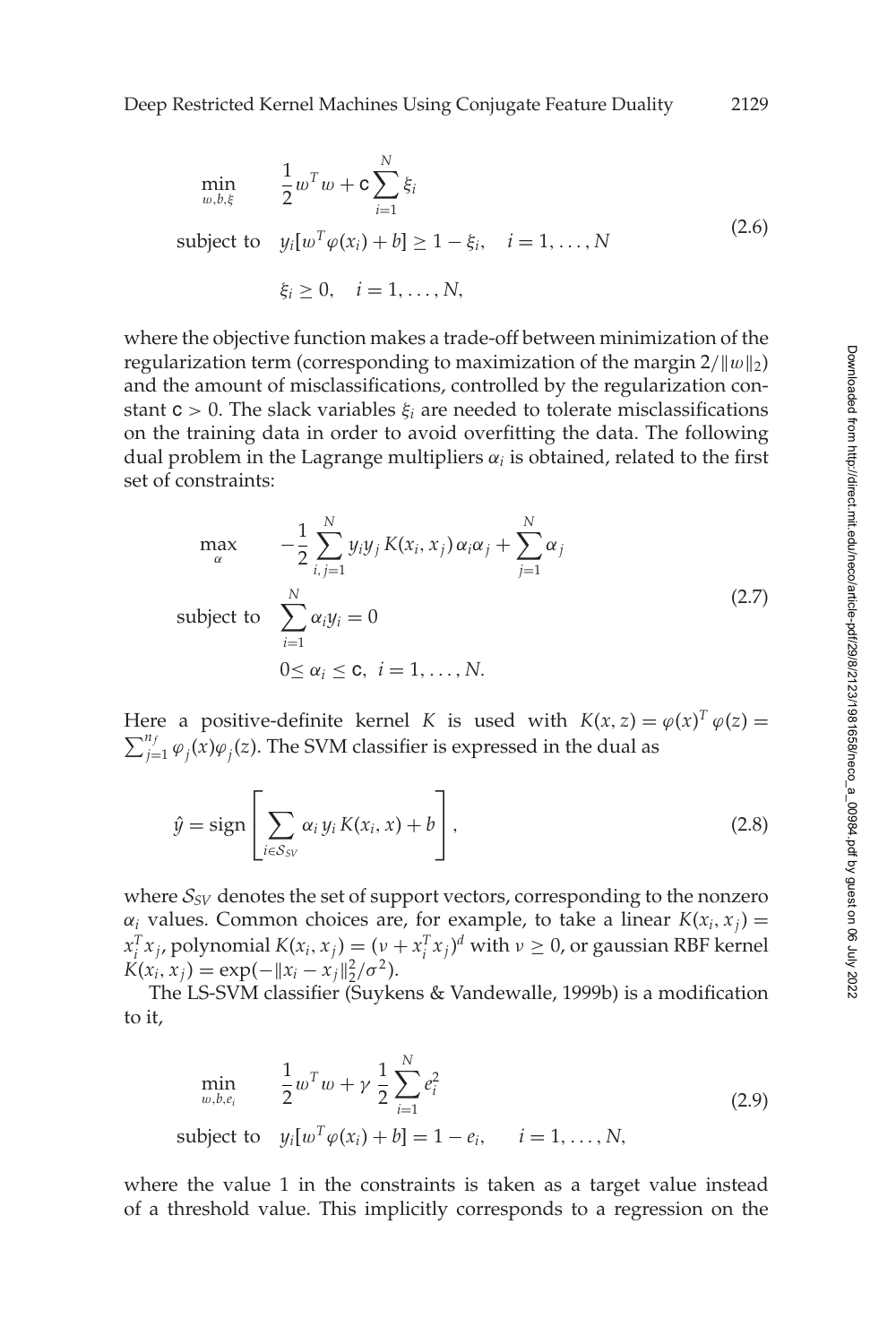<span id="page-7-0"></span>class labels  $\pm 1$ . From the Lagrangian  $\mathcal{L}(w, b, e; \alpha) = \frac{1}{2}w^Tw + \gamma \frac{1}{2} \sum_{i=1}^N e_i^2$  –  $\sum_{i=1}^{N} \alpha_i \{y_i[w^T\varphi(x_i) + b] - 1 + e_i\}$ , one takes the conditions for optimality  $\frac{\partial \mathcal{L}}{\partial w} = 0$ ,  $\frac{\partial \mathcal{L}}{\partial b} = 0$ ,  $\frac{\partial \mathcal{L}}{\partial e_i} = 0$ ,  $\frac{\partial \mathcal{L}}{\partial \alpha_i} = 0$ . Writing the solution in  $\alpha, b$ gives the square linear system

$$
\left[\frac{\Omega + I/\gamma \mid y_{1:N}}{y_{1:N}^T} \right] \left[\frac{\alpha}{b}\right] = \left[\frac{1_N}{0}\right],\tag{2.10}
$$

where  $\Omega_{ij} = y_i y_j \varphi(x_i)^T \varphi(x_j) = y_i y_j K(x_i, x_j)$  and  $y_{1:N} = [y_1; \dots; y_N]$ ,  $1_N =$  $[1; \ldots; 1]$  with, as classifier in the dual,

$$
\hat{y} = \text{sign}\left[\sum_{i=1}^{N} \alpha_i y_i K(x_i, x) + b\right].
$$
\n(2.11)

This formulation has also been extended to multiclass problems in Suykens et al. [\(2002\)](#page-40-0).

In the LS-SVM regression formulation (Suykens et al., [2002\)](#page-40-0) one performs ridge regression in the feature space with an additional bias term *b*,

$$
\min_{w,b,e_i} \frac{1}{2} w^T w + \gamma \frac{1}{2} \sum_{i=1}^N e_i^2
$$
\nsubject to  $y_i = w^T \varphi(x_i) + b + e_i, \quad i = 1, ..., N,$ \n
$$
(2.12)
$$

which gives

$$
\left[\frac{K+I/\gamma}{\mathbf{1}_N^T}\right]\left[\frac{\alpha}{b}\right] = \left[\frac{y_{1:N}}{0}\right]
$$
\n(2.13)

with the predicted output

$$
\hat{y} = \sum_{i=1}^{N} \alpha_i K(x_i, x) + b,\tag{2.14}
$$

where  $K_{ij} = K(x_i, x_j) = \varphi(x_i)^T \varphi(x_j)$ . The classifier formulation can also be transformed into the regression formulation by multiplying the constraints in equation [2.9](#page-6-0) by the class labels and considering new error variables (Suykens et al., [2002\)](#page-40-0). In the zero bias term case, this corresponds to kernel ridge regression (Saunders, Gammerman, & Vovk, [1998\)](#page-39-0), which is also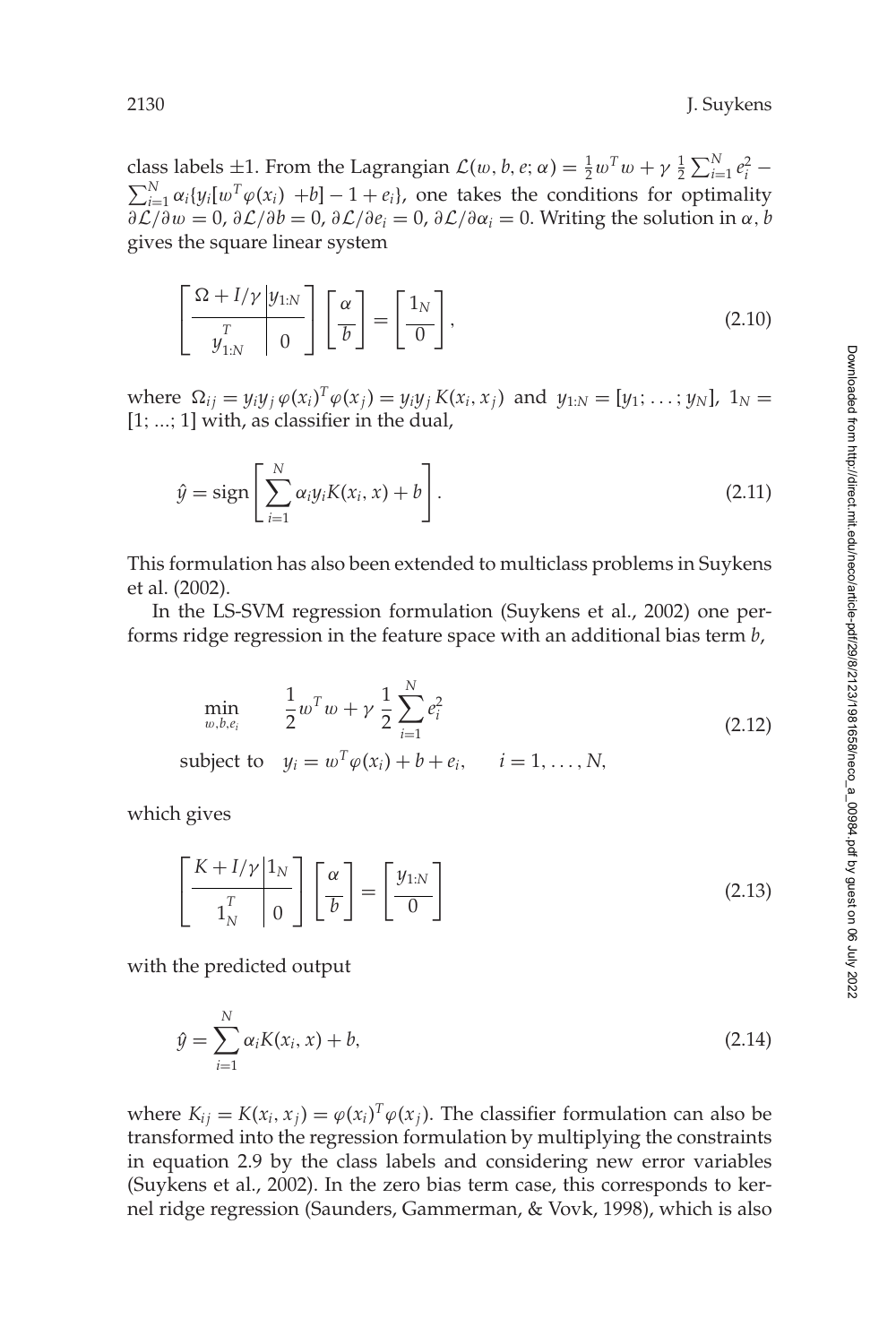<span id="page-8-0"></span>related to function estimation in reproducing kernel Hilbert spaces, regularization networks, and gaussian processes, within a different setting (Poggio & Girosi, [1990;](#page-39-0) Wahba, [1990;](#page-40-0) Rasmussen & Williams, [2006;](#page-39-0) Suykens et al., [2002\)](#page-40-0).

*2.2.2 Kernel PCA and Matrix SVD.* Within the setting of using equality constraints and the *L*<sup>2</sup> loss function, typical for LS-SVMs, one can characterize the kernel PCA problem (Schölkopf, Smola, & Müller, [1998\)](#page-39-0) as follows, as shown in Suykens et al. [\(2002, 2003\)](#page-40-0):

$$
\min_{w,b,e_i} \quad \frac{1}{2} w^T w - \gamma \frac{1}{2} \sum_{i=1}^N e_i^2
$$
\nsubject to  $e_i = w^T \varphi(x_i) + b$ ,  $i = 1, ..., N$ . (2.15)

From the KKT conditions, one obtains the following in the Lagrange multipliers α*i*,

$$
K^{(c)}\alpha = \lambda \alpha \quad \text{with} \quad \lambda = 1/\gamma, \tag{2.16}
$$

where  $K_{ij}^{(c)}=(\varphi(x_i)-\hat\mu_\varphi)^T(\varphi(x_j)-\hat\mu_\varphi)$  are the elements of the centered kernel matrix  $K^{(c)}$ ,  $\hat{\mu}_{\varphi} = (1/N) \sum_{i=1}^N \varphi(x_i)$  and  $\alpha = [\alpha_1;....; \alpha_N]$ . In equation 2.15, maximizing instead of minimizing also leads to equation 2.16. The centering of the kernel matrix is obtained as a result of taking a bias term *b* in the model. The  $\gamma$  value is treated at a selection level and is chosen so as to correspond to  $\lambda = 1/\gamma$ , where  $\lambda$  are eigenvalues of  $K^{(c)}$ . In the zero bias term case,  $K^{(c)}$  becomes the kernel matrix  $K = [\varphi(x_i)^T \varphi(x_j)]$ . Also, kernel spectral clustering (Alzate & Suykens, [2010\)](#page-37-0) was obtained in this setting by considering a weighted version of the *L*<sup>2</sup> loss part, weighted by the inverse of the degree matrix of the graph in the clustering problem.

Suykens [\(2016\)](#page-40-0) showed recently that matrix SVD can be obtained from the following primal problem:

$$
\min_{w,v,e,r} \quad -w^T v + \gamma \frac{1}{2} \sum_{i=1}^N e_i^2 + \gamma \frac{1}{2} \sum_{j=1}^M r_j^2
$$
\n
$$
\text{subject to} \quad e_i = w^T \varphi(x_i), \ i = 1, ..., N \tag{2.17}
$$

$$
r_j = v^T \psi(z_j), \ \ j = 1, \ldots, M,
$$

where  $\{x_i\}_{i=1}^N$  and  $\{z_j\}_{j=1}^M$  are data sets related to two data sources, which in the matrix SVD (Golub & Van Loan, [1989;](#page-38-0) Stewart, [1993\)](#page-40-0) case correspond to the sets of rows and columns of the given matrix. Here one has two feature maps  $\varphi(\cdot)$  and  $\psi(\cdot)$ . After taking the Lagrangian and the necessary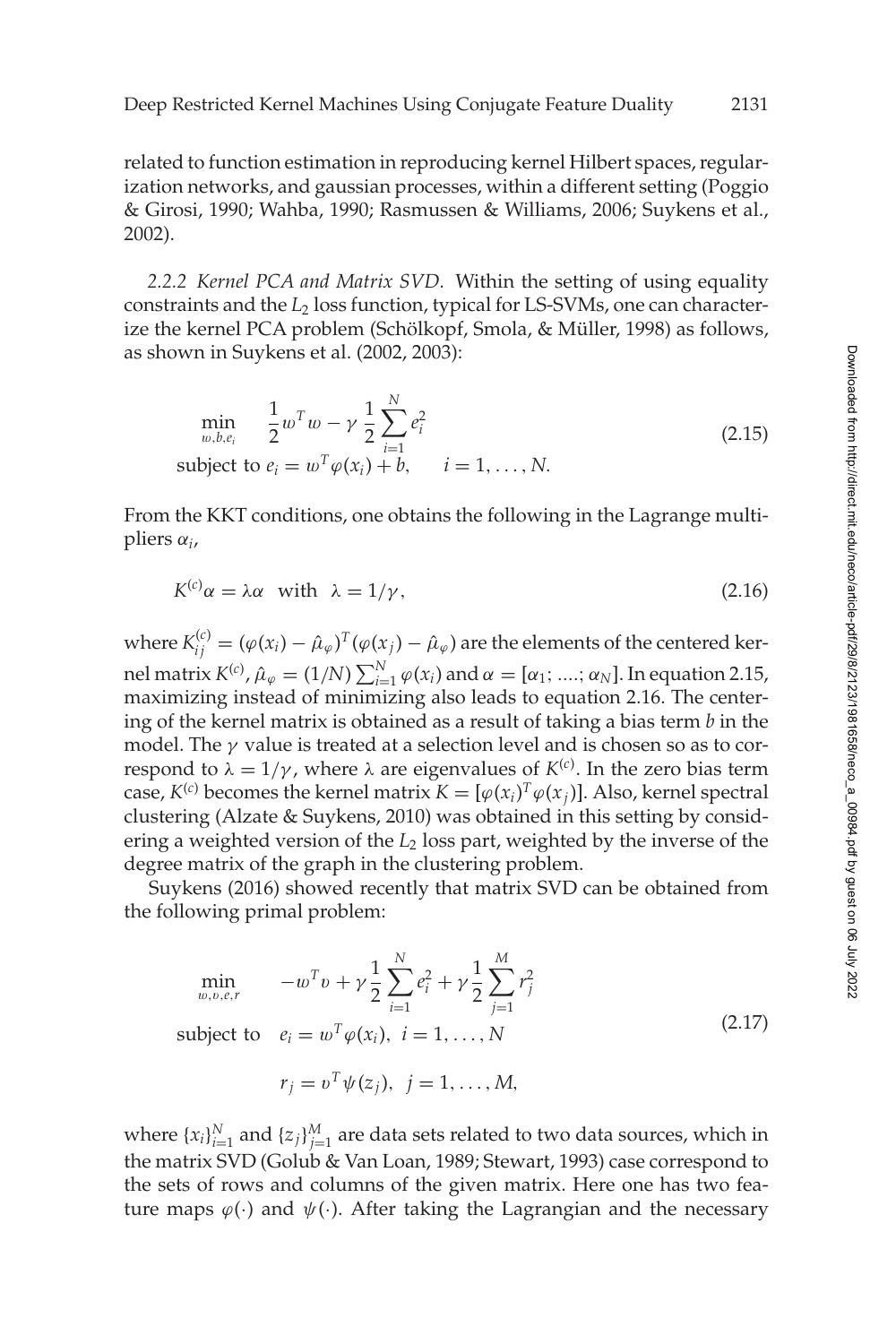<span id="page-9-0"></span>conditions for optimality, the dual problem in the Lagrange multipliers  $\alpha_i$ and  $\beta_i$ , related to the first and second set of constraints, results in

$$
\begin{bmatrix} 0 & A \\ A^T & 0 \end{bmatrix} \begin{bmatrix} \alpha \\ \beta \end{bmatrix} = \lambda \begin{bmatrix} \alpha \\ \beta \end{bmatrix},
$$
\n(2.18)

where  $A = [\varphi(x_i)^T \psi(z_j)]$  denotes the matrix with *i* jth entry  $\varphi(x_i)^T \psi(z_j)$ ,  $\lambda = 1/\gamma$  corresponding to nonzero eigenvalues, and  $\alpha = [\alpha_1; \dots; \alpha_N]$ ,  $\beta =$ [ $\beta_1$ ; ....;  $\beta_M$ ]. For a given matrix *A*, by choosing the linear feature maps  $\varphi(x_i) = C^T x_i$ ,  $\psi(z_i) = z_i$  with a compatibility matrix C that satisfies  $ACA =$ *A*, this eigenvalue problem corresponds to the SVD of matrix *A* (Suykens, [2016\)](#page-40-0) in connection with Lanczos's decomposition theorem. One can also see that for a symmetric matrix, the two data sources coincide, and the objective of equation [2.17](#page-8-0) reduces to the kernel PCA objective, equation [2.15](#page-8-0) (Suykens, [2016\)](#page-40-0), involving only one feature map instead of two feature maps.

#### **3 Restricted Kernel Machines and Conjugate Feature Duality**

**3.1 LS-SVM Regression as a Restricted Kernel Machine: Linear Case.** A training data set  $\mathcal{D} = \{(x_i, y_i)\}_{i=1}^N$  is assumed to be given with input data *x<sub>i</sub>* ∈  $\mathbb{R}^d$  and output data  $y_i$  ∈  $\mathbb{R}^p$  (now with *p* outputs), where the data are assumed to be identical and independently distributed and drawn from an unknown but fixed underlying distribution *P*(*x*,*y*), a common assumption made in statistical learning theory (Vapnik, [1998\)](#page-40-0).

We will explain now how LS-SVM regression can be linked to the energy form expression of an RBM with an interpretation in terms of hidden and visible units. In view of these connections with RBMs and the fact that there will be no hidden-to-hidden connections, we will call it a restricted kernel machine (RKM) representation, when this particular interpretation of the model is made. For LS-SVM regression, the part in the RKM interpretation that will take a similar form as the RBM energy function is

$$
R_{\text{RKM}}(v, h) = -v^T \tilde{W}h
$$
  
=  $-(x^T W h + b^T h - y^T h)$   
=  $e^T h$ , (3.1)

with a vector of hidden units  $h \in \mathbb{R}^p$  and a vector of visible units  $v \in \mathbb{R}^{n_v}$ with  $n_v = d + 1 + p$  equal to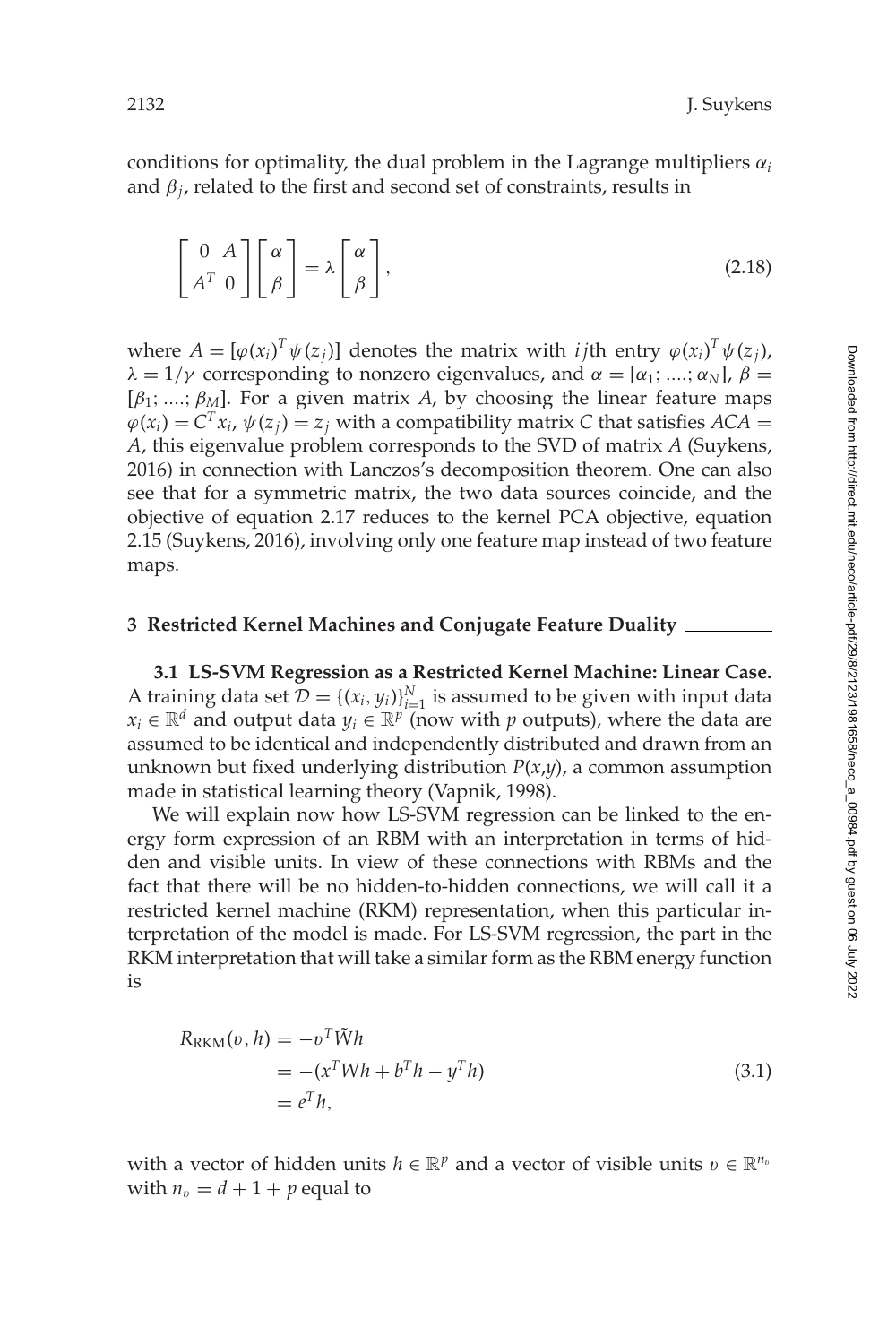<span id="page-10-0"></span>
$$
v = \begin{bmatrix} x \\ 1 \\ -y \end{bmatrix} \text{ and } \tilde{W} = \begin{bmatrix} W \\ b^T \\ I_p \end{bmatrix},
$$
 (3.2)

and  $e = y - \hat{y}$  with  $\hat{y} = W^T x + b$  the estimated output vector for a given input vector *x* where *e*, *y*,  $\hat{y} \in \mathbb{R}^p$ ,  $W \in \mathbb{R}^{d \times p}$ ,  $b \in \mathbb{R}^p$ . Note that *b* is treated as part of the interconnection matrix by adding a constant 1 within the vector *v*, which is also frequently done in the area of neural networks (Suykens et al., [1995\)](#page-40-0). While in RBM the units are binary valued, in the RKM, they are continuous valued. The notation *R* in  $R_{RKM}(v, h)$  refers to the fact that the expression is restricted; there are no hidden-to-hidden connections.

For the training problem, the sum is taken over the training data  $\{(x_i, y_i)\}_{i=1}^N$  with

$$
R_{\text{RKM}}^{\text{train}} = \sum_{i=1}^{N} R_{\text{RKM}}(v_i, h_i)
$$
  
= 
$$
- \sum_{i=1}^{N} (x_i^T W h_i + b^T h_i - y_i^T h_i)
$$
  
= 
$$
\sum_{i=1}^{N} e_i^T h_i.
$$
 (3.3)

Note that we will adopt the following notation  $h_{(i),i}$  to denote the value of the *j*th unit for the *i*th data point, and  $e_i$ ,  $h_i \in \mathbb{R}^p$  for  $i = 1, \ldots, N$ .

We start now from the LS-SVM regression training problem, equation [2.12,](#page-7-0) but for the multiple outputs case. We express the objective in terms of  $R_{\text{RKM}}^{\text{train}}$  and show how the hidden units can be introduced. Defining  $\lambda =$  $1/\gamma > 0$ , we obtain

$$
J = \frac{\eta}{2} \text{Tr}(W^T W) + \frac{1}{2\lambda} \sum_{i=1}^N e_i^T e_i \text{ s.t. } e_i = y_i - W^T x_i - b, \forall i
$$
  
\n
$$
\geq \sum_{i=1}^N e_i^T h_i - \frac{\lambda}{2} \sum_{i=1}^N h_i^T h_i + \frac{\eta}{2} \text{Tr}(W^T W) \text{ s.t. } e_i = y_i - W^T x_i - b, \forall i
$$
  
\n
$$
= \sum_{i=1}^N (y_i^T - x_i^T W - b^T) h_i - \frac{\lambda}{2} \sum_{i=1}^N h_i^T h_i + \frac{\eta}{2} \text{Tr}(W^T W) \triangleq \underline{I}
$$
  
\n
$$
= R_{\text{RKM}}^{\text{train}} - \frac{\lambda}{2} \sum_{i=1}^N h_i^T h_i + \frac{\eta}{2} \text{Tr}(W^T W), \tag{3.4}
$$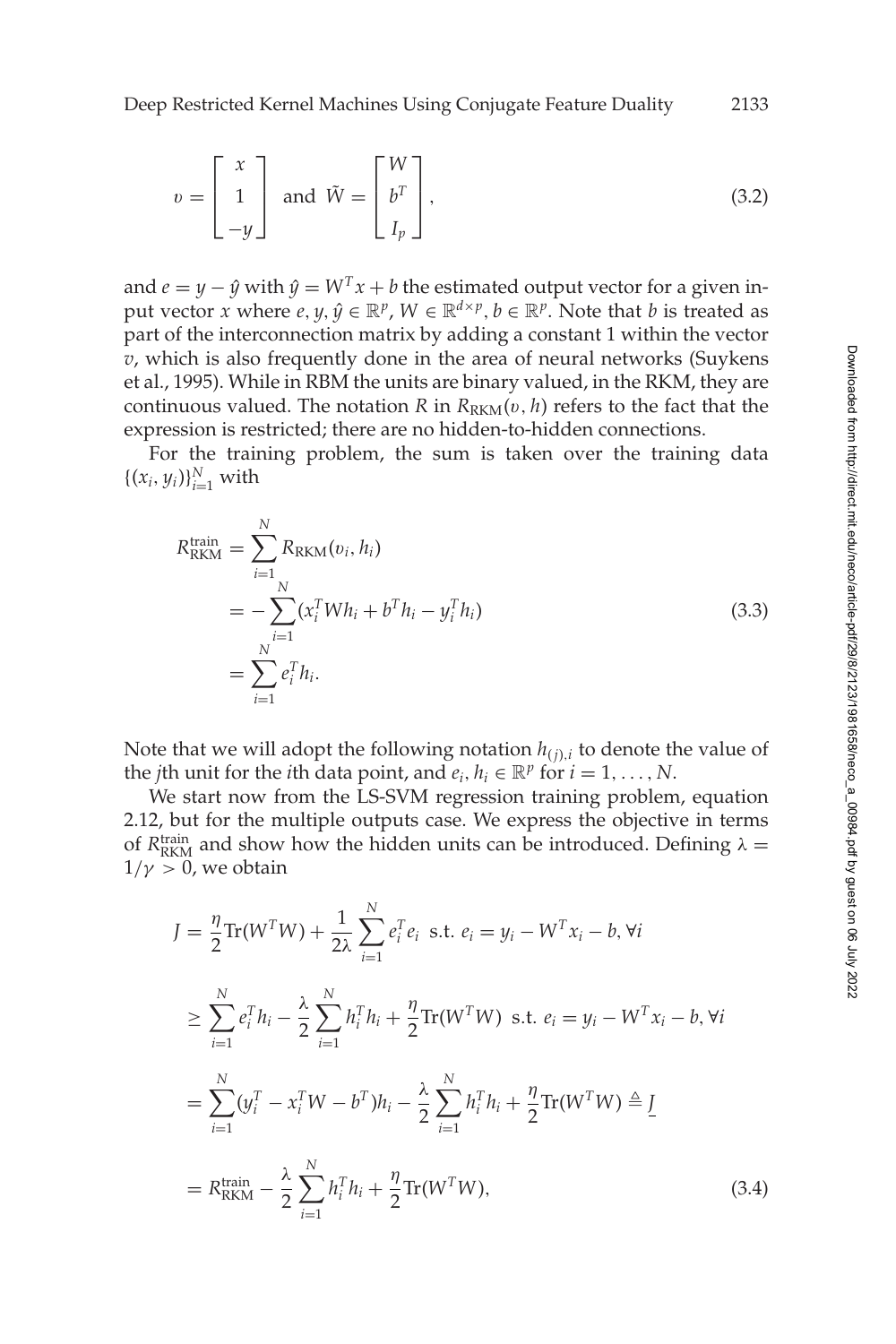where  $\lambda$ ,  $\eta$  are positive regularization constants and the first term corresponds to  $R_{\text{RKM}}^{\text{train}}$ . *J* denotes the lower bound on *J*.<sup>1</sup> This is based on the property that for two arbitrary vectors *e*, *h*, one has

$$
\frac{1}{2\lambda}e^Te \ge e^Th - \frac{\lambda}{2}h^Th, \ \forall e, h \in \mathbb{R}^p.
$$
 (3.5)

The maximal value of the right-hand side in equation 3.5 is obtained for  $h =$  $e/\lambda$ , which follows from  $\partial (e^T h - \frac{\lambda}{2} h^T h)/\partial h = 0$  and  $\partial^2 (e^T h - \frac{\lambda}{2} h^T h)/\partial h^2 = 0$  $-\lambda I < 0$ . The maximal value that can be obtained for the right-hand side equals the left-hand side,  $\frac{1}{2\lambda}e^T e$ . The property 3.5 can also be verified by writing it in quadratic form,

$$
\frac{1}{2} \left[ e^T h^T \right] \left[ \begin{array}{c} \frac{1}{\lambda} I & I \\ I & \lambda I \end{array} \right] \left[ \begin{array}{c} e \\ h \end{array} \right] \ge 0, \ \forall e, h \in \mathbb{R}^p,
$$
\n(3.6)

which holds. This follows immediately from the Schur complement form,<sup>2</sup> which results in the condition  $\frac{1}{2}(\lambda I - I(\lambda I)I) \geq 0$ , which holds. Writing equation 3.5 as

$$
\frac{1}{2\lambda}e^Te + \frac{\lambda}{2}h^Th \ge e^Th\tag{3.7}
$$

gives a property that is also known in Legendre-Fenchel duality for the case of a quadratic function (Rockafellar, [1987\)](#page-39-0). Furthermore, it also follows from equation 3.5 that

$$
\frac{1}{2\lambda}e^Te = \max_{h} \left(e^T h - \frac{\lambda}{2}h^T h\right).
$$
\n(3.8)

We will call the method of introducing the hidden features *hi* into equation [3.4](#page-10-0) *conjugate feature duality*, where the hidden features *hi* are conjugated to the  $e_i$ . Here,  $R_{\text{RKM}}^{\text{train}} = \sum_i e_i^T h_i$  will be called an *inner pairing* between the  $e_i$ and the hidden features *hi* (see Figure 2).

<sup>&</sup>lt;sup>1</sup>Note that also the term  $-\frac{\lambda}{2}\sum_{i=1}^{N} h_i^T h_i$  appears. This would in a Boltzmann machine energy correspond to matrix  $\bar{G}$  equal to the identity matrix. The term  $\frac{\eta}{2} \text{Tr}(W^T W)$  is an additional regularization term.

<sup>&</sup>lt;sup>2</sup>This states that for a matrix  $Q = \begin{bmatrix} A & B \\ b^T & C \end{bmatrix}$ *BT C*  $\bigg$ , one has  $Q \geq 0$  if and only if  $A > 0$  and the Schur complement *C* − *B*<sup>T</sup> $A^{-1}B$  ≥ 0 (Boyd & Vandenberghe, [2004\)](#page-38-0).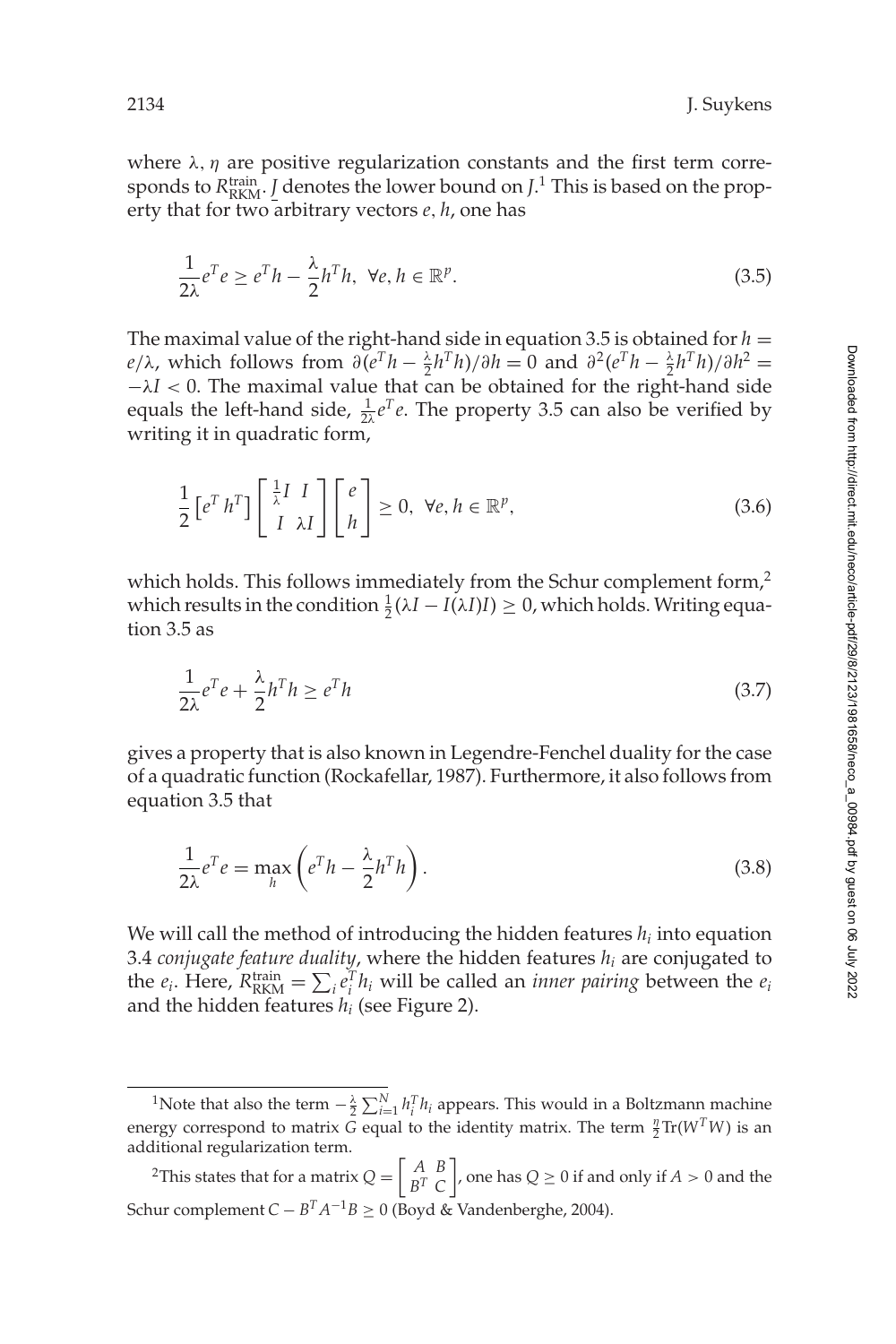

Figure 2: Restricted kernel machine (RKM) representation for regression. The feature map  $\varphi(x)$  maps the input vector *x* to a feature space (possibly by multilayers, depicted in yellow), and the hidden features are obtained through an inner pairing  $e^T h$  where  $e = y - \hat{y}$  compares the given output vector *y* with the predictive model output vector  $\hat{y} = W^T \varphi(x) + b$ , where the interconnection matrix *W* is depicted in blue.

We proceed now by looking at the stationary points of  $J(h_i, W, b)$ :<sup>3</sup>

$$
\begin{cases}\n\frac{\partial \underline{I}}{\partial h_i} = 0 \Rightarrow y_i = W^T x_i + b + \lambda h_i, \ \forall i \\
\frac{\partial \underline{I}}{\partial W} = 0 \Rightarrow W = \frac{1}{\eta} \sum_i x_i h_i^T \\
\frac{\partial \underline{I}}{\partial b} = 0 \Rightarrow \sum_i h_i = 0.\n\end{cases}
$$
\n(3.9)

The first condition yields  $h_i = e_i/\lambda$ , which means that the maximal value of *J* is reached. Therefore,  $y_i = \hat{y}_i + e_i = \hat{y}_i + \lambda h_i$ . Also note the similarity between the condition  $W = \frac{1}{\eta} \sum_i x_i h_i^T$  and equation [2.4](#page-5-0) in the contrastive divergence algorithm. Elimination of *hi* from this set of conditions gives the solution in *W*, *b*:

<sup>&</sup>lt;sup>3</sup>The following properties are used throughout this letter:  $\frac{\partial \text{Tr}(X^T B X)}{\partial X} = BX + B^T X$ ,  $\frac{\partial a^T Xb}{\partial X} = ab^T, \ \frac{\partial a^T X^T b}{\partial X} = ba^T, \ \frac{\partial \text{Tr}(X^T A)}{\partial X} = A, \ \frac{\partial \text{Tr}(AX^T)}{\partial X} = A, \ \frac{\partial \text{Tr}(XA)}{\partial X} = A^T, \ \frac{\partial x^T a}{\partial x} = \frac{\partial a^T x}{\partial x} = a,$  $a^T a = Tr(a a^T)$  for matrices *A*, *B*, *X* and vectors *a*, *b* (Petersen & Pedersen, [2012\)](#page-39-0).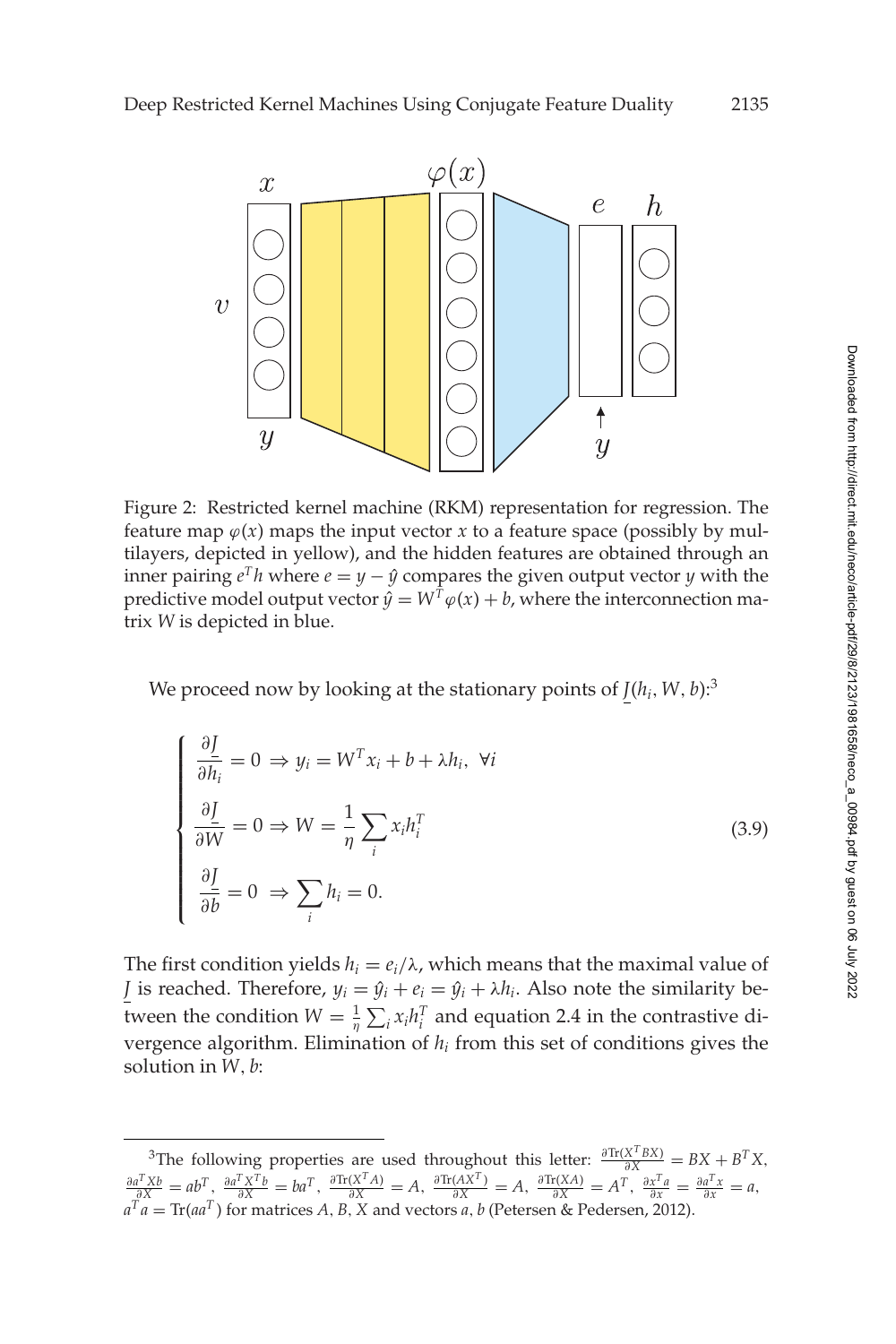<span id="page-13-0"></span>2136 J. Suykens

$$
\left[\frac{\sum_{i} x_{i} x_{i}^{T} + \lambda \eta I_{d} \left| \sum_{i} x_{i} \right|}{\sum_{i} x_{i}^{T}}\right] \left[\frac{W}{b^{T}}\right] = \left[\frac{\sum_{i} x_{i} y_{i}^{T}}{\sum_{i} y_{i}^{T}}\right].
$$
\n(3.10)

Elimination of *W* from the set of conditions gives the solution in *hi*, *b*:

$$
\left[\frac{\frac{1}{\eta}[x_i^T x_j] + \lambda I_N \mid 1_N}{1_N^T} \right] \left[\frac{H^T}{b^T}\right] = \left[\frac{Y^T}{0}\right],\tag{3.11}
$$

with  $[x_i^T x_j]$  denoting the matrix with *i j*-entry  $x_i^T x_j$ ,  $H = [h_1...h_N] \in \mathbb{R}^{p \times N}$ ,  $Y = [y_1...y_N] \in \mathbb{R}^{p \times N}$ . From this square linear system, one can solve  $\{h_i\}$  and *. 1<i>N* denotes a vector of all ones of size *N* and  $I<sub>N</sub>$  the identity matrix of size  $N \times N$ .

It is remarkable to see here that the hidden features  $h_i$  take the same role as the Lagrange dual variables  $\alpha_i$  in the LS-SVM formulation based on La-grange duality, equation [2.13,](#page-7-0) when taking  $\eta = 1$  and  $p = 1$ . For the estimated values  $\hat{y}_i$  on the training data, one can express the model in terms of *W*, *b* or in terms of *hi*, *b*. In the restricted kernel machine interpretation of the LS-SVM regression, one has the following primal and dual model representations:

$$
(P)_{RKM}: \hat{y} = W^T x + b
$$
  
\n
$$
\mathcal{M}
$$
  
\n
$$
(3.12)
$$
  
\n
$$
(D)_{RKM}: \hat{y} = \frac{1}{\eta} \sum_{j} h_j x_j^T x + b
$$

evaluated at a point *x* where the primal representation is in terms of *W*, *b* and the dual representation is in the hidden features *hi*. The primal representation is suitable for handling the "large *N*, small *d*" case, while the dual representation for "small *N*, large *d*" (Suykens et al., [2002\)](#page-40-0).

**3.2 Nonlinear Case.** The extension to the general nonlinear case goes by replacing  $x_i$  by  $\varphi(x_i)$  where  $\varphi(x_i): \mathbb{R}^d \to \mathbb{R}^{n_f}$  denotes the feature map, with  $n_f$  the dimension of the feature space. Therefore, the objective function for, the RKM interpretation becomes

$$
\underline{I} = \sum_{i=1}^{N} (y_i^T - \varphi(x_i)^T W - b^T) h_i - \frac{\lambda}{2} \sum_{i=1}^{N} h_i^T h_i + \frac{\eta}{2} \text{Tr}(W^T W), \tag{3.13}
$$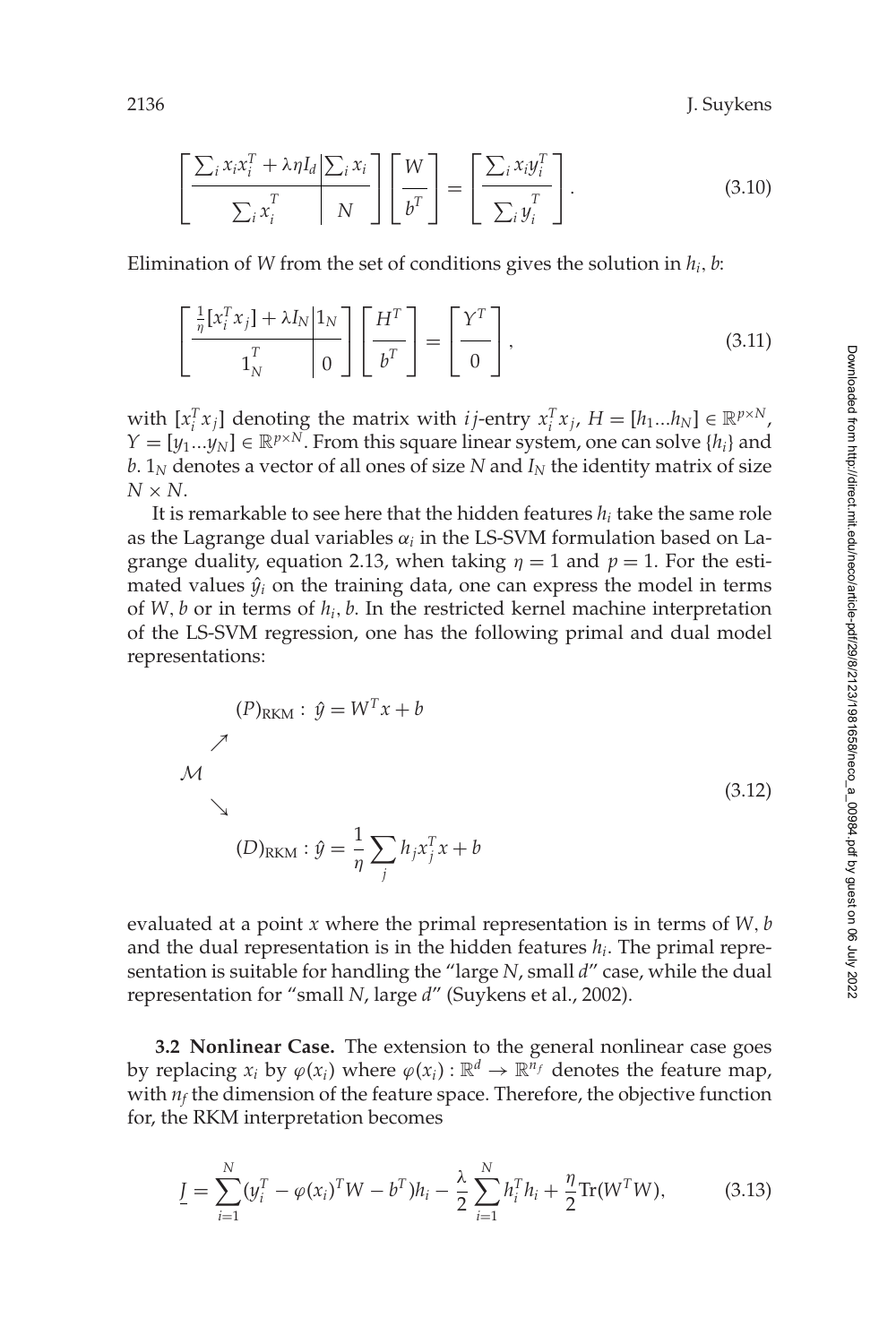#### Deep Restricted Kernel Machines Using Conjugate Feature Duality 2137

with the vector of visible units  $v \in \mathbb{R}^{n_v}$  with  $n_v = n_f + 1 + p$  equal to

$$
v = \begin{bmatrix} \varphi(x) \\ 1 \\ -y \end{bmatrix}.
$$
 (3.14)

Following the same approach as in the linear case, one then obtains as a solution in the primal

$$
\left[\frac{\sum_{j} \varphi(x_{j}) \varphi(x_{j})^{T} + \lambda \eta I_{n_{f}} \left[\sum_{j} \varphi(x_{j})\right]}{ \sum_{j} \varphi(x_{j})^{T}} \right] \left[\frac{W}{b^{T}}\right] = \left[\frac{\sum_{j} \varphi(x_{j}) y_{j}^{T}}{ \sum_{j} y_{j}^{T}}\right].
$$
 (3.15)

In the conjugate feature dual, one obtains the same linear system as equa-tion [3.11,](#page-13-0) but with the positive-definite kernel  $K(x_i, x_j) = \varphi(x_i)^T \varphi(x_j)$  instead of the linear kernel  $x_i^T x_j$ :

$$
\left[\frac{\frac{1}{n}K + \lambda I_N}{\mathbf{1}_N^T} \right] \mathbf{0} \left[\frac{H^T}{b^T}\right] = \left[\frac{Y^T}{0}\right].
$$
\n(3.16)

We also employ the notation  $[K(x_i, x_j)]$  to denote the kernel matrix *K* with the *i* jth entry equal to  $K(x_i, x_j)$ .

The primal and dual model representations are expressed in terms of the feature map and kernel function, respectively:

$$
(P)_{\text{RKM}} : \hat{y} = W^T \varphi(x) + b
$$
  
\n
$$
\nearrow
$$
  
\n
$$
(3.17)
$$
  
\n
$$
(D)_{\text{RKM}} : \hat{y} = \frac{1}{\eta} \sum_{j} h_j K(x_j, x) + b.
$$

One can define the feature map in either an implicit or an explicit way. When employing a positive-definite kernel function  $K(\cdot, \cdot)$ , according to the Mercer theorem, there exists a feature map  $\varphi$  such that  $K(x_i, x_j) =$  $\varphi(x_i)^T \varphi(x_j)$  holds. On the other hand, one could also explicitly define an expression for  $\varphi$  and construct the kernel function according to  $K(x_i, x_j) :=$  $\varphi(x_i)^T \varphi(x_j)$ . For multilayer perceptrons, Suykens and Vandewalle [\(1999a\)](#page-40-0) showed that the hidden layer can be chosen as the feature map. We can let it correspond to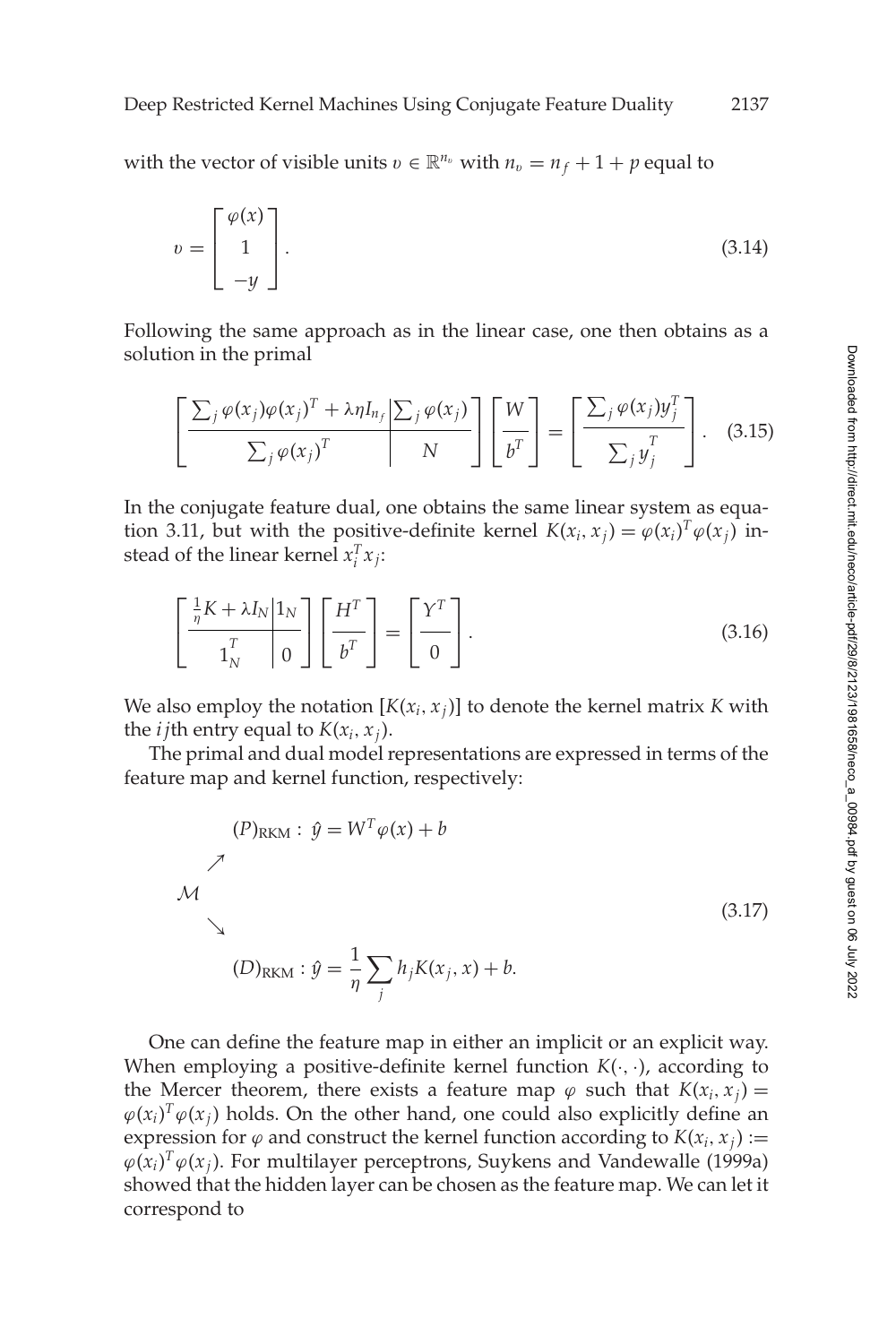$$
\varphi_{\text{FF}}(x) = \sigma(U_q \sigma(\dots \sigma(U_2 \sigma(U_1 x + \beta_1) + \beta_2) \dots) + \beta_q)
$$
\n(3.18)

related to a feedforward (FF) neural network with multilayers, with hidden layer matrices  $U_1, U_2, \ldots, U_q$  and bias term vectors  $\beta_1, \beta_2, \ldots, \beta_q$ . By construction, one obtains  $K_{FF}(x_i, x_j) := \varphi_{FF}(x_i)^T \varphi_{FF}(x_j)$ . Note that the activation function  $\sigma$  might be different also for each of the hidden layers. A common choice is a sigmoid or hyperbolic tangent function. Within the context of this letter,  $U_1$ , ...,  $U_q$ ,  $\beta_1$ , ...,  $\beta_q$  are treated at the feature map and the kernel parameter levels.

As Suykens et al. [\(2002\)](#page-40-0) explained, one can also give a neural network interpretation to both the primal and the dual representation, with a number of hidden units equal to the dimension of the feature space for the primal representation and the number of support vectors in the dual representation, respectively. For the case of a gaussian RBF kernel, one has a one-hidden-layer interpretation with an infinite number of hidden units in the primal, while in the dual, the number of hidden units equals the number of support vectors.

**3.3 Classifier Formulation.** In the multiclass case, the LS-SVM classifier constraints are

$$
D_{y_i}(W^T \varphi(x_i) + b) = 1_p - e_i, i = 1, ..., N,
$$
\n(3.19)

where  $y_i \in \{-1, 1\}^p$ ,  $e_i \in \mathbb{R}^p$  with *p* outputs encoding the classes and diagonal matrix  $D_{y_i} = \text{diag}\{y_{(1),i}, \ldots, y_{(p),i}\}.$ 

In this case, starting from the LS-SVM classifier objective, one obtains

$$
J = \frac{\eta}{2} \text{Tr}(W^T W) + \frac{1}{2\lambda} \sum_{i=1}^N e_i^T e_i \text{ s.t. } e_i = 1_p - D_{y_i}(W^T \varphi(x_i) + b), \forall i
$$
  
\n
$$
\geq \sum_{i=1}^N e_i^T h_i - \frac{\lambda}{2} \sum_{i=1}^N h_i^T h_i + \frac{\eta}{2} \text{Tr}(W^T W) \text{ s.t. } e_i = 1_p
$$
  
\n
$$
-D_{y_i}(W^T \varphi(x_i) + b), \forall i
$$
  
\n
$$
= \sum_{i=1}^N \left( 1_p^T - (\varphi(x_i)^T W + b^T) D_{y_i} \right) h_i - \frac{\lambda}{2} \sum_{i=1}^N h_i^T h_i + \frac{\eta}{2} \text{Tr}(W^T W) \triangleq \underline{I}.
$$
  
\n(3.20)

The stationary points of *J*(*hi*,*W*, *b*) are given by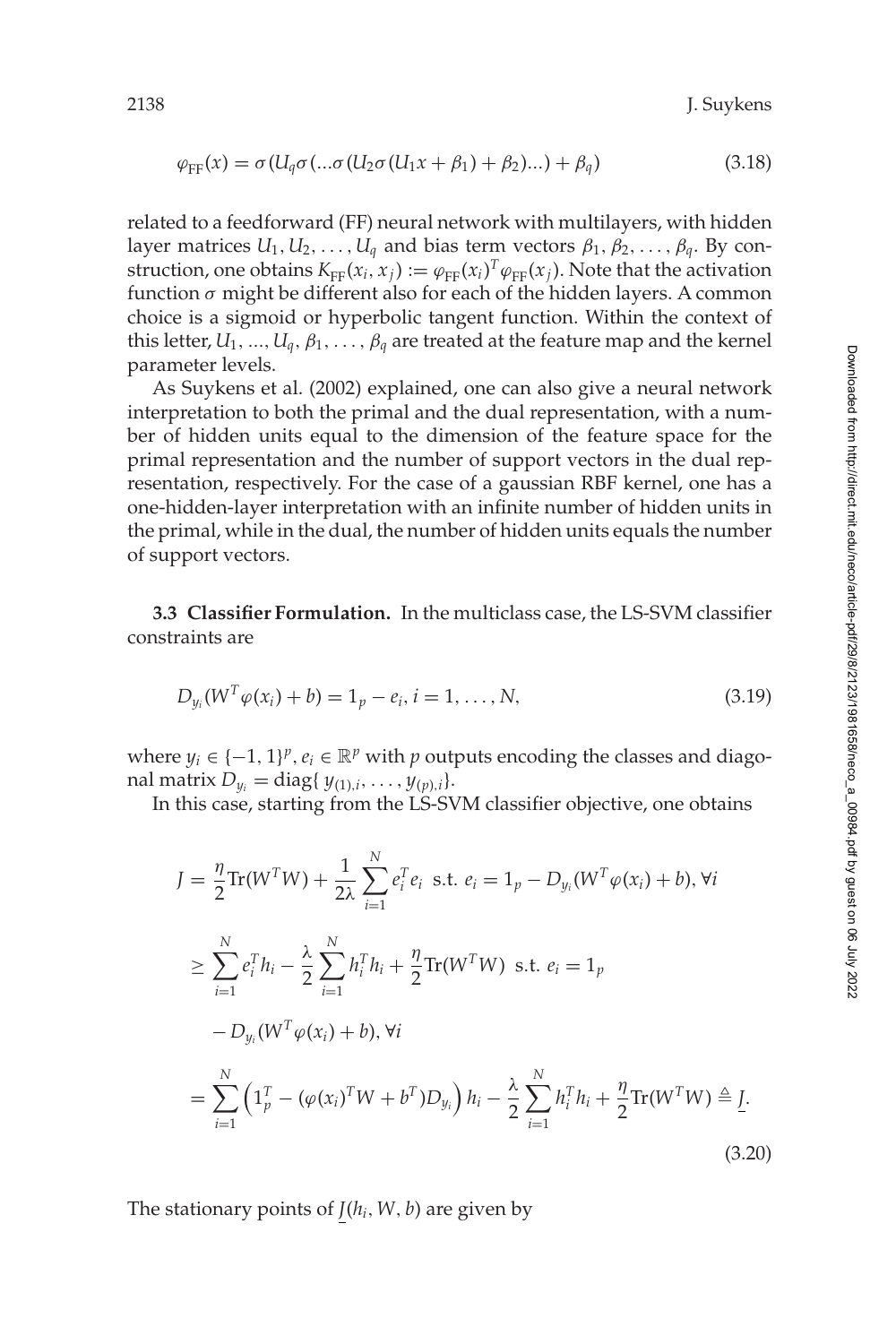$$
\begin{cases}\n\frac{\partial \underline{I}}{\partial h_i} = 0 \Rightarrow 1_p = D_{y_i}(W^T \varphi(x_i) + b) + \lambda h_i, \ \forall i \\
\frac{\partial \underline{I}}{\partial W} = 0 \Rightarrow W = \frac{1}{\eta} \sum_i \varphi(x_i) h_i^T D_{y_i} \\
\frac{\partial \underline{I}}{\partial \overline{b}} = 0 \Rightarrow \sum_i D_{y_i} h_i = 0.\n\end{cases}
$$
\n(3.21)

The solution in the conjugate features follows then from the linear system:

$$
\left[\frac{\frac{1}{\eta}K + \lambda I_N}{\mathbf{1}_N^T} \right] \mathbf{0} \left[\frac{H_D^T}{b^T}\right] = \left[\frac{\mathbf{Y}^T}{\mathbf{0}}\right]
$$
\n(3.22)

with  $H_D = [D_{y_1} h_1, \ldots, D_{y_N} h_N].$ 

The primal and dual model representations are expressed in terms of the feature map and the kernel function, respectively:

$$
(P)_{RKM}: \hat{y} = sign[W^T \varphi(x) + b]
$$
  
\n
$$
\mathcal{M}
$$
  
\n
$$
(3.23)
$$
  
\n
$$
(D)_{RKM}: \hat{y} = sign\left[\frac{1}{\eta} \sum_{j} D_{y_j} h_j K(x_j, x) + b\right].
$$

**3.4 Kernel PCA.** In the kernel PCA case we start from the objective in equation [2.15](#page-8-0) and introduce the conjugate hidden features:

$$
J = \frac{\eta}{2} \text{Tr}(W^{T}W) - \frac{1}{2\lambda} \sum_{i=1}^{N} e_{i}^{T} e_{i} \text{ s.t. } e_{i} = W^{T} \varphi(x_{i}), \forall i
$$
  
\n
$$
\leq -\sum_{i=1}^{N} e_{i}^{T} h_{i} + \frac{\lambda}{2} \sum_{i=1}^{N} h_{i}^{T} h_{i} + \frac{\eta}{2} \text{Tr}(W^{T}W) \text{ s.t. } e_{i} = W^{T} \varphi(x_{i}), \forall i
$$
  
\n
$$
= -\sum_{i=1}^{N} \varphi(x_{i})^{T} W h_{i} + \frac{\lambda}{2} \sum_{i=1}^{N} h_{i}^{T} h_{i} + \frac{\eta}{2} \text{Tr}(W^{T}W) \triangleq \overline{J}
$$
  
\n
$$
= -R_{\text{RKM}}^{\text{train}} + \frac{\lambda}{2} \sum_{i=1}^{N} h_{i}^{T} h_{i} + \frac{\eta}{2} \text{Tr}(W^{T}W),
$$
\n(3.24)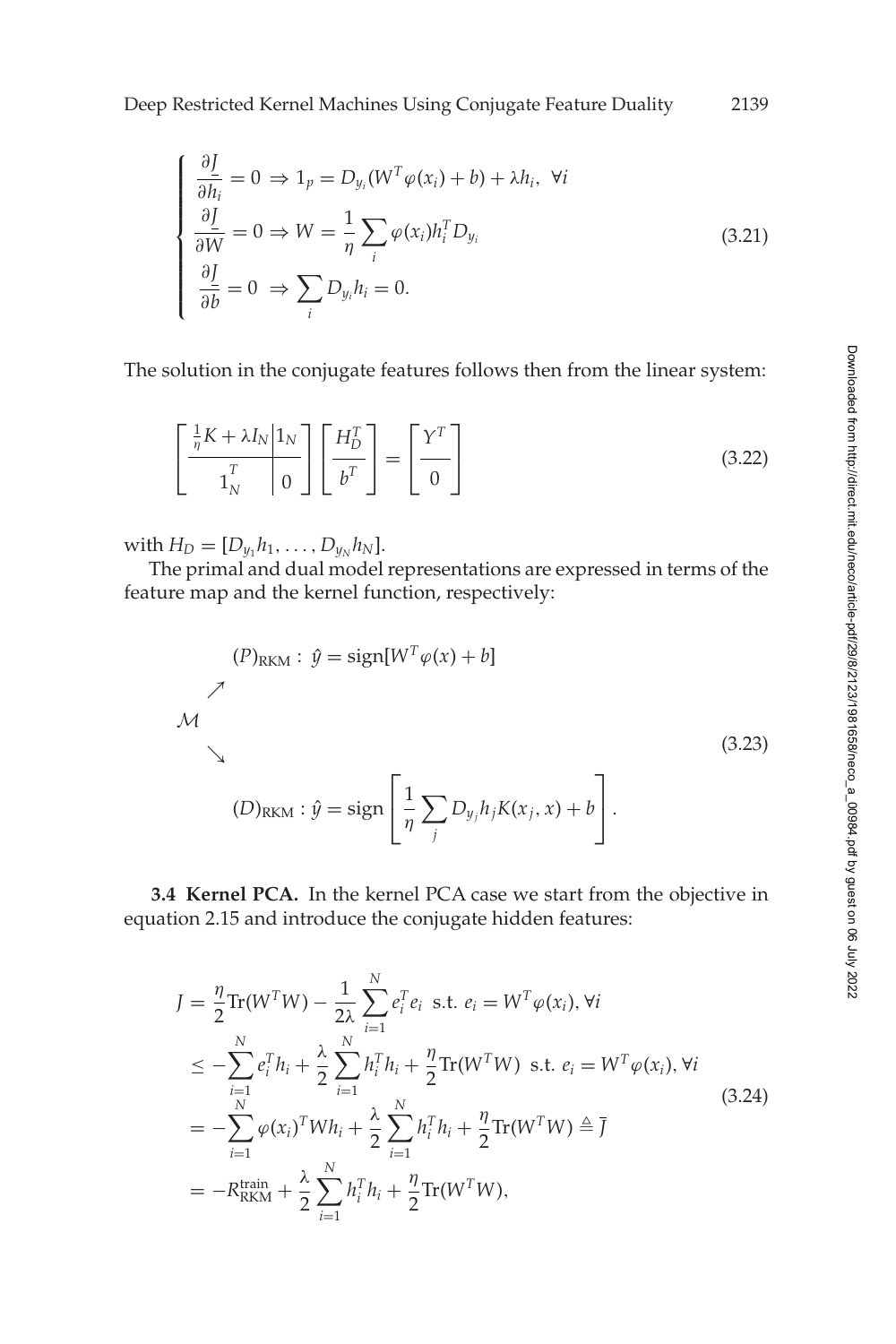<span id="page-17-0"></span>where the upper bound  $\bar{J}$  is introduced now by relying on the same property as used in the regression/classification case,  $\frac{1}{2\lambda}e^{T}e + \frac{\lambda}{2}h^{T}h \geq e^{T}h$ , but in a different way. Note that

$$
-\frac{1}{2\lambda}e^Te = \min_h(-e^Th + \frac{\lambda}{2}h^Th). \tag{3.25}
$$

The minimal value for the right-hand side is obtained for  $h = e/\lambda$ , which equals the left-hand side in that case.

We then proceed by characterizing the stationary points of  $\overline{J}(h_i, W)$ :

$$
\begin{cases}\n\frac{\partial \overline{f}}{\partial h_i} = 0 \Rightarrow W^T \varphi(x_i) = \lambda h_i, \ \forall i \\
\frac{\partial \overline{f}}{\partial W} = 0 \Rightarrow W = \frac{1}{\eta} \sum_i \varphi(x_i) h_i^T.\n\end{cases}
$$
\n(3.26)

Note that the first condition yields  $h<sub>i</sub> = e<sub>i</sub>/λ$ . Therefore, the minimum value of  $\overline{J}$  is reached. Elimination of *W* gives the following solution in the conjugated features,

$$
\frac{1}{\eta}KH^T = H^T \Lambda,\tag{3.27}
$$

where  $H = [h_1...h_N] \in \mathbb{R}^{s \times N}$  and  $\Lambda = \text{diag}\{\lambda_1, ..., \lambda_s\}$  with  $s \leq N$  the number of selected components. One can verify that the solutions corresponding to the different eigenvectors  $h_i$  and their corresponding eigenvalues  $\lambda_i$  all lead to the value *.* 

The primal and dual model representations are

$$
(P)_{RKM}: \hat{e} = W^T \varphi(x)
$$
  
\n
$$
\mathcal{M}
$$
  
\n
$$
(D)_{RKM}: \hat{e} = \frac{1}{\eta} \sum_j h_j K(x_j, x).
$$
  
\n(3.28)

Here the number of hidden units equals *s* with  $h \in \mathbb{R}^s$  and the visible units  $v \in \mathbb{R}^{n_f}$  with  $v = \varphi(x)$ , and  $R_{\text{RKM}}(v, h) = -v^T W h$ .

**3.5 Singular Value Decomposition.** For the SVD case, we start from the objective in equation [2.17](#page-8-0) and introduce the conjugated hidden features.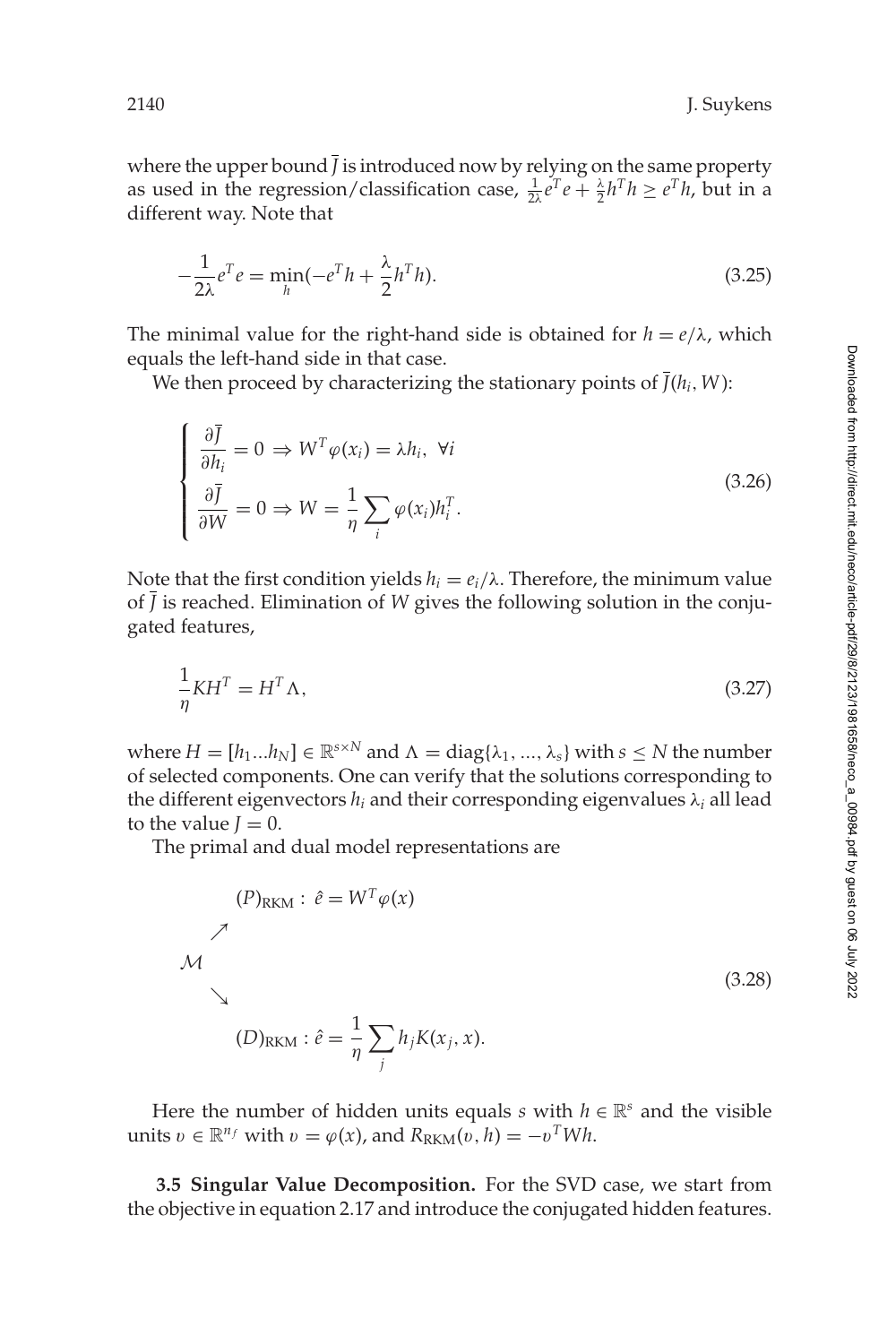Deep Restricted Kernel Machines Using Conjugate Feature Duality 2141

The model is characterized now by matrices *W*,*V*:

$$
J = -\frac{\eta}{2} \text{Tr}(V^{T}W) + \frac{1}{2\lambda} \sum_{i=1}^{N} e_{i}^{T} e_{i} + \frac{1}{2\lambda} \sum_{j=1}^{M} r_{j}^{T} r_{j}
$$
  
s.t.  $e_{i} = W^{T} \varphi(x_{i}), \forall i \& x_{j} = V^{T} \psi(z_{j}), \forall j$   

$$
\geq \sum_{i=1}^{N} e_{i}^{T} h_{e_{i}} - \frac{\lambda}{2} \sum_{i=1}^{N} h_{e_{i}}^{T} h_{e_{i}} + \sum_{j=1}^{M} r_{j}^{T} h_{r_{j}} - \frac{\lambda}{2} \sum_{j=1}^{M} h_{r_{j}}^{T} h_{r_{j}} - \frac{\eta}{2} \text{Tr}(V^{T}W)
$$
  
s.t.  $e_{i} = W^{T} \varphi(x_{i}), \forall i \& x_{j} = V^{T} \psi(z_{j}), \forall j$   

$$
= \sum_{i=1}^{N} \varphi(x_{i})^{T} W h_{e_{i}} - \frac{\lambda}{2} \sum_{i=1}^{N} h_{e_{i}}^{T} h_{e_{i}} + \sum_{j=1}^{M} \psi(z_{j})^{T} V h_{r_{j}}
$$

$$
- \frac{\lambda}{2} \sum_{j=1}^{M} h_{r_{j}}^{T} h_{r_{j}} - \frac{\eta}{2} \text{Tr}(V^{T}W) \triangleq \underline{I}.
$$
 (3.29)

In this case,  $R_{\text{RKM}}^{\text{train}} = \sum_{i=1}^{N} \varphi(x_i)^T W h_{e_i} + \sum_{j=1}^{M} \psi(z_j)^T V h_{r_j}$ . The stationary points of  $\underline{J}(h_{e_i}, W, h_{r_j}, V)$  are given by

$$
\begin{cases}\n\frac{\partial \underline{I}}{\partial h_{e_i}} = 0 \Rightarrow W^T \varphi(x_i) = \lambda h_{e_i}, \ \forall i \\
\frac{\partial \underline{I}}{\partial \overline{W}} = 0 \Rightarrow V = \frac{1}{\eta} \sum_i \varphi(x_i) h_{e_i}^T \\
\frac{\partial \underline{I}}{\partial h_{r_j}} = 0 \Rightarrow V^T \psi(z_j) = \lambda h_{r_j}, \ \forall j \\
\frac{\partial \underline{I}}{\partial \overline{V}} = 0 \Rightarrow W = \frac{1}{\eta} \sum_j \psi(z_j) h_{r_j}^T.\n\end{cases} \tag{3.30}
$$

Elimination of *W*,*V* gives the solution in the conjugated dual features  $h_{e_i}, h_{r_j}$ :

$$
\left[\frac{0}{\frac{1}{n}[\psi(z_j)^T\varphi(x_i)]}\middle|\begin{array}{c} \frac{1}{n}[\varphi(x_i)^T\psi(z_j)]\\ 0 \end{array}\right]\left[\frac{H_e^T}{H_r^T}\right] = \left[\frac{H_e^T}{H_r^T}\right]\Lambda,\tag{3.31}
$$

with  $H_e = [h_{e_1} \dots h_{e_N}] \in \mathbb{R}^{s \times N}$ ,  $H_r = [h_{r_1} \dots h_{r_M}] \in \mathbb{R}^{s \times M}$  and  $\Lambda = \text{diag}\{\lambda_1,$ ...,  $\lambda_s$ } with  $s \le N + M$  a specified number of nonzero eigenvalues.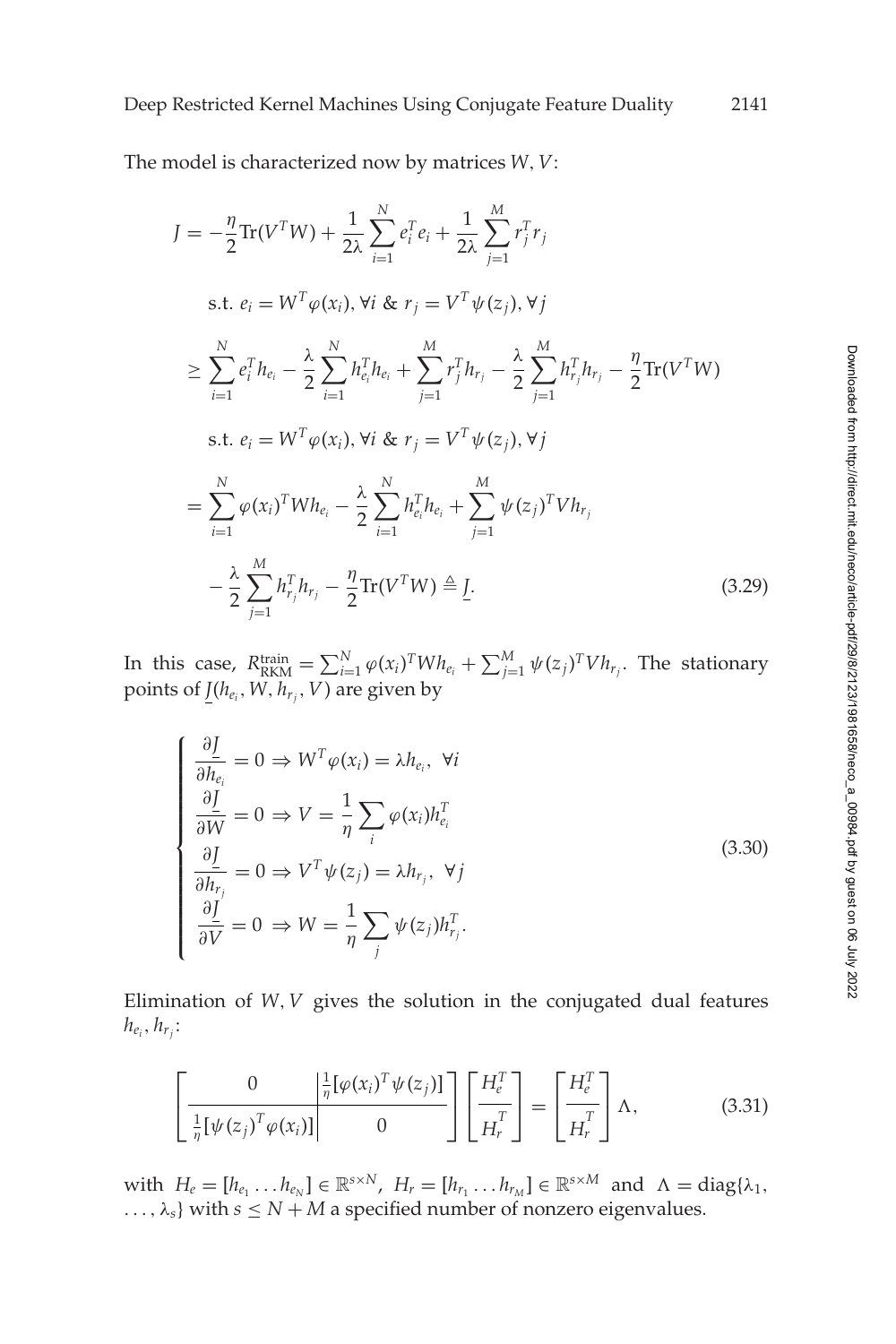The primal and dual model representations are

$$
(P)_{RKM}: \hat{e} = W^T \varphi(x)
$$
  
\n
$$
\gamma \qquad \hat{r} = V^T \psi(z)
$$
  
\n
$$
M
$$
  
\n
$$
\downarrow
$$
  
\n
$$
(D)_{RKM}: \hat{e} = \frac{1}{\eta} \sum_j h_{r_j} \psi(z_j)^T \varphi(x)
$$
  
\n
$$
\hat{r} = \frac{1}{\eta} \sum_i h_{e_i} \varphi(x_i)^T \psi(z),
$$
  
\n(3.32)

which corresponds to matrix SVD in the case of linear compatible feature maps and if an additional compatibility condition holds (Suykens, [2016\)](#page-40-0).

**3.6 Kernel pmf.** For the case of kernel probability mass function (kernel pmf) estimation (Suykens, [2013\)](#page-40-0), we start from the objective

$$
J = \sum_{i=1}^{N} (p_i - \varphi(x_i)^T w) h_i - \sum_{i=1}^{N} p_i + \frac{\eta}{2} w^T w
$$
\n(3.33)

in the unknowns  $w \in \mathbb{R}^{n_f}$ ,  $p_i \in \mathbb{R}$ , and  $h_i \in \mathbb{R}$ . Suykens [\(2013\)](#page-40-0) explained how a similar formulation is related to the probability rule in quantum measurement for a complex valued model.

The stationary points are characterized by

$$
\begin{cases}\n\frac{\partial \underline{I}}{\partial h_i} = 0 \Rightarrow p_i = w^T \varphi(x_i), \ \forall i \\
\frac{\partial \underline{I}}{\partial \overline{w}} = 0 \Rightarrow w = \frac{1}{\eta} \sum_i \varphi(x_i) h_i \\
\frac{\partial \underline{I}}{\partial \overline{p_i}} = 0 \Rightarrow h_i = 1, \ \forall i.\n\end{cases}
$$
\n(3.34)

The regularization constant  $\eta$  can be chosen to normalize  $\sum_i p_i = 1$  ( $p_i \geq 0$ is achieved by the choice of an appropriate kernel function), which gives then the kernel pmf obtained in Suykens [\(2013\)](#page-40-0). This results in the representations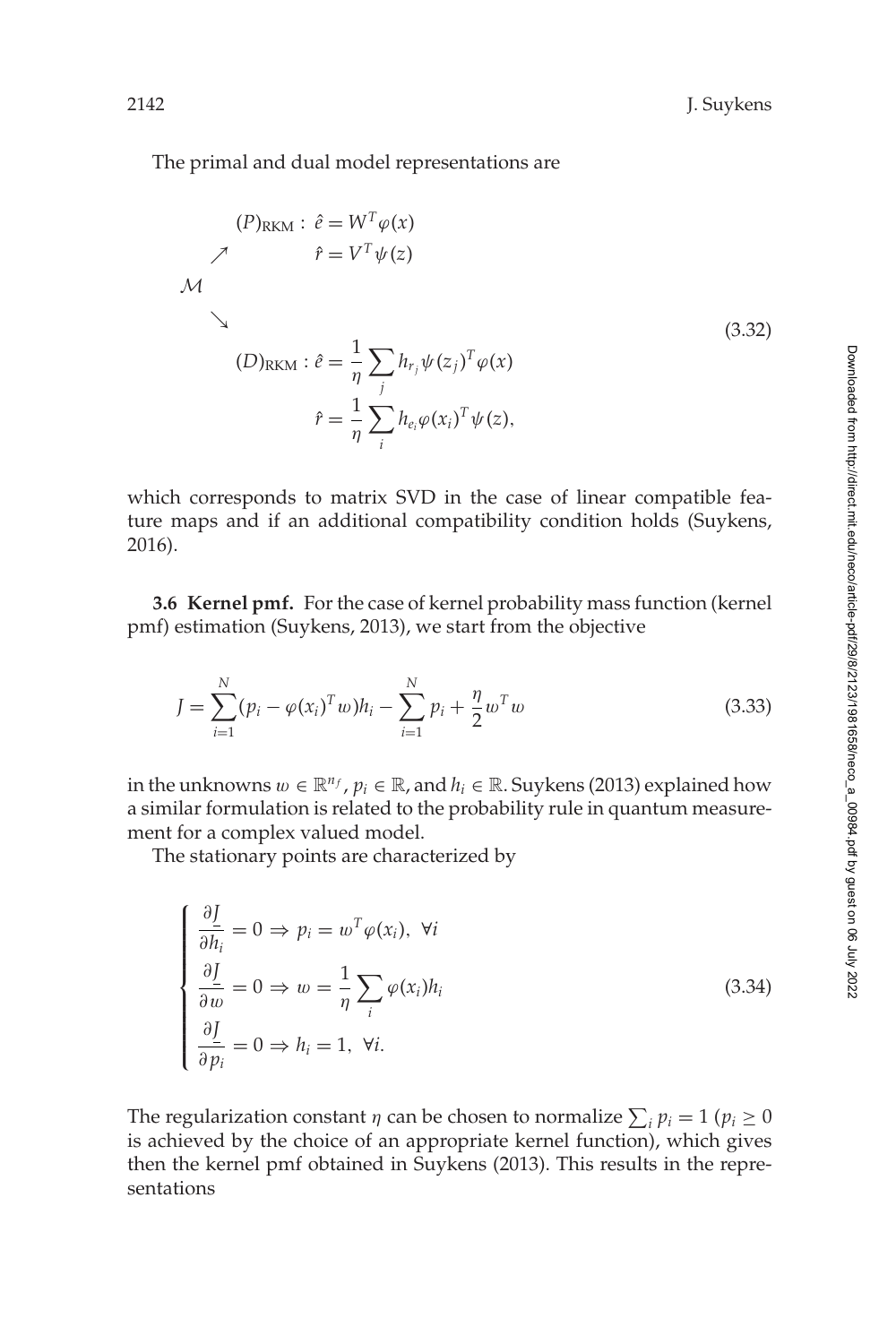<span id="page-20-0"></span>

### **4 Deep Restricted Kernel Machines**

In this section we couple different restricted kernel machines within a deep architecture. Several coupling configurations are possible at this point. We illustrate deep restricted kernel machines here for an architecture consisting of three levels. We discuss two configurations:

- 1. Two kernel PCA levels followed by an LS-SVM regression level
- 2. LS-SVM regression level followed by two kernel PCA levels

In the first architecture, the first two levels extract features that are used within the last level for classification or regression. Related types of architectures are stacked autoencoders (Bengio, [2009\)](#page-37-0), where a pretraining phase provides a good initialization for training the deep neural network in the fine-tuning phase. The deep RKM will consider an objective function jointly related to the kernel PCA feature extractions and the classification or regression. We explain how the insights of the RKM kernel PCA representations can be employed for combined supervised training and feature selection. A difference with other methods is also that conjugated features are used within the layered architecture.

In the second architecture, one starts with regression and then lets two kernel PCA levels further act on the residuals. In this case connections will be shown with deep Boltzmann machines (Salakhutdinov, [2015;](#page-39-0) Salakhutdinov & Hinton, [2009\)](#page-39-0) when considering the special case of linear feature maps, though for the RKMs in a nonprobabilistic setting.

**4.1 Two Kernel PCA Levels Followed by Regression Level.** We focus here on a deep RKM architecture consisting of three levels:

- $\bullet$  Level 1 consists of kernel PCA with given input data  $x_i$  and is characterized by conjugated features  $h_i^{(1)}$ .
- Level 2 consists of kernel PCA by taking  $h_i^{(1)}$  as input and is characterized by conjugated features  $h_i^{(2)}$ .
- Level 3 consists of LS-SVM regression on  $h_i^{(2)}$  with output data  $y_i$  and is characterized by conjugated features  $h_i^{(3)}$ .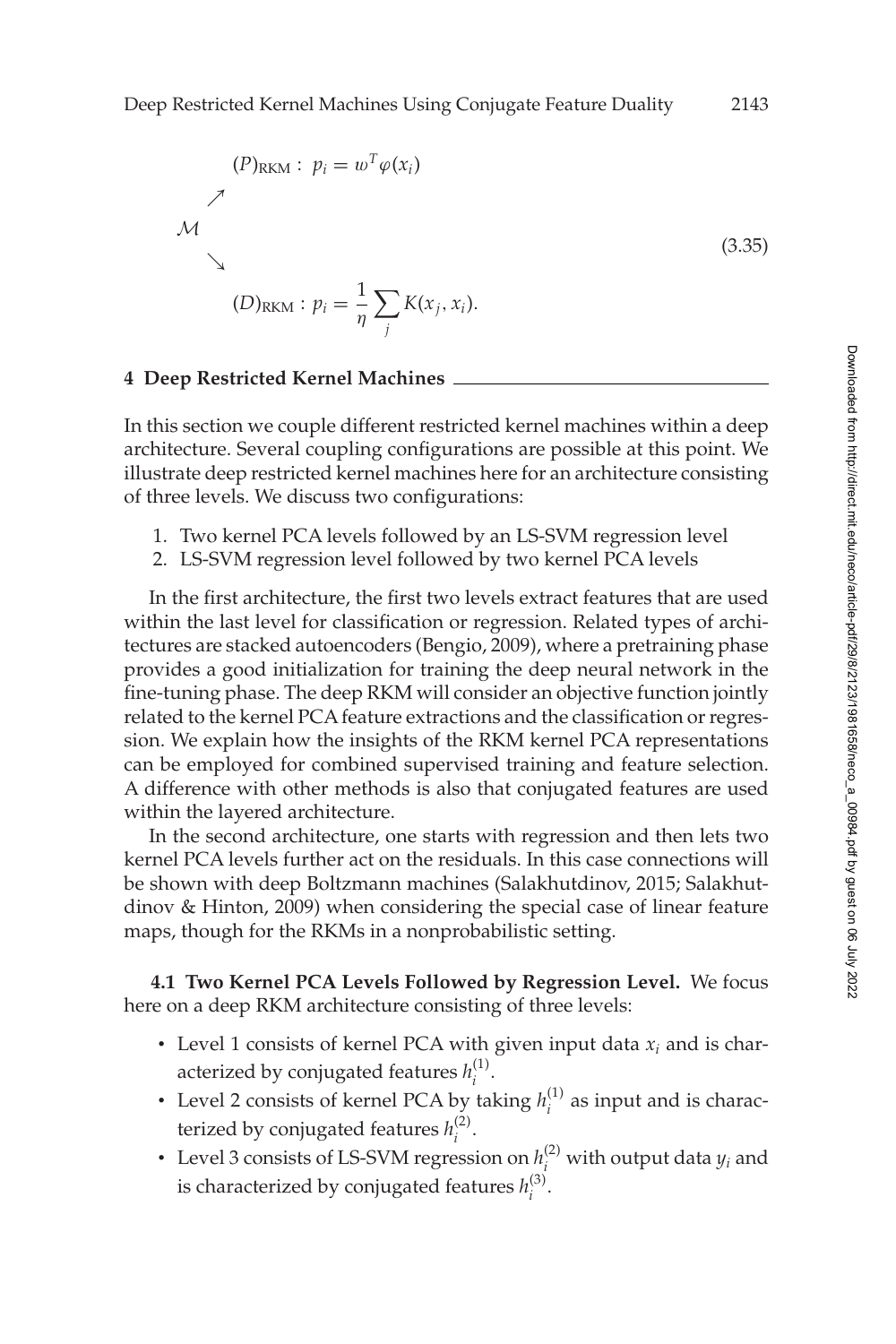As predictive model is taken,

$$
\hat{e}^{(1)} = W_1^T \varphi_1(x),
$$
  
\n
$$
\hat{e}^{(2)} = W_2^T \varphi_2(\Lambda_1^{-1} \hat{e}^{(1)}),
$$
  
\n
$$
\hat{y} = W_3^T \varphi_3(\Lambda_2^{-1} \hat{e}^{(2)}) + b,
$$
\n(4.1)

evaluated at point  $x \in \mathbb{R}^d$ . The level 1 part has feature map  $\varphi_1 : \mathbb{R}^d \to \mathbb{R}^{n_{f_1}}$ ,  $W_1 \in \mathbb{R}^{n_{f_1} \times s^{(1)}}$ ; the level 2 part  $\varphi_2 : \mathbb{R}^{n_{f_1}} \to \mathbb{R}^{n_{f_2}}$ ,  $W_2 \in \mathbb{R}^{n_{f_2} \times s^{(2)}}$ ; and the level 3 part  $\varphi_3 : \mathbb{R}^{n_{f_2}} \to \mathbb{R}^{n_{f_3}}$ ,  $W_3 \in \mathbb{R}^{n_{f_3} \times p}$ . Note that  $\Lambda_1^{-1} \hat{e}^{(1)}$  and  $\Lambda_2^{-1} \hat{e}^{(2)}$  (with  $\hat{e}^{(1)} \in \mathbb{R}^{s^{(1)}}, \hat{e}^{(2)} \in \mathbb{R}^{s^{(2)}}$ ) are taken as input for levels 2 and 3, respectively, where  $\Lambda_1, \Lambda_2$  denote the diagonal matrices with the corresponding eigenvalues. The latter is inspired by the property that for the uncoupled kernel PCA levels, the property  $h_i = e_i/\lambda$  holds on the training data according to equation [3.26,](#page-17-0) which is then further extended to the out-of-sample case in equation 4.1.

The objective function in the primal is

$$
J_{\text{deep},P} = J_1 + J_2 + J_3 \tag{4.2}
$$

with

$$
J_1 = -\frac{1}{2\lambda_1} \sum_{i=1}^{N} e_i^{(1)^T} e_i^{(1)} + \frac{\eta_1}{2} \text{Tr}(W_1^T W_1)
$$
  
\n
$$
J_2 = -\frac{1}{2\lambda_2} \sum_{i=1}^{N} e_i^{(2)^T} e_i^{(2)} + \frac{\eta_2}{2} \text{Tr}(W_2^T W_2)
$$
  
\n
$$
J_3 = \frac{1}{2\lambda_3} \sum_{i=1}^{N} e_i^{(3)^T} e_i^{(3)} + \frac{\eta_3}{2} \text{Tr}(W_3^T W_3)
$$
\n(4.3)

 $\hat{e}_i^{(1)} = W_1^T \varphi_1(x_i), \hat{e}_i^{(2)} = W_2^T \varphi_2(\Lambda_1^{-1} \hat{e}_i^{(1)}), \hat{y}_i = W_3^T \varphi_3(\Lambda_2^{-1} \hat{e}_i^{(2)}) + b.$  However, this objective function is not directly usable for minimization due to the minus sign terms  $-\frac{1}{2\lambda_1} \sum_{i=1}^{N} e_i^{(1)}$  $T$ <sup>*e*</sup><sub>*i*</sub><sup>(1)</sup> and  $-\frac{1}{2\lambda_2} \sum_{i=1}^{N} e_i^{(2)}$  $T$ <sup> $e$ </sup><sup>(2)</sup>. For direct minimization of an objective in the primal, we will use the following stabilized version,

$$
J_{\text{deep}, P_{\text{stab}}} = J_1 + J_2 + J_3 + \frac{1}{2} c_{\text{stab}} (J_1^2 + J_2^2), \tag{4.4}
$$

with *c*stab a positive constant. The role of this stabilization term for the kernel PCA levels is explained in the appendix. While in stacked autoencoders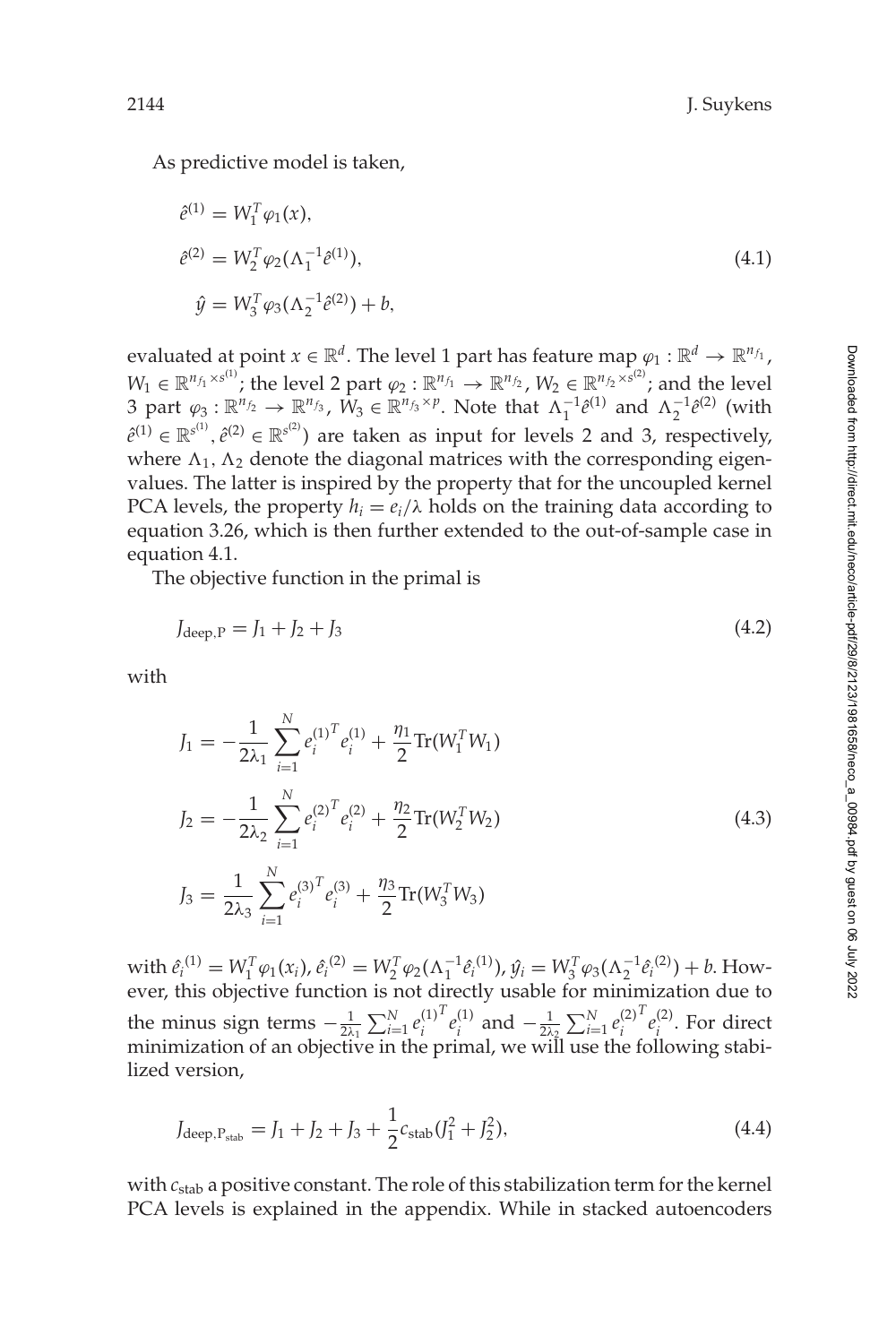

Figure 3: Example of a deep restricted kernel machine consisting of three levels with kernel PCA in levels 1 and 2 and LS-SVM regression in level 3.

one has an unsupervised pretraining and a supervised fine-tuning phase (Bengio, [2009\)](#page-37-0), here we train the whole network at once.

For a characterization of the deep RKM in terms of the conjugated features  $h_i^{(1)}, h_i^{(2)}, h_i^{(3)}$  (see Figure 3), we will study the stationary points of

$$
J_{\text{deep}} = \bar{J}_1 + \bar{J}_2 + \underline{I}_3,\tag{4.5}
$$

where the objective  $J_{\text{deep}}(h_i^{(1)}, W_1, h_i^{(2)}, W_2, h_i^{(3)}, W_3, b)$  for the deep RKM consists of the sum of the objectives of levels 1,2,3 given by  $J_1$ ,  $J_2$ ,  $J_3$ , respectively.

This becomes

$$
J_{\text{deep}} = -\sum_{i=1}^{N} \varphi_1(x_i)^T W_1 h_i^{(1)} + \frac{\lambda_1}{2} \sum_{i=1}^{N} h_i^{(1)}^T h_i^{(1)} + \frac{\eta_1}{2} \text{Tr}(W_1^T W_1)
$$
  

$$
-\sum_{i=1}^{N} \varphi_2(h_i^{(1)})^T W_2 h_i^{(2)} + \frac{\lambda_2}{2} \sum_{i=1}^{N} h_i^{(2)}^T h_i^{(2)} + \frac{\eta_2}{2} \text{Tr}(W_2^T W_2)
$$
  

$$
+\sum_{i=1}^{N} (y_i^T - \varphi_3(h_i^{(2)})^T W_3 - b^T) h_i^{(3)}
$$
  

$$
-\frac{\lambda_3}{2} \sum_{i=1}^{N} h_i^{(3)}^T h_i^{(3)} + \frac{\eta_3}{2} \text{Tr}(W_3^T W_3), \tag{4.6}
$$

with the following inner pairings at the three levels:

Level 1: 
$$
\sum_{i=1}^{N} e_i^{(1)^T} h_i^{(1)} = \sum_{i=1}^{N} \varphi_1(x_i)^T W_1 h_i^{(1)},
$$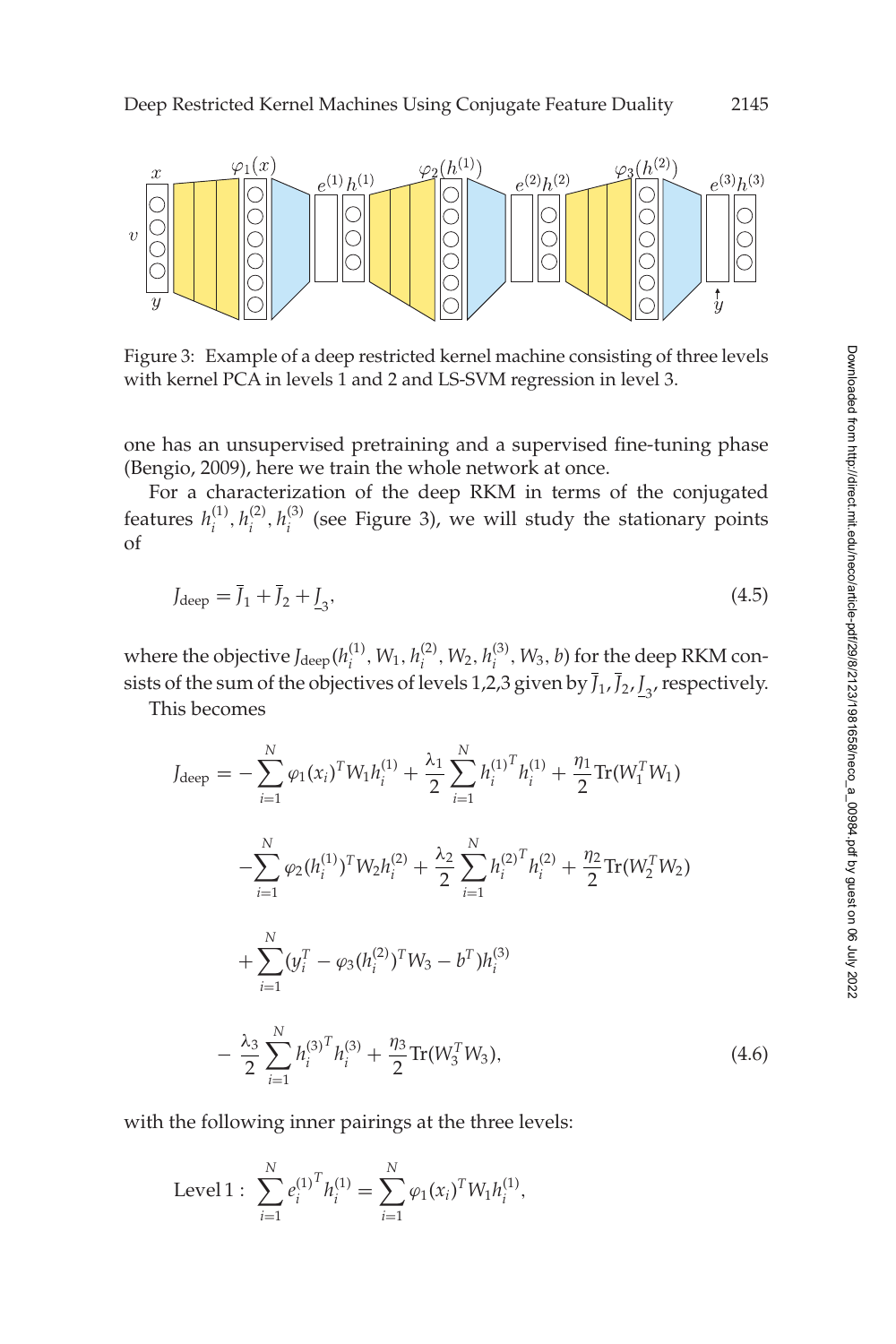2146 J. Suykens

Level 2: 
$$
\sum_{i=1}^{N} e_i^{(2)^T} h_i^{(2)} = \sum_{i=1}^{N} \varphi_2 (h_i^{(1)})^T W_2 h_i^{(2)},
$$
  
Level 3: 
$$
\sum_{i=1}^{N} e_i^{(3)^T} h_i^{(3)} = \sum_{i=1}^{N} (y_i^T - \varphi_3 (h_i^{(2)})^T W_3 - b^T) h_i^{(3)}.
$$
 (4.7)

The stationary points of  $J_{\text{deep}}(h_i^{(1)}, W_1, h_i^{(2)}, W_2, h_i^{(3)}, W_3, b)$  are given by

$$
\begin{cases}\n\frac{\partial J_{\text{deep}}}{\partial h_i^{(1)}} = 0 \Rightarrow W_1^T \varphi_1(x_i) = \lambda_1 h_i^{(1)} - \frac{\partial}{\partial h_i^{(1)}} [\varphi_2(h_i^{(1)})^T W_2 h_i^{(2)}], \forall i, \\
\frac{\partial J_{\text{deep}}}{\partial W_1} = 0 \Rightarrow W_1 = \frac{1}{\eta_1} \sum_i \varphi_1(x_i) h_i^{(1)^T}, \\
\frac{\partial J_{\text{deep}}}{\partial h_i^{(2)}} = 0 \Rightarrow W_2^T \varphi_2(h_i^{(1)}) = \lambda_2 h_i^{(2)} - \frac{\partial}{\partial h_i^{(2)}} [\varphi_3(h_i^{(2)})^T W_3 h_i^{(3)}], \forall i, \\
\frac{\partial J_{\text{deep}}}{\partial W_2} = 0 \Rightarrow W_2 = \frac{1}{\eta_2} \sum_i \varphi_2(h_i^{(1)}) h_i^{(2)^T}, \\
\frac{\partial J_{\text{deep}}}{\partial h_i^{(3)}} = 0 \Rightarrow y_i - W_3^T \varphi_3(h_i^{(2)}) - b = \lambda_3 h_i^{(3)}, \forall i, \\
\frac{\partial J_{\text{deep}}}{\partial W_3} = 0 \Rightarrow W_3 = \frac{1}{\eta_3} \sum_i \varphi_3(h_i^{(2)}) h_i^{(3)^T}, \\
\frac{\partial J_{\text{deep}}}{\partial b} = 0 \Rightarrow \sum_i h_i^{(3)} = 0.\n\end{cases}
$$
\n(4.8)

The primal and dual model representations for the deep RKM are then

$$
\hat{e}^{(1)} = W_1^T \varphi_1(x)
$$
\n
$$
(P)_{\text{DeepRKM}} : \hat{e}^{(2)} = W_2^T \varphi_2(\Lambda_1^{-1} \hat{e}^{(1)})
$$
\n
$$
\hat{y} = W_3^T \varphi_3(\Lambda_2^{-1} \hat{e}^{(2)}) + b
$$
\n
$$
\hat{e}^{(1)} = \frac{1}{\eta_1} \sum_j h_j^{(1)} K_1(x_j, x)
$$
\n(4.9)

(D)DeepRKM: 
$$
\hat{e}^{(2)} = \frac{1}{\eta_2} \sum_j h_j^{(2)} K_2(h_j^{(1)}, \Lambda_1^{-1} \hat{e}^{(1)})
$$
  

$$
\hat{y} = \frac{1}{\eta_3} \sum_j h_j^{(3)} K_3(h_j^{(2)}, \Lambda_2^{-1} \hat{e}^{(2)}) + b.
$$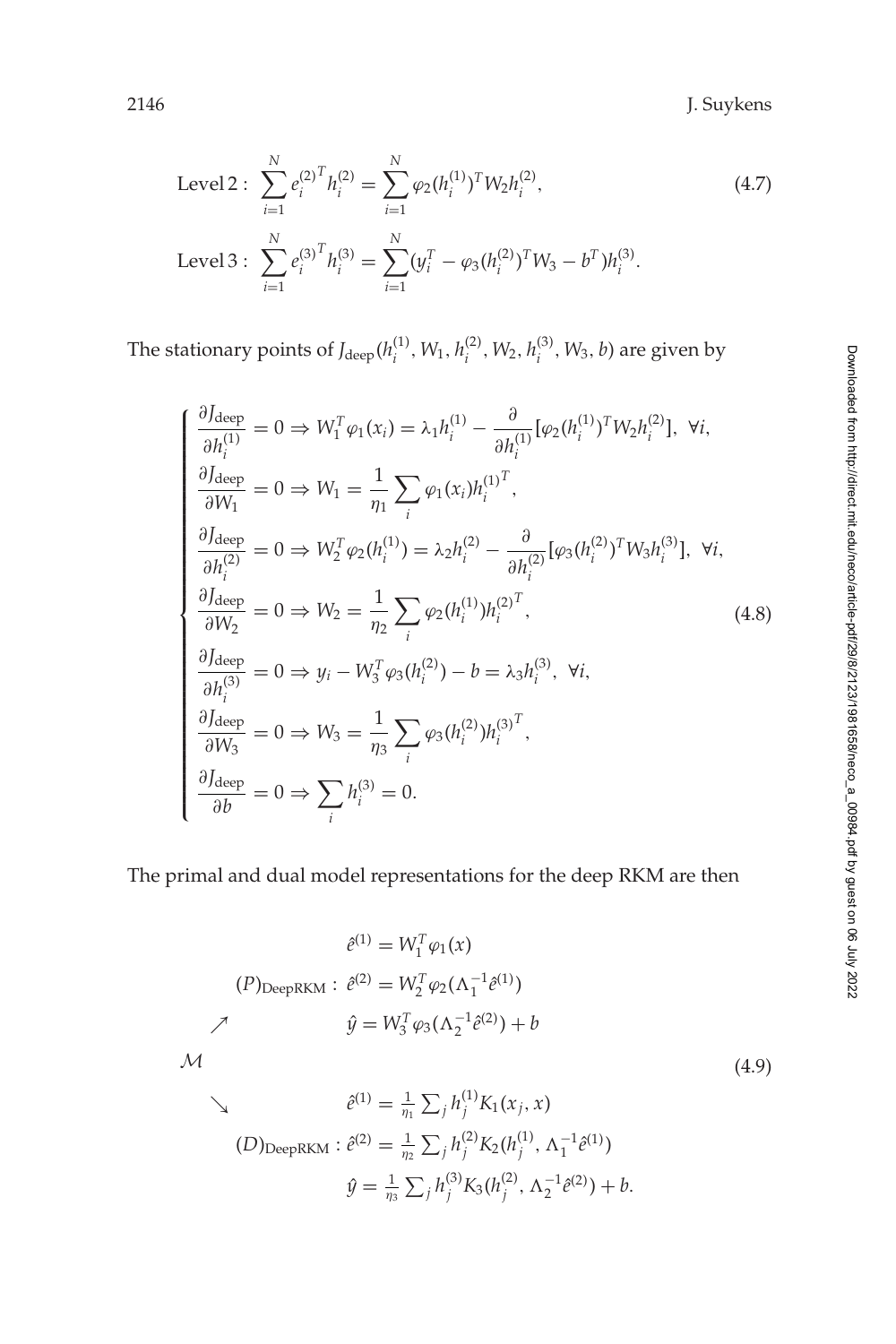<span id="page-24-0"></span>By elimination of *W*1,*W*2,*W*3, one obtains the following set of nonlinear equations in the conjugated features  $h_i^{(1)}$ ,  $h_i^{(2)}$ ,  $h_i^{(3)}$  and *b*:

$$
\begin{cases}\n\frac{1}{\eta_1} \sum_j h_j^{(1)} K_1(x_j, x_i) = \lambda_1 h_i^{(1)} - \frac{1}{\eta_2} \sum_j \frac{\partial K_2(h_i^{(1)}, h_j^{(1)})}{\partial h_i^{(1)}} h_j^{(2)} \right] h_i^{(2)} \left( \begin{aligned}\n\frac{1}{\eta_2} \sum_j h_j^{(2)} K_2(h_j^{(1)}, h_i^{(1)}) &= \lambda_2 h_i^{(2)} - \frac{1}{\eta_3} \sum_j \frac{\partial K_3(h_i^{(2)}, h_j^{(2)})}{\partial h_i^{(2)}} h_j^{(3)} \right) h_i^{(3)} \left( \begin{aligned}\ny_i &= \frac{1}{\eta_3} \sum_j h_j^{(3)} K_3(h_j^{(2)}, h_i^{(2)}) + b + \lambda_3 h_i^{(3)}, \forall i \\
\sum_i h_i^{(3)} &= 0.\n\end{aligned}\n\end{cases}
$$
\n
$$
(4.10)
$$

Solving this set of nonlinear equations is computationally expensive. However, for the case of taking linear kernels  $K_2$  and  $K_3$  (and  $K_{lin}$ ,  $K_{2,lin}$ ,  $K_{3,lin}$ denoting linear kernels) equation 4.10 simplifies to

$$
\begin{cases}\n\text{Level 1}: \left(\frac{1}{\eta_1}[K_1(x_j, x_i)] + \frac{1}{\eta_2}[K_{\text{lin}}(h_j^{(2)}, h_i^{(2)})]\right) H_1^T = H_1^T \Lambda_1 \\
\text{Level 2}: \left(\frac{1}{\eta_2}[K_{2, \text{lin}}(h_j^{(1)}, h_i^{(1)})] + \frac{1}{\eta_3}[K_{\text{lin}}(h_j^{(3)}, h_i^{(3)})]\right) H_2^T = H_2^T \Lambda_2 \\
\text{Level 3}: \left[\frac{\frac{1}{\eta_3}[K_{3, \text{lin}}(h_j^{(2)}, h_i^{(2)})] + \lambda_3 I_N |1_N}{1_N^T}\right] \left[\frac{H_3^T}{b^T}\right] = \left[\frac{Y^T}{0}\right].\n\end{cases}
$$
\n(4.11)

Here we denote  $H_1 = [h_1^{(1)}...h_N^{(1)}]$ ,  $H_2 = [h_1^{(2)}...h_N^{(2)}]$ ,  $H_3 = [h_1^{(3)}...h_N^{(3)}]$ . One sees that at levels 1 and 2, a data fusion is taking place between *K*<sup>1</sup> and *K*lin and between  $K_{2,lin}$  and  $K_{lin}$ , where  $\frac{1}{\eta_1}, \frac{1}{\eta_2}, \frac{1}{\eta_3}$  are specifying the relative weight given to each of these kernels. In this way, one can choose for emphasizing or deemphasizing the levels with respect to each other.

**4.2 Regression Level Followed by Two Kernel PCA Levels.** In this case, we consider a deep RKM architecture with the following three levels: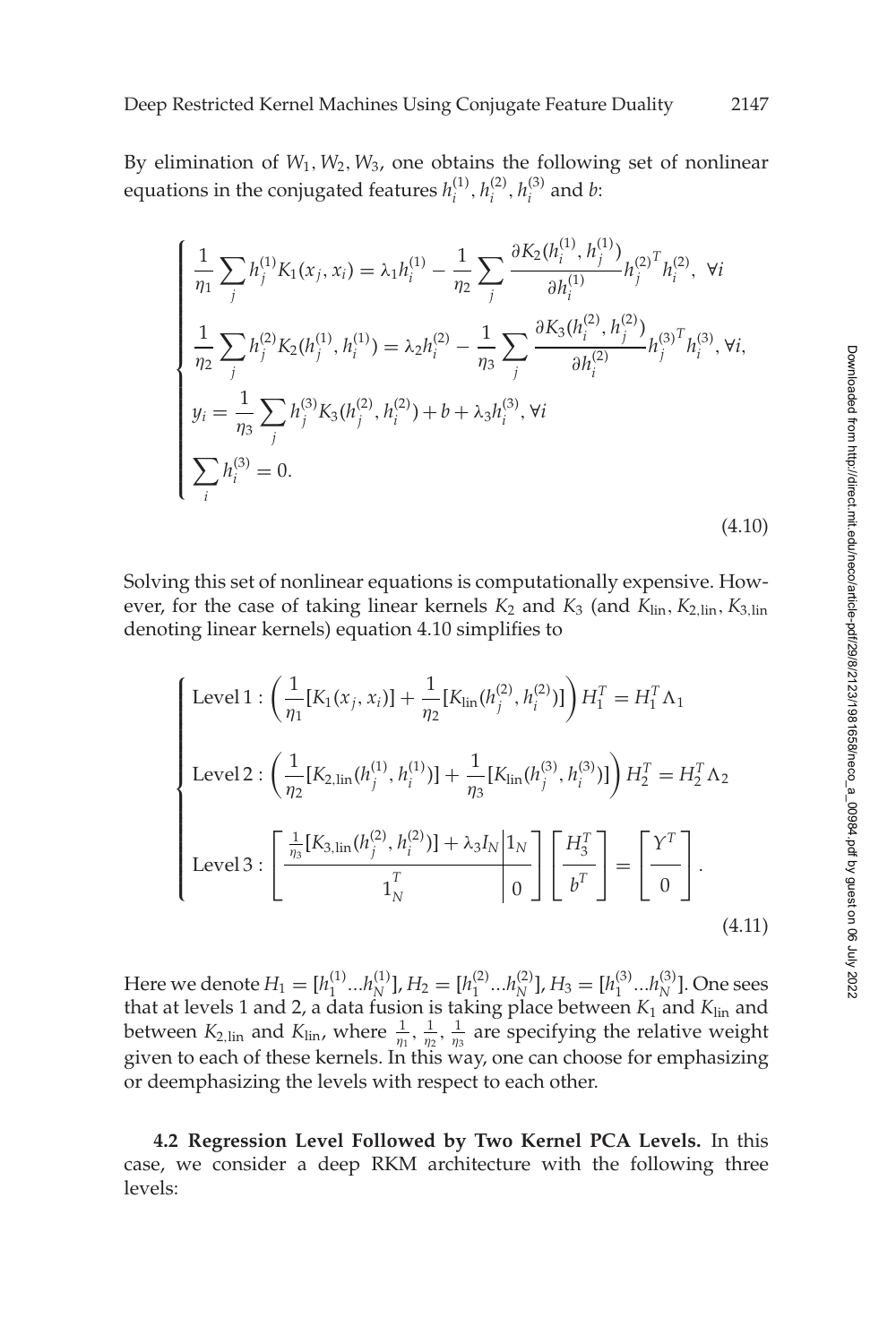- $\cdot$  Level 1 consists of LS-SVM regression with given input data  $x_i$  and output data  $y_i$  and is characterized by conjugated features  $h_i^{(1)}$ .
- Level 2 consists of kernel PCA by taking  $h_i^{(1)}$  as input and is characterized by conjugated features  $h_i^{(2)}$ .
- Level 3 consists of kernel PCA by taking  $h_i^{(2)}$  as input and is characterized by conjugated features  $h_i^{(3)}$ .

We look then for the stationary points of

$$
J_{\text{deep}} = \underline{J}_1 + \bar{J}_2 + \bar{J}_3 \tag{4.12}
$$

where the objective  $J_{\text{deep}}(h_i^{(1)}, W_1, b, h_i^{(2)}, W_2, h_i^{(3)}, W_3)$  for the deep RKM consists of the sum of the objectives of levels 1, 2, 3 given by  $I_{1}$ ,  $J_{2}$ ,  $J_{3}$ , respectively. Deep RKM consists of coupling the RKMs.

This becomes

$$
J_{\text{deep}} = \sum_{i=1}^{N} (y_i^T - \varphi_1(x_i)^T W_1 - b^T) h_i^{(1)} - \frac{\lambda_1}{2} \sum_{i=1}^{N} h_i^{(1)T} h_i^{(1)} + \frac{\eta_1}{2} \text{Tr}(W_1^T W_1)
$$
  

$$
- \sum_{i=1}^{N} \varphi_2(h_i^{(1)})^T W_2 h_i^{(2)} + \frac{\lambda_2}{2} \sum_{i=1}^{N} h_i^{(2)T} h_i^{(2)} + \frac{\eta_2}{2} \text{Tr}(W_2^T W_2)
$$
  

$$
- \sum_{i=1}^{N} \varphi_3(h_i^{(2)})^T W_3 h_i^{(3)} + \frac{\lambda_3}{2} \sum_{i=1}^{N} h_i^{(3)T} h_i^{(3)} + \frac{\eta_3}{2} \text{Tr}(W_3^T W_3),
$$
(4.13)

with  $\varphi_1 : \mathbb{R}^d \to \mathbb{R}^{n_{f_1}}$ ,  $W_1 \in \mathbb{R}^{n_{f_1} \times p}$ , the level 2 part  $\varphi_2 : \mathbb{R}^p \to \mathbb{R}^{n_{f_2}}$ ,  $W_2 \in$  $\mathbb{R}^{n_{f_2}\times s^{(2)}}$ , and the level 3 part  $\varphi_3:\mathbb{R}^{s^{(2)}}\to \mathbb{R}^{n_{f_3}},$   $W_3\in \mathbb{R}^{n_{f_3}\times s^{(3)}}.$  Note that in *J*deep, the sum of the three inner pairing terms is similar to the energy in deep Boltzmann machines (Salakhutdinov, [2015;](#page-39-0) Salakhutdinov & Hinton, [2009\)](#page-39-0) for the particular case of linear feature maps  $\varphi_1, \varphi_2, \varphi_3$  and symmetric interaction terms. For the special case of linear feature maps, one has

$$
U_{\text{deep}} = -v^T \tilde{W}_1 h^{(1)} - h^{(1)^T} W_2 h^{(2)} - h^{(2)^T} W_3 h^{(3)},\tag{4.14}
$$

which takes the same form as equation 29 in Salakhutdinov [\(2015\)](#page-39-0), with  $\tilde{W}_1$ defined in the sense of equation [3.1](#page-9-0) in this letter. The "*U*" in *U*<sub>deep</sub> refers to the fact that the deep RKM is unrestricted after coupling because of the hidden-to-hidden connections between layers 1 and 2 and between layers 2 and 3, while the uncoupled RKMs are restricted.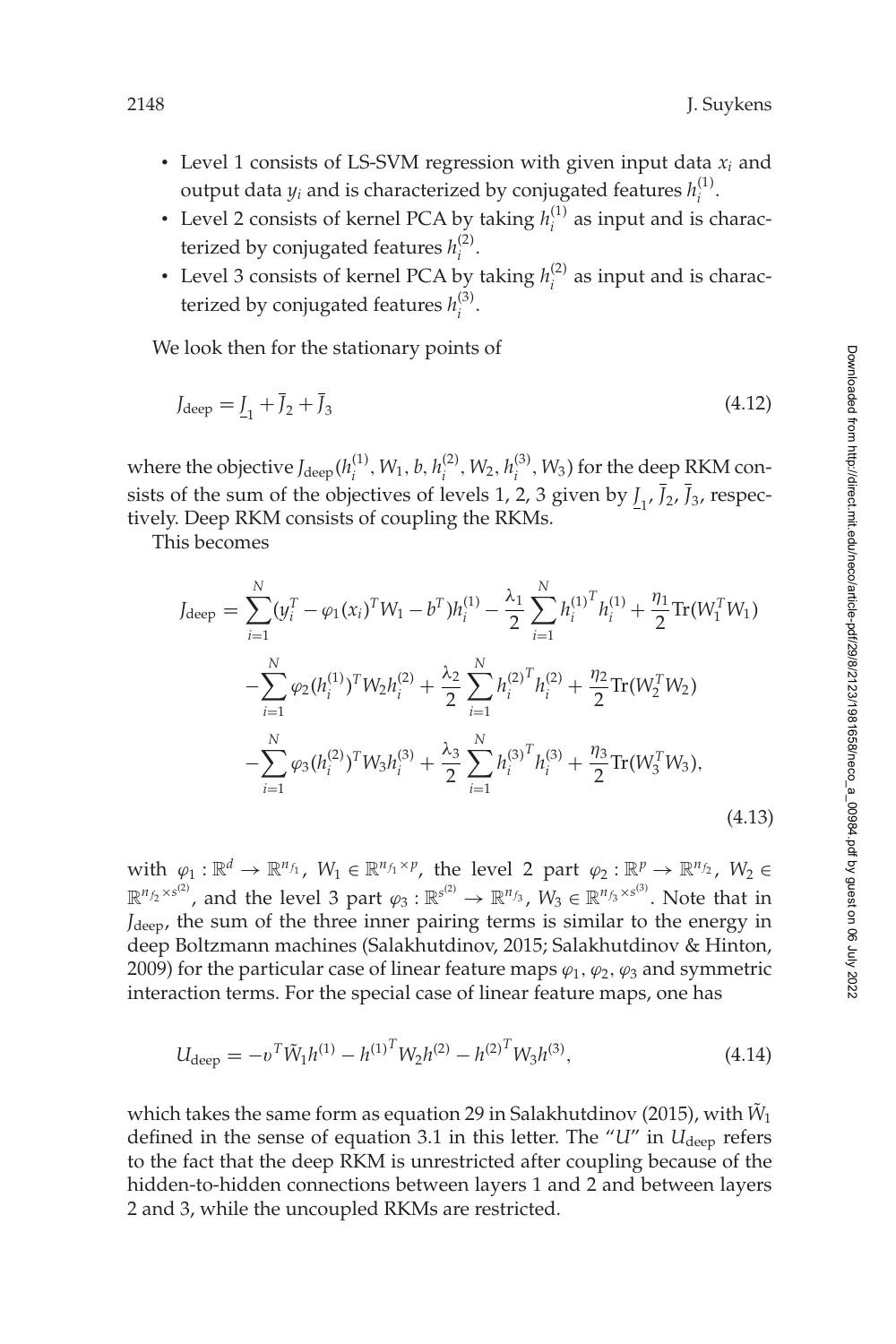The stationary points of  $J_{\text{deep}}(h_i^{(1)}, W_1, b, h_i^{(2)}, W_2, h_i^{(3)}, W_3)$  are given by

$$
\begin{cases}\n\frac{\partial J_{\text{deep}}}{\partial h_i^{(1)}} = 0 \Rightarrow y_i - W_1^T \varphi_1(x_i) - b = \lambda_1 h_i^{(1)} + \frac{\partial}{\partial h_i^{(1)}} \Big[ \varphi_2(h_i^{(1)})^T W_2 h_i^{(2)} \Big], \forall i \\
\frac{\partial J_{\text{deep}}}{\partial W_1} = 0 \Rightarrow W_1 = \frac{1}{\eta_1} \sum_i \varphi_1(x_i) h_i^{(1)T} \\
\frac{\partial J_{\text{deep}}}{\partial b} = 0 \Rightarrow \sum_i h_i^{(1)} = 0 \\
\frac{\partial J_{\text{deep}}}{\partial h_i^{(2)}} = 0 \Rightarrow W_2^T \varphi_2(h_i^{(1)}) = \lambda_2 h_i^{(2)} - \frac{\partial}{\partial h_i^{(2)}} \Big[ \varphi_3(h_i^{(2)})^T W_3 h_i^{(3)} \Big], \forall i \quad (4.15) \\
\frac{\partial J_{\text{deep}}}{\partial W_2} = 0 \Rightarrow W_2 = \frac{1}{\eta_2} \sum_i \varphi_2(h_i^{(1)}) h_i^{(2)T} \\
\frac{\partial J_{\text{deep}}}{\partial h_i^{(3)}} = 0 \Rightarrow W_3^T \varphi_3(h_i^{(2)}) = \lambda_3 h_i^{(3)}, \forall i \\
\frac{\partial J_{\text{deep}}}{\partial W_3} = 0 \Rightarrow W_3 = \frac{1}{\eta_3} \sum_i \varphi_3(h_i^{(2)}) h_i^{(3)T}.\n\end{cases}
$$

As predictive model for this deep RKM case, we have

$$
(P)_{\text{DeepRKM}} : \hat{y} = W_1^T \varphi_1(x) + b
$$
  
\n
$$
\mathcal{M}
$$
  
\n
$$
(D)_{\text{DeepRKM}} : \hat{y} = \frac{1}{\eta_1} \sum_j h_j^{(1)} K_1(x_j, x) + b.
$$
  
\n
$$
(4.16)
$$

By elimination of *W*1,*W*2,*W*3, one obtains the following set of nonlinear equations in the conjugated features  $h_i^{(1)}, h_i^{(2)}, h_i^{(3)}$ , and *b*:

$$
\begin{cases}\ny_i = \frac{1}{\eta_1} \sum_j h_j^{(1)} K_1(x_j, x_i) + b + \lambda_1 h_i^{(1)} + \frac{1}{\eta_2} \sum_j \frac{\partial K_2(h_i^{(1)}, h_j^{(1)})}{\partial h_i^{(1)}} h_j^{(2)}{}^T h_i^{(2)}, \forall i \\
\sum_i h_i^{(1)} = 0 \\
\frac{1}{\eta_2} \sum_j h_j^{(2)} K_2(h_j^{(1)}, h_i^{(1)}) = \lambda_2 h_i^{(2)} - \frac{1}{\eta_3} \sum_j \frac{\partial K_3(h_i^{(2)}, h_j^{(2)})}{\partial h_i^{(2)}} h_j^{(3)}{}^T h_i^{(3)}, \forall i \\
\frac{1}{\eta_3} \sum_j h_j^{(3)} K_3(h_j^{(2)}, h_i^{(2)}) = \lambda_3 h_i^{(3)}, \forall i.\n\end{cases}
$$

(4.17)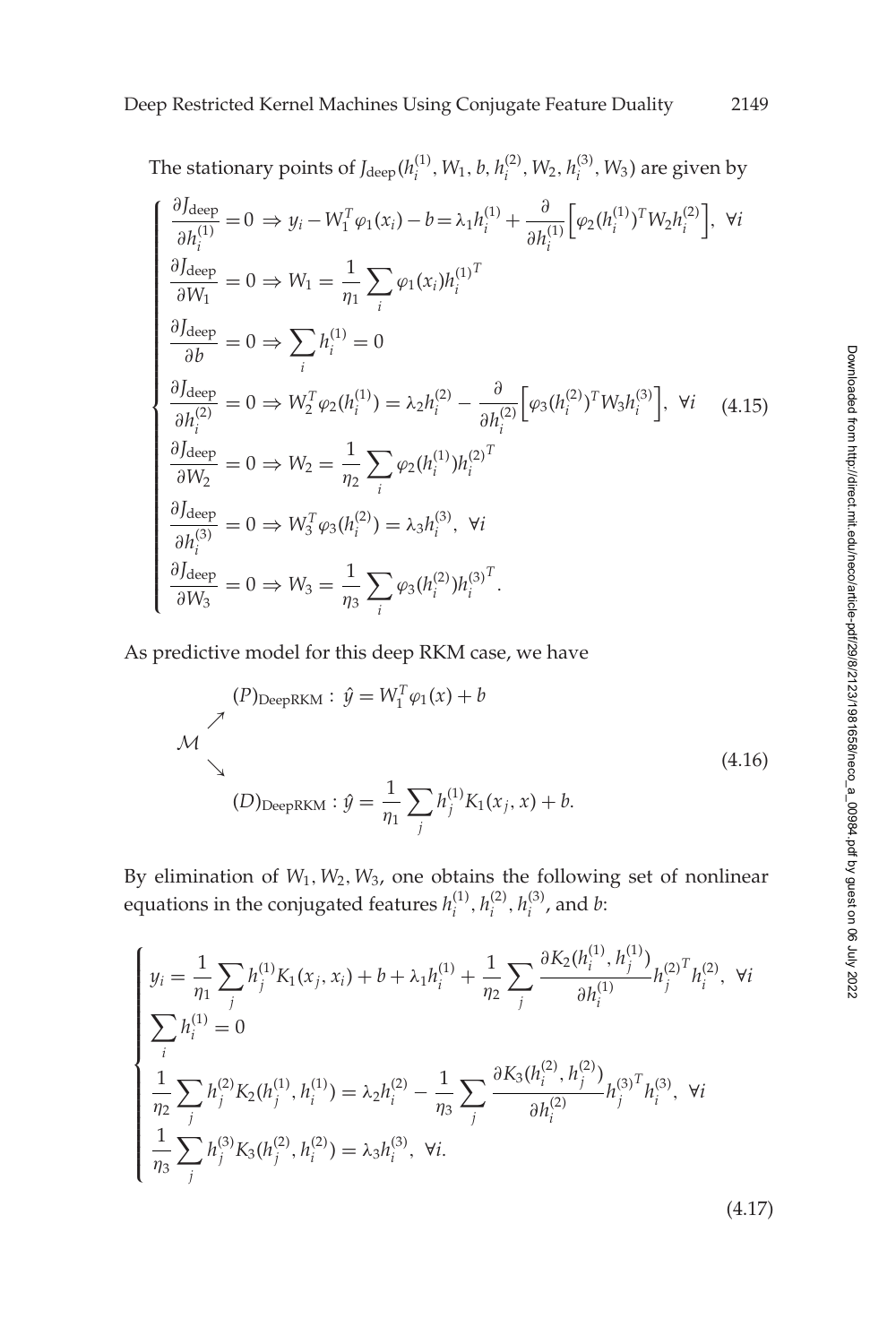<span id="page-27-0"></span>When taking linear kernels  $K_2$  and  $K_3$ , the set of nonlinear equations simplifies to

$$
\begin{cases}\n\text{Level 1}: \left[\frac{\frac{1}{\eta_1}[K_1(x_j, x_i)] + \frac{1}{\eta_2}[K_{\text{lin}}(h_j^{(2)}, h_i^{(2)})] + \lambda_1 I_N | 1_N}{1_N}\right] \left[\frac{H_1^T}{b^T}\right] \\
= \left[\frac{Y^T}{0}\right] \\
\text{Level 2}: \left(\frac{1}{\eta_2}[K_{2, \text{lin}}(h_j^{(1)}, h_i^{(1)})] + \frac{1}{\eta_3}[K_{\text{lin}}(h_j^{(3)}, h_i^{(3)})]\right) H_2^T = H_2^T \Lambda_2 \\
\text{Level 3}: \left(\frac{1}{\eta_3}[K_{3, \text{lin}}(h_j^{(2)}, h_i^{(2)})]\right) H_3^T = H_3^T \Lambda_3\n\end{cases} \tag{4.18}
$$

with a similar data fusion interpretation as explained in the previous subsection.

#### **5 Algorithms for Deep RKM**

The characterization of the stationary points for the objective functions in the different deep RKM models typically leads to solving large sets of nonlinear equations in the unknown variables, especially for large given data sets. Therefore, in this section, we outline a number of approaches and algorithms for working with the kernel-based models (in either the primal or the dual). We also outline algorithms for training deep feedforward neural networks in a parametric way in the primal within the deep RKM setting. The algorithms proposed in sections [5.2](#page-28-0) and 5.3 are applicable also to large data sets.

**5.1 Levelwise Solving for Kernel-Based Models.** For the case of linear kernels in levels 2 and 3 in equation [4.11](#page-24-0) and 4.18, we propose a heuristic algorithm that consists of level-wise solving linear systems and eigenvalue decompositions by alternating fixing different unknown variables.

For equation 4.18, in order to solve level 1 as a linear system, one needs the input/output data  $X = [x_1...x_N] \in \mathbb{R}^{d \times N}, Y = [y_1...y_N] \in \mathbb{R}^{p \times N}$ , but also the knowledge of  $h_i^{(2)}$ . Therefore, an initialization phase is required. One can initialize  $h_i^{(2)}$  as zero or at random at level 1, obtain  $H_1$ , and propagate it to level 2. At level 2, after initializing  $H_3$ , one finds  $H_2$ , which is then propagated to level 3, where one computes *H*3. After this forward phase, one can go backward from level 3 to level 1 in a backward phase.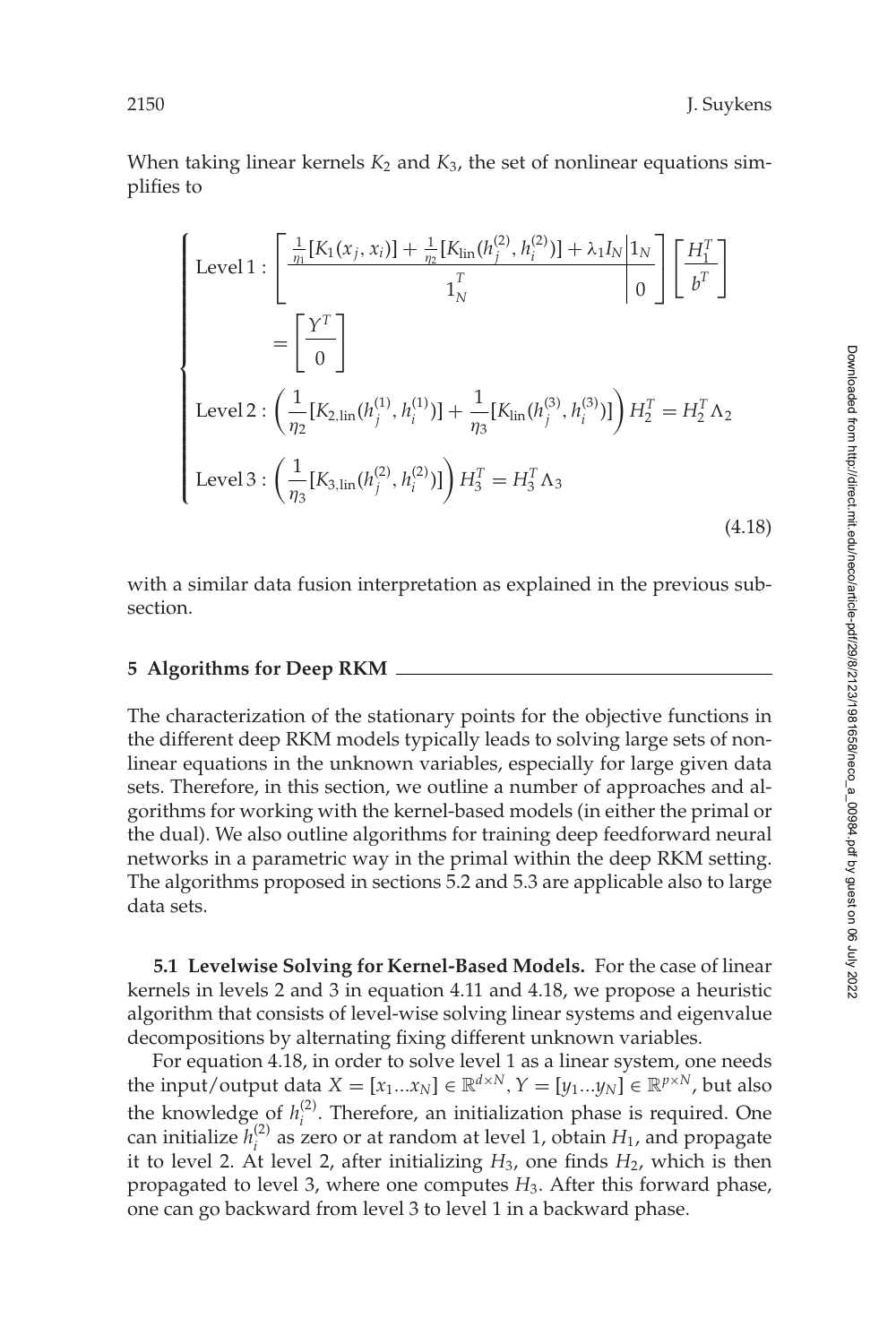<span id="page-28-0"></span>Schematically this gives the following heuristic algorithm:

**Forward phase** (level  $1 \rightarrow$  level 3)

 $H_2$ ,  $H_3$  initialization Level  $1: H_1 := f_1(X, Y, H_2)$  (for equation 4.18) or  $H_1 := f_1(X, H_2)$  (for equation 4.11) Level 2 :  $H_2 := f_2(H_1, H_3)$ Level  $3: H_3 := f_3(H_2)$  (for equation 4.18) or  $H_3 := f_1(Y, H_2)$  (for equation 4.11) (5.1)

**Backward phase** (level  $3 \rightarrow$  level 1)

Level 2 : 
$$
H_2 := f_2(H_1, H_3)
$$
  
Level 1 :  $H_1 := f_1(X, Y, H_2)$  (for equation 4.18) or  
 $H_1 := f_1(X, H_2)$  (for equation 4.11).

One can repeat the forward and backward phases a number of times, without the initialization step. Alternatively, one could also apply an algorithm with forward-only phases, which can then be applied a number of times after each other.

**5.2 Deep Reduced Set Kernel-Based Models with Estimation in Primal.** In the following approach, approximations  $\tilde{W}_1$ ,  $\tilde{W}_2$ ,  $\tilde{W}_3$  are made to *W*1,*W*2,*W*3:

$$
W_1 = \frac{1}{\eta_1} \sum_{i=1}^{N} \varphi_1(x_i) h_i^{(1)^T} \simeq \tilde{W}_1 = \frac{1}{\eta_1} \sum_{j=1}^{M} \varphi_1(\tilde{x}_j) \tilde{h}_j^{(1)T},
$$
  
\n
$$
\tilde{W}_2 = \frac{1}{\eta_2} \sum_{j=1}^{M} \varphi_2(\tilde{h}_j^{(1)}) \tilde{h}_j^{(2)T},
$$
  
\n
$$
\tilde{W}_3 = \frac{1}{\eta_3} \sum_{j=1}^{M} \varphi_2(\tilde{h}_j^{(2)}) \tilde{h}_j^{(3)T},
$$
\n(5.2)

where a subset of the training data set  $\{\tilde{x}_j\}_{j=1}^M \subset \{x_i\}_{i=1}^N$  is considered with *M*  $\ll$  *N*. This approximation corresponds to a reduced-set technique in kernel methods (Schölkopf et al., [1999\)](#page-39-0). In order to have a good representation of the data distribution, one can take a fixed-size algorithm with subset selection according to quadratic Renyi entropy (Suykens et al., [2002\)](#page-40-0), or a random subset as a simpler scheme.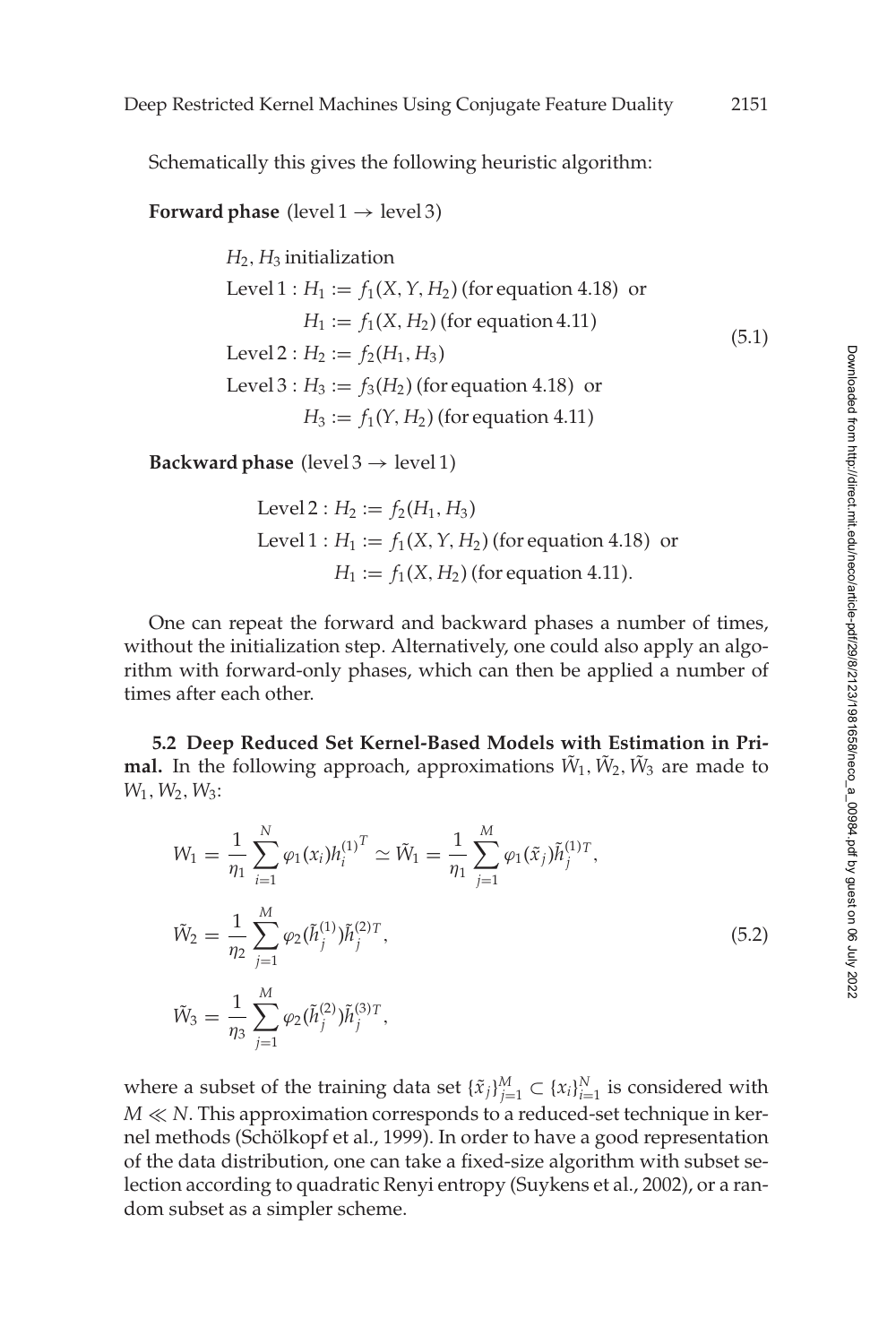<span id="page-29-0"></span>We proceed then with a primal estimation scheme by taking stabilization terms for the kernel PCA levels. In the case of two kernel PCA levels followed by LS-SVM regression, we minimize the following objective:

$$
\begin{split}\n\min_{\tilde{h}_{j}^{(1)}, \tilde{h}_{j}^{(2)}, \tilde{h}_{j}^{(3)}, b, \Lambda_{1}, \Lambda_{2}} I_{\text{deep}, P_{\text{stab}}} &= -\frac{1}{2} \sum_{j=1}^{M} e_{j}^{(1)} \Lambda_{1}^{-1} e_{j}^{(1)} \\
&+ \frac{\eta_{1}}{2} \text{Tr}(\tilde{W}_{1}^{T} \tilde{W}_{1}) - \frac{1}{2} \sum_{j=1}^{M} e_{j}^{(2)} \Lambda_{2}^{-1} e_{j}^{(2)} \\
&+ \frac{\eta_{2}}{2} \text{Tr}(\tilde{W}_{2}^{T} \tilde{W}_{2}) + \frac{1}{2 \lambda_{3}} \sum_{j=1}^{M} e_{j}^{(3)} \tilde{V}_{j}^{(3)} + \frac{\eta_{3}}{2} \text{Tr}(\tilde{W}_{3}^{T} \tilde{W}_{3}) \\
&+ \frac{1}{2} c_{\text{stab}} \left( -\frac{1}{2} \sum_{j=1}^{M} e_{j}^{(1)} \Lambda_{1}^{-1} e_{j}^{(1)} + \frac{\eta_{1}}{2} \text{Tr}(\tilde{W}_{1}^{T} \tilde{W}_{1}) \right)^{2} \\
&+ \frac{1}{2} c_{\text{stab}} \left( -\frac{1}{2} \sum_{j=1}^{M} e_{j}^{(2)} \Lambda_{2}^{-1} e_{j}^{(2)} + \frac{\eta_{2}}{2} \text{Tr}(\tilde{W}_{2}^{T} \tilde{W}_{2}) \right)^{2}.\n\end{split} \tag{5.3}
$$

The predictive model then becomes:

$$
\hat{e}^{(1)} = \frac{1}{\eta_1} \sum_{j=1}^{M} \tilde{h}_j^{(1)} K_1(\tilde{x}_j, x),
$$
  
\n
$$
\hat{e}^{(2)} = \frac{1}{\eta_2} \sum_{j=1}^{M} \tilde{h}_j^{(2)} K_2(\tilde{h}_j^{(1)}, \Lambda_1^{-1} \hat{e}^{(1)}),
$$
  
\n
$$
\hat{y} = \frac{1}{\eta_3} \sum_{j=1}^{M} \tilde{h}_j^{(3)} K_3(\tilde{h}_j^{(2)}, \Lambda_2^{-1} \hat{e}^{(2)}) + b.
$$
\n(5.4)

The number of unknowns in this case is  $M \times (s^{(1)} + s^{(2)} + p) + s^{(1)} + s^{(2)} + 1$ . Alternatively, instead of the regularization terms  $Tr(\tilde{W}_l^T \tilde{W}_l)$ , one could also take  $\text{Tr}(\tilde{H}^{(l)}\tilde{H}^{(l)T})$  where  $\tilde{H}^{(l)} = [\tilde{h}_1^{(l)}...\tilde{h}_M^{(l)}]$  for  $l = 1, 2, 3$ .

One can also maximize  $Tr(\Lambda_1) + Tr(\Lambda_2)$  by adding a term  $-c_0(Tr(\Lambda_1) +$ Tr( $\Lambda$ <sub>2</sub>)) to the objective, equation 5.3, with  $c_0$  a positive constant. Note that the components of  $\tilde{H}^{(1)}$ ,  $\tilde{H}^{(2)}$  in levels 1 and 2 do not possess an orthogonality property unless this is imposed as additional constraints to the objective function.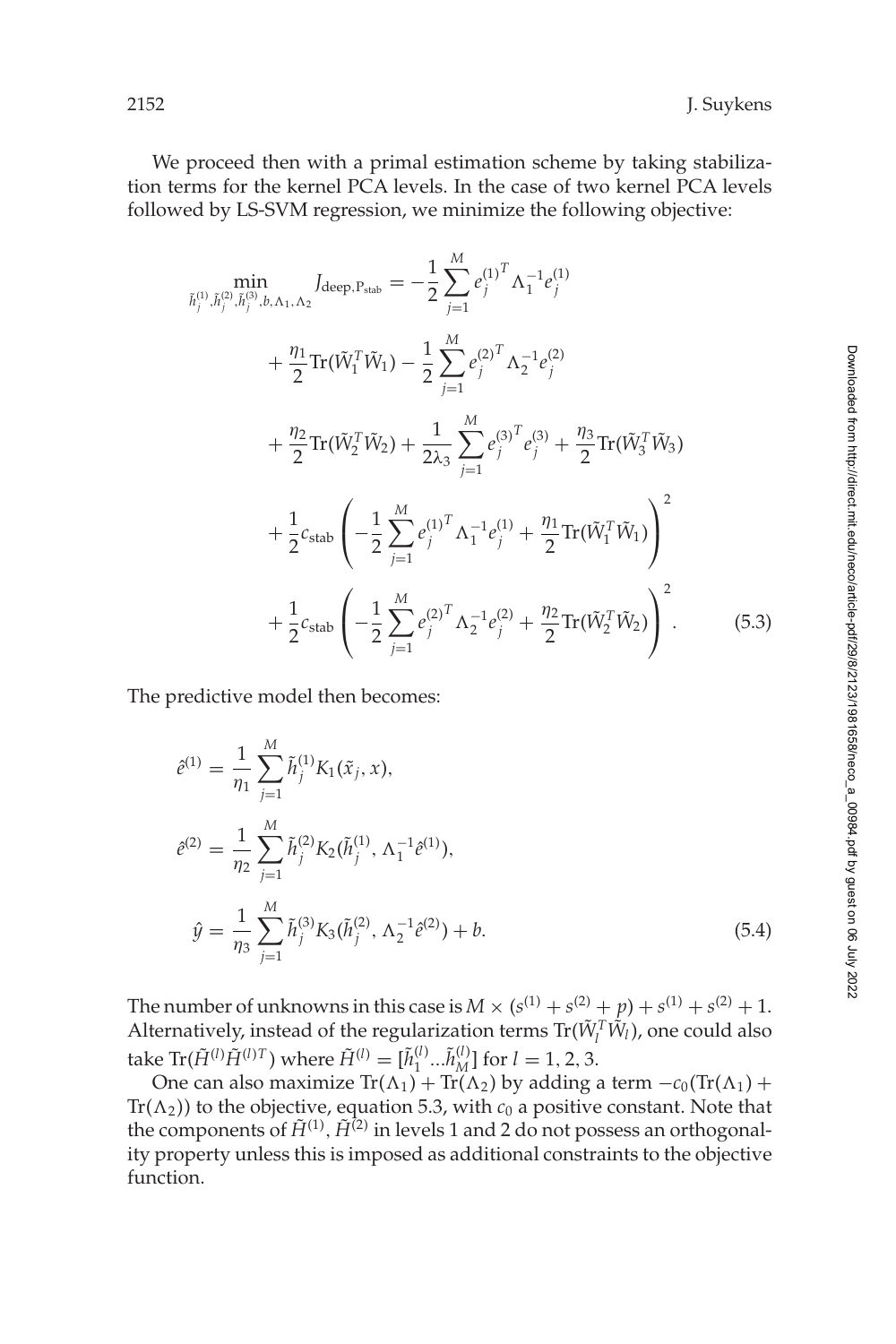<span id="page-30-0"></span>**5.3 Training Deep Feedforward Neural Networks within the Deep RKM Framework.** For training of deep feedforward neural networks within this deep RKM setting, one minimizes *J*<sub>deep, Pstab</sub> in the unknown interconnection matrices of the different levels. In case one takes one hidden layer per level, the following objective is minimized

$$
\begin{split}\n&\min_{W_{1,2,3}, U_{1,2,3}, \beta_{1,2,3}, b, \Lambda_{1}, \Lambda_{2}} \text{Jdeep.Pstab} = -\frac{1}{2} \sum_{j=1}^{M} e_{j}^{(1)^{T}} \Lambda_{1}^{-1} e_{j}^{(1)} \\
&+ \frac{\eta_{1}}{2} \text{Tr}(W_{1}^{T} W_{1}) - \frac{1}{2} \sum_{j=1}^{M} e_{j}^{(2)^{T}} \Lambda_{2}^{-1} e_{j}^{(2)} \\
&+ \frac{\eta_{2}}{2} \text{Tr}(W_{2}^{T} W_{2}) + \frac{1}{2\lambda_{3}} \sum_{j=1}^{M} e_{j}^{(3)^{T}} e_{j}^{(3)} + \frac{\eta_{3}}{2} \text{Tr}(W_{3}^{T} W_{3}) \\
&+ \frac{1}{2} c_{\text{stab}} \left( -\frac{1}{2} \sum_{j=1}^{M} e_{j}^{(1)^{T}} \Lambda_{1}^{-1} e_{j}^{(1)} + \frac{\eta_{1}}{2} \text{Tr}\left(W_{1}^{T} W_{1}\right) \right)^{2} \\
&+ \frac{1}{2} c_{\text{stab}} \left( -\frac{1}{2} \sum_{j=1}^{M} e_{j}^{(2)^{T}} \Lambda_{2}^{-1} e_{j}^{(2)} + \frac{\eta_{2}}{2} \text{Tr}\left(W_{2}^{T} W_{2}\right) \right)^{2}\n\end{split} \tag{5.5}
$$

for the model

$$
\begin{aligned}\n\hat{e}^{(1)} &= W_1^T \sigma (U_1 x + \beta_1), \\
\hat{e}^{(2)} &= W_2^T \sigma (U_2 \Lambda_1^{-1} \hat{e}^{(1)} + \beta_2), \\
\hat{y} &= W_3^T \sigma (U_3 \Lambda_2^{-1} \hat{e}^{(2)} + \beta_3) + b.\n\end{aligned} \tag{5.6}
$$

Alternatively, one can take additional nonlinearities on  $\Lambda_1^{-1} \hat{e}^{(1)}$ ,  $\Lambda_2^{-1} \hat{e}^{(2)}$ , which results in the model  $\hat{e}^{(1)} = W_1^T \sigma (U_1 x + \beta_1)$ ,  $\hat{e}^{(2)} =$  $W_2^T$ σ (*U*<sub>2</sub>σ (Λ<sub>1</sub><sup>-1</sup>θ<sup>(1)</sup>) + β<sub>2</sub>),  $\hat{y} = W_3^T$ σ (*U*<sub>3</sub>σ (Λ<sub>2</sub><sup>-1</sup>θ<sup>(2)</sup>) + β<sub>3</sub>) + b. The number of unknowns is  $n_{h_1} \times (s^{(1)} + d + 1) + n_{h_2} \times (s^{(2)} + s^{(1)} + 1) + n_{h_3} \times (p +$  $s^{(2)} + 1$ ) +  $s^{(1)} + s^{(2)} + 1$ , where  $n_{h_1,2}$  denote the number of hidden units.

In order to further reduce the number of unknowns, and partially inspired by convolutional operations in convolutional neural networks (Le-Cun, Bottou, Bengio, & Haffner, 1998), we also consider the case where *U*<sup>1</sup> and  $U_2$  are Toeplitz matrices. For a matrix  $U \in \mathbb{R}^{n_1 \times n_2}$ , the number of unknowns is reduced then from  $n_1n_2$  to  $n_1 + n_2 - 1$ .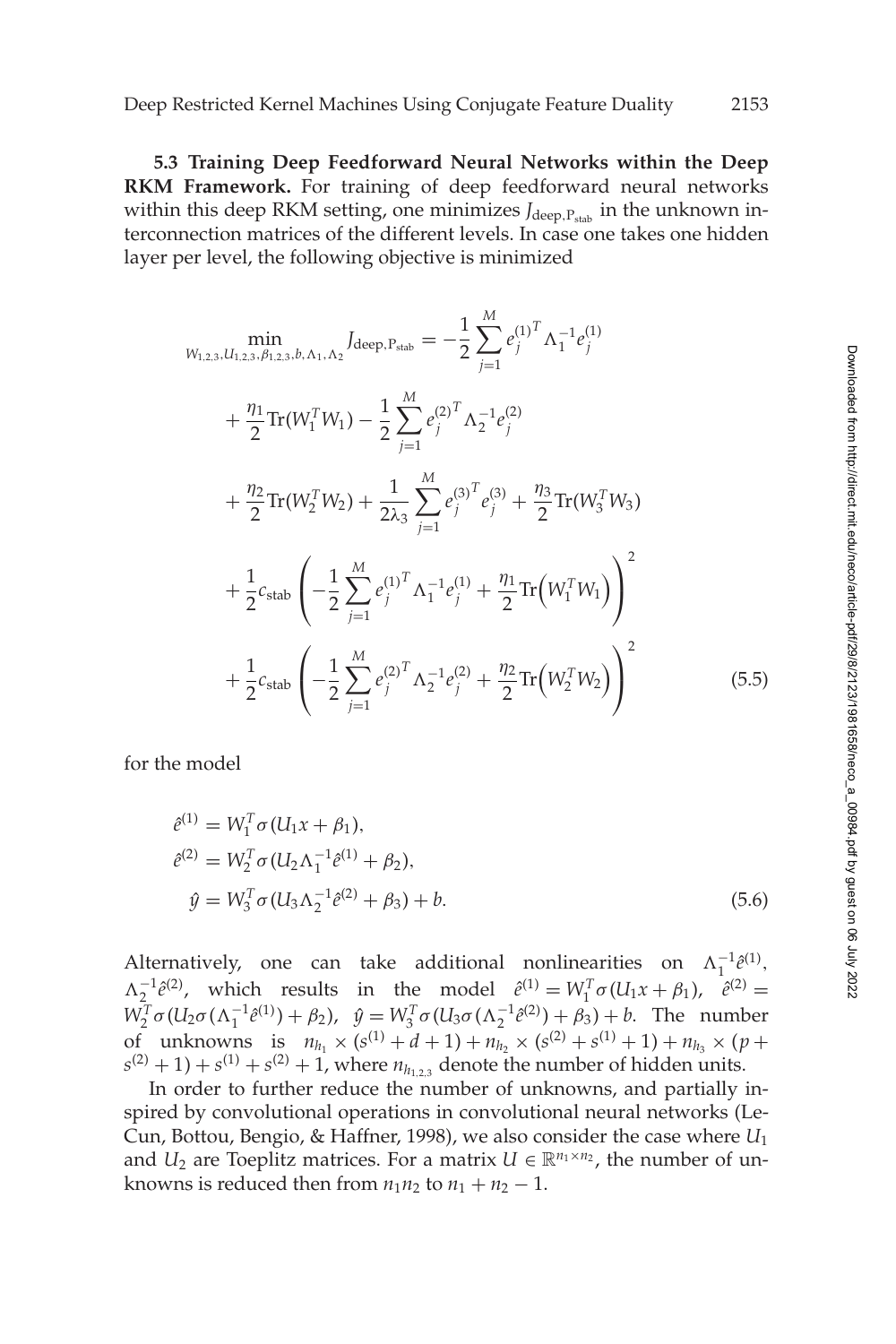|                       | pid                                     | bld                                     | ion                 | adu                   |
|-----------------------|-----------------------------------------|-----------------------------------------|---------------------|-----------------------|
| $\mathcal{M}_{1,a}$   |                                         | 19.53 [20.02(1.53)] 26.09 [30.96(3.34)] | $0$ [0.68(1.60)]    | $16.99$ [17.46(0.65)] |
| $\mathcal{M}_{1,b}$   |                                         | 18.75 [19.39(0.89)] 25.22 [31.48(4.11)] | $0$ [5.38(12.0)]    | 17.08 [17.48(0.56)]   |
| $\mathcal{M}_{1,c}$   |                                         | 21.88 [24.73(5.91)] 28.69 [32.39(3.48)] | $0$ [8.21(6.07)]    | 17.83 [21.21(4.78)]   |
| $\mathcal{M}_{2,a}$   |                                         | 21.09 [20.20(1.51)] 27.83 [28.86(2.83)] | $1.71$ [5.68(2.22)] | 15.07 [15.15(0.15)]   |
| $\mathcal{M}_{2,b}$   |                                         | 18.75 [20.33(2.75)] 28.69 [28.38(2.80)] | 10.23 [6.92(3.69)]  | 14.91 [15.08 (0.15)]  |
| $\mathcal{M}_{2,h,T}$ |                                         | 19.03 [19.16(1.10)] 26.08 [27.74(9.40)] | $6.83$ [6.50(8.31)] | 15.71 [15.97(0.07)]   |
| $\mathcal{M}_{2,c}$   | 24.61 [22.34(1.95)] 32.17 [27.61(3.69)] |                                         | $3.42$ [9.66(6.74)] | 15.21 [15.19(0.08)]   |
| bestbmark             | 22.7(2.2)                               | 29.6(3.7)                               | 4.0(2.1)            | 14.4(0.3)             |

<span id="page-31-0"></span>Table 1: Comparison of Test Error (%) of Models  $M_1$  and  $M_2$  on UCI Data Sets.

Notes: Shown first is the test error corresponding to the selected model with minimal validation error from the different random initializations. Between brackets, the mean and standard deviation of the test errors related to all initializations are shown. The lowest test error is in bold.

#### **6 Numerical Examples**

**6.1 Two Kernel PCA Levels Followed by Regression Level: Examples.** We define the following models and methods for comparison:

• [M1]: *Deep reduced set kernel-based models* (with RBF kernel) with estimation in the primal according to equation [5.3](#page-29-0) with the following choices:

[ $\mathcal{M}_{1,a}$ ]: with additional term  $-c_0(\text{Tr}(\Lambda_1) + \text{Tr}(\Lambda_2))$  and  $\text{Tr}(\tilde{H}^{(l)}\tilde{H}^{(l)T})$   $(l = 1, 2, 3)$  regularization terms

[ $\mathcal{M}_{1,b}$ ]: without additional term  $-c_0(\text{Tr}(\Lambda_1) + \text{Tr}(\Lambda_2))$ 

[*M*<sub>1,*c*</sub>]: with objective function  $\frac{1}{2\lambda_3} \sum_{j=1}^{M} e_j^{(3)}$  $T e_j^{(3)} + \frac{\eta_3}{2} \text{Tr}(W_3^TW_3)$  , that is, only the level 3 regression objective.

• [ $M_2$ ]: *Deep feedforward neural networks* with estimation in the primal according to equation [5.5](#page-30-0) with the same choices in  $[\mathcal{M}_{2a}]$ ,  $[\mathcal{M}_{2b}]$ ,  $[\mathcal{M}_{2,c}]$  as above in  $[\mathcal{M}_1]$ . In the model  $[\mathcal{M}_{2,b,T}]$  Toeplitz matrices are taken for the *U* matrices in all levels, except for the last level.

We test and compare the proposed algorithms on a number of UCI data sets: Pima indians diabetes (pid)  $(d = 8, p = 1, N = 400, N_{val} = 112, N_{test} =$ 256), Bupa liver disorder (bld)  $(d = 6, p = 1, N = 170, N_{val} = 60, N_{test} =$ 115), Johns Hopkins University ionosphere (ion)  $(d = 34, p = 1, N = 1)$ 170,  $N_{val} = 64$ ,  $N_{test} = 117$ , adult (adu) ( $d = 14$ ,  $p = 1$ ,  $N = 22000$ ,  $N_{val} =$ 11000,  $N_{\text{test}} = 12222$ ) data sets, where the number of inputs (*d*), outputs  $(p)$ , training (*N*), validation ( $N_{val}$ ), and test data ( $N_{test}$ ) are indicated. These numbers correspond to previous benchmarking studies in Van Gestel et al. [\(2004\)](#page-40-0). In Table 1, *bestbmark* indicates the best result obtained in the benchmarking study of Van Gestel et al. [\(2004\)](#page-40-0) from different classifiers, including SVM and LS-SVM classifiers with linear, polynomial, and RBF kernel;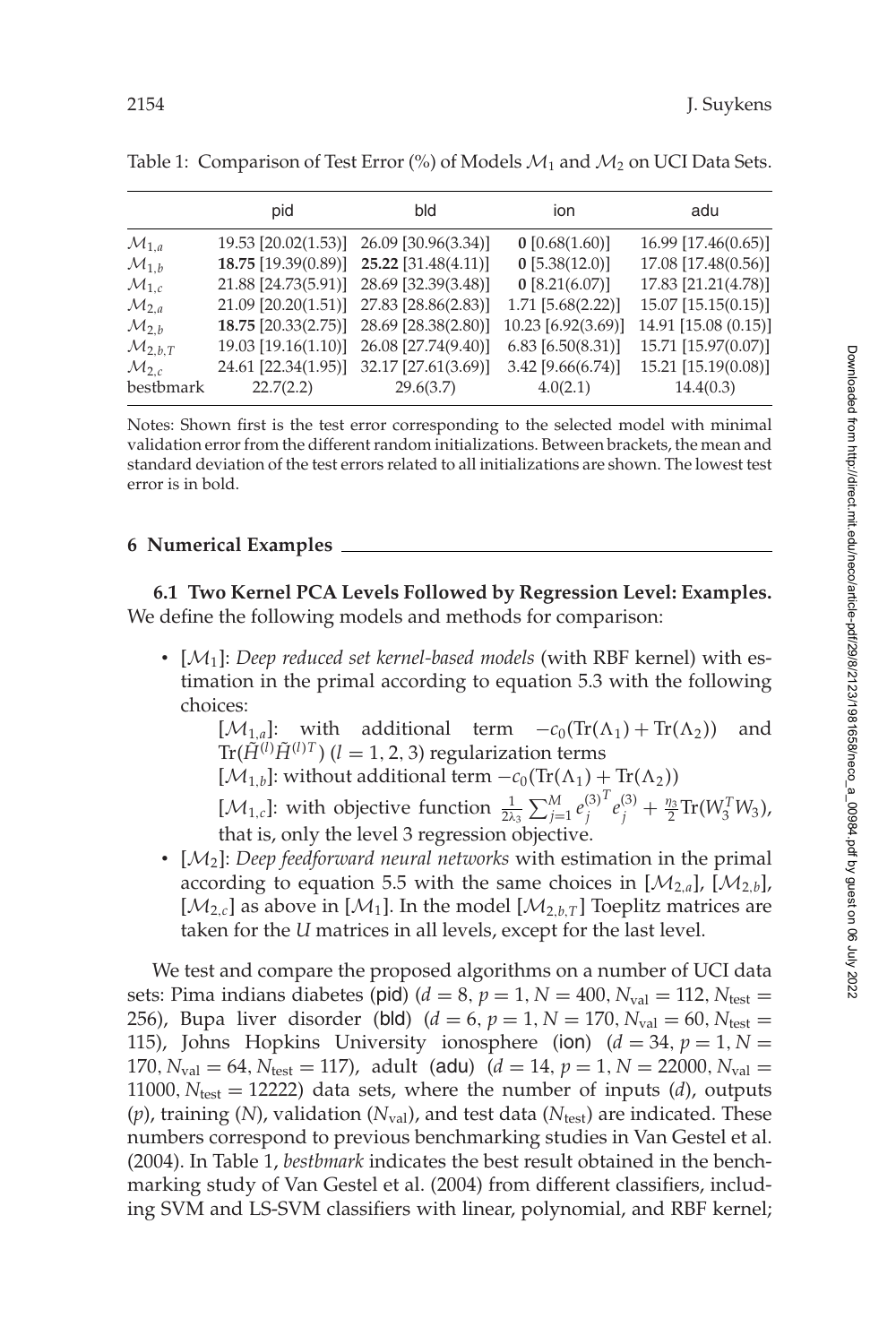linear and quadratic discriminant analysis; decision tree algorithm C4.5; logistic regression; one-rule classifier; instance-based learners; and Naive Bayes.

The tuning parameters, selected at the validation level, are

- pid: For  $\mathcal{M}_1$ :  $s^{(1),(2),(3)} = 2, 2, p$ ;  $M = 20$ ;  $\lambda_3 = 10^{-2}$ ;  $c_{stab} = 10 (\mathcal{M}_{1,a,b})$ ;  $c_0 = 0.1$  ( $\mathcal{M}_{1,a}$ ). For  $\mathcal{M}_2$ :  $s^{(1),(2),(3)} = 4, 2, p; n_{h_{1,2,3}} = 3, 3, 3; \lambda_3 = 10^{-2};$  $c_{\text{stab}} = 10 \ (\mathcal{M}_{2,a,b})$ ;  $c_0 = 0.1 \ (\mathcal{M}_{2,a})$ . For  $\mathcal{M}_{2,b,T}$ :  $s^{(1),(2),(3)} = 4, 4, p$ ;  $n_{h_{1,2,3}} = 3, 3, 3; \lambda_3 = 10^{-2}; c_{\text{stab}} = 1.$
- bld: For  $\mathcal{M}_1$ :  $s^{(1),(2),(3)} = 3, 2, p; M = 20; \lambda_3 = 10^{-3}; c_{\text{stab}} = 100 \, (\mathcal{M}_{1,a,b});$  $c_0 = 0.1$  ( $\mathcal{M}_{1,a}$ ). For  $\mathcal{M}_2$ :  $s^{(1),(2),(3)} = 4, 2, p; n_{h_{1,2,3}} = 3, 3, 5; \lambda_3 = 10^{-3}$ ;  $c_{\text{stab}} = 1000 \ (\mathcal{M}_{2,a,b}); \ c_0 = 0.1 \ (\mathcal{M}_{2,a})$  For  $\mathcal{M}_{2,b,T}: s^{(1),(2),(3)} = 4, 2, p;$  $n_{h_{1,2,3}} = 3, 3, 5; \lambda_3 = 10^{-3}; c_{\text{stab}} = 1000.$
- ion: For  $\mathcal{M}_1$ : *s*<sup>(1),(2),(3) = 3, 2, *p*; *M* = 30;  $\lambda_3 = 10^{-3}$ ;  $c_{\text{stab}} = 100 \, (\mathcal{M}_{1,a,b})$ ;</sup>  $c_0 = 0.1$  ( $\mathcal{M}_{1,a}$ ). For  $\mathcal{M}_2$ :  $s^{(1),(2),(3)} = 3, 3, p; n_{h_{1,2,3}} = 3, 3, 3; \lambda_3 = 10^{-3}$ ;  $c_{\text{stab}} = 1000 \ (\mathcal{M}_{2,a,b}); \ c_0 = 0.1 \ (\mathcal{M}_{2,a}) \ \text{For} \ \mathcal{M}_{2,b,T}: \ s^{(1),(2),(3)} = 3,3,\ p;$  $n_{h_{1,2,3}} = 3, 3, 3; \lambda_3 = 10^{-3}; c_{\text{stab}} = 1000.$
- adu: For  $\mathcal{M}_1$ :  $s^{(1),(2),(3)} = 20, 10, p$ ;  $M = 15$ ;  $\lambda_3 = 10^{-3}$ ;  $c_{\text{stab}} = 10^{-4}$  $(\mathcal{M}_{1,a,b})$ ;  $c_0 = 0.1$   $(\mathcal{M}_{1,a})$ . For  $\mathcal{M}_2$ :  $s^{(1),(2),(3)} = 5, 2, p$ ;  $n_{h_{1,2,3}} = 10, 5, 3;$  $\lambda_3 = 10^{-7}$ ;  $c_{\text{stab}} = 0.1$  ( $\mathcal{M}_{2,a,b}$ );  $c_0 = 0.1$  ( $\mathcal{M}_{2,a}$ ). For  $\mathcal{M}_{2,b,T}$ :  $s^{(1),(2),(3)} =$ 5, 2, *p*;  $n_{h_{1,2,3}} = 10, 5, 3$ ;  $\lambda_3 = 10^{-7}$ ;  $c_{stab} = 10$ ,  $\eta_{1,2,3} = 1, 1, 1$ .

The other tuning parameters were selected as  $\eta_{1,2,3} = 1, 1, 1$  for pid, bld, ion and  $\eta_{1,2} = 10^3$ ,  $\eta_3 = 10^{-3}$  for adu, unless specified differently above. In the  $\mathcal{M}_1$  and  $\mathcal{M}_2$  models, the  $\tilde{H}^{(1),(2),(3)}$  matrices and the interconnection matrices were initialized at random according to a normal distribution with zero mean and standard deviation 0.1 (100, 20, 10, and 3 initializations for pid, bld, ion, adu, respectively), the diagonal matrices  $\Lambda_{1,2}$  by the identity matrix, and  $\sigma_{1,2,3} = 1$  for the RBF kernel models in  $\mathcal{M}_1$ . For the training, a quasi-Newton method was used with fminunc in Matlab.

The following general observations from the experiments are shown in Table 1:

- Having the additional terms with kernel PCA objectives in levels 1 and 2, as opposed to the level 3 objective only, gives improved results on all tried data sets.
- The best selected value for *c*<sub>stab</sub> varies among the data sets. In case this value is large, the value of the objective function terms related to the kernel PCA parts is close to zero.
- The use of Toeplitz matrices for the *U* matrices in the deep feedforward neural networks leads to competitive performance results and greatly reduces the number of unknowns.

Figure 4 illustrates the evolution of the objective function (in logarithmic scale) during training on the ion data set, for different values of *c*stab and in comparison with a level 3 objective function only.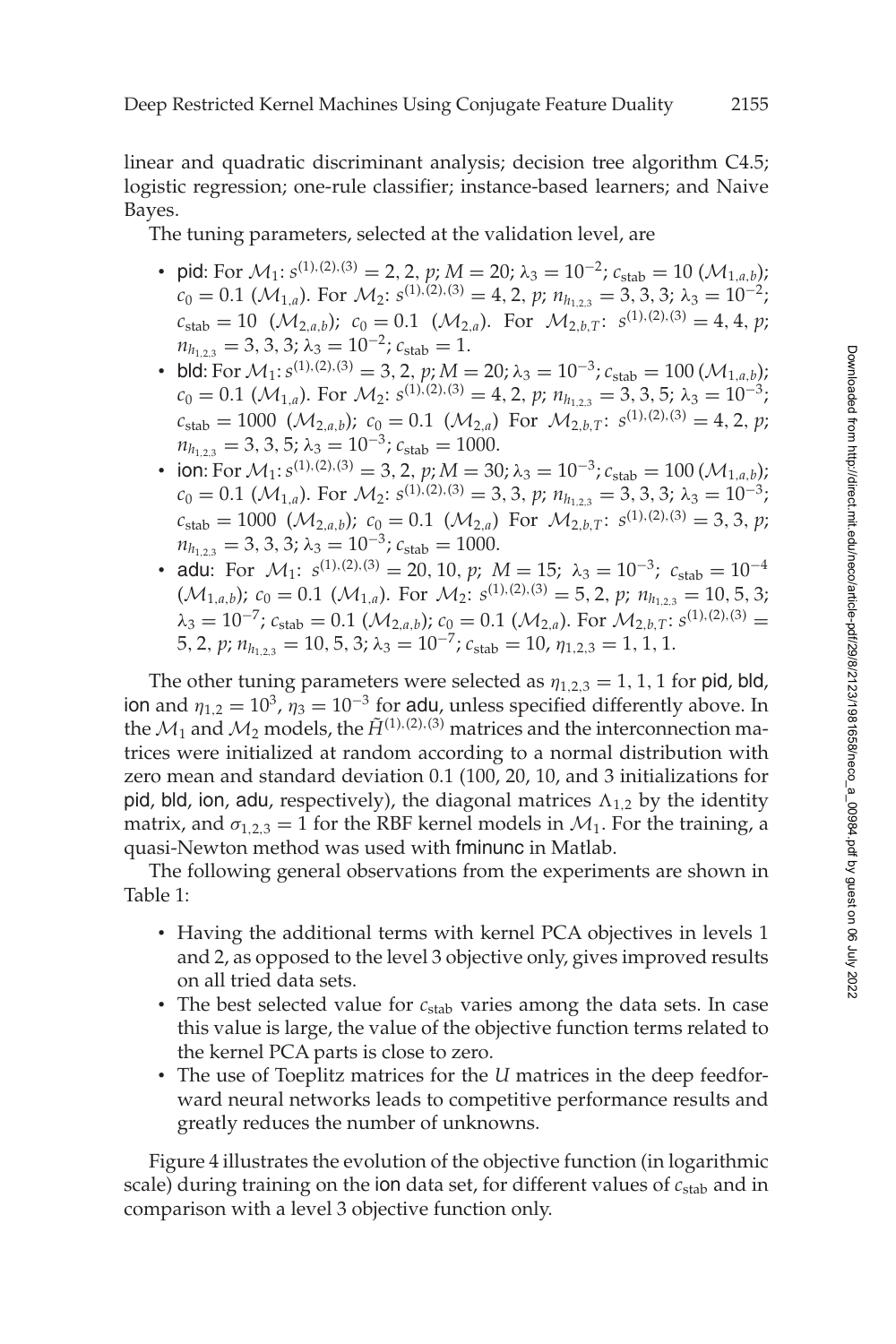

Figure 4: Illustration of the evolution of the objective function (logarithmic scale) during training on the ion data set. Shown are training curves for the model  $M_{2,a}$  for different choices of  $c_{stab}$  (equal to 1, 10, 100 in blue, red, and magenta, respectively) in comparison with  $M_{2,c}$  (level 3 objective only, in black), for the same initialization.

#### **6.2 Regression Level Followed by Two Kernel PCA Levels: Examples.**

*6.2.1 Regression Example on Synthetic Data Set.* In this example, we compare a basic LS-SVM regression with deep RKM consisting of three levels with LS-SVM + KPCA + KPCA, where a gaussian RBF kernel  $K(x_i, x_j) =$  $\exp(-||x_i - x_j||_2^2/\sigma^2)$  is used in the LS-SVM level and linear kernels in the KPCA levels. Training, validation, and test data sets are generated from the following true underlying function,

$$
f(x) = \sin(0.3x) + \cos(0.5x) + \sin(2x),\tag{6.1}
$$

where zero mean gaussian noise with standard deviation 0.1, 0.5, 1, and 2 is added to the function values for the different data sets. In this example, we have a single input and single output  $d = p = 1$ . Training data (with noise) are generated in the interval [−10, 10] with steps 0.1, validation data (with noise) in [−9.77, 9.87] with steps 0.11, and test data (noiseless) in [−9.99, 9.99] with steps 0.07. In the experiments, 100 realizations for the noise are made, for which the mean and standard deviation of the results are shown in Table 2. The tuning parameters are selected based on the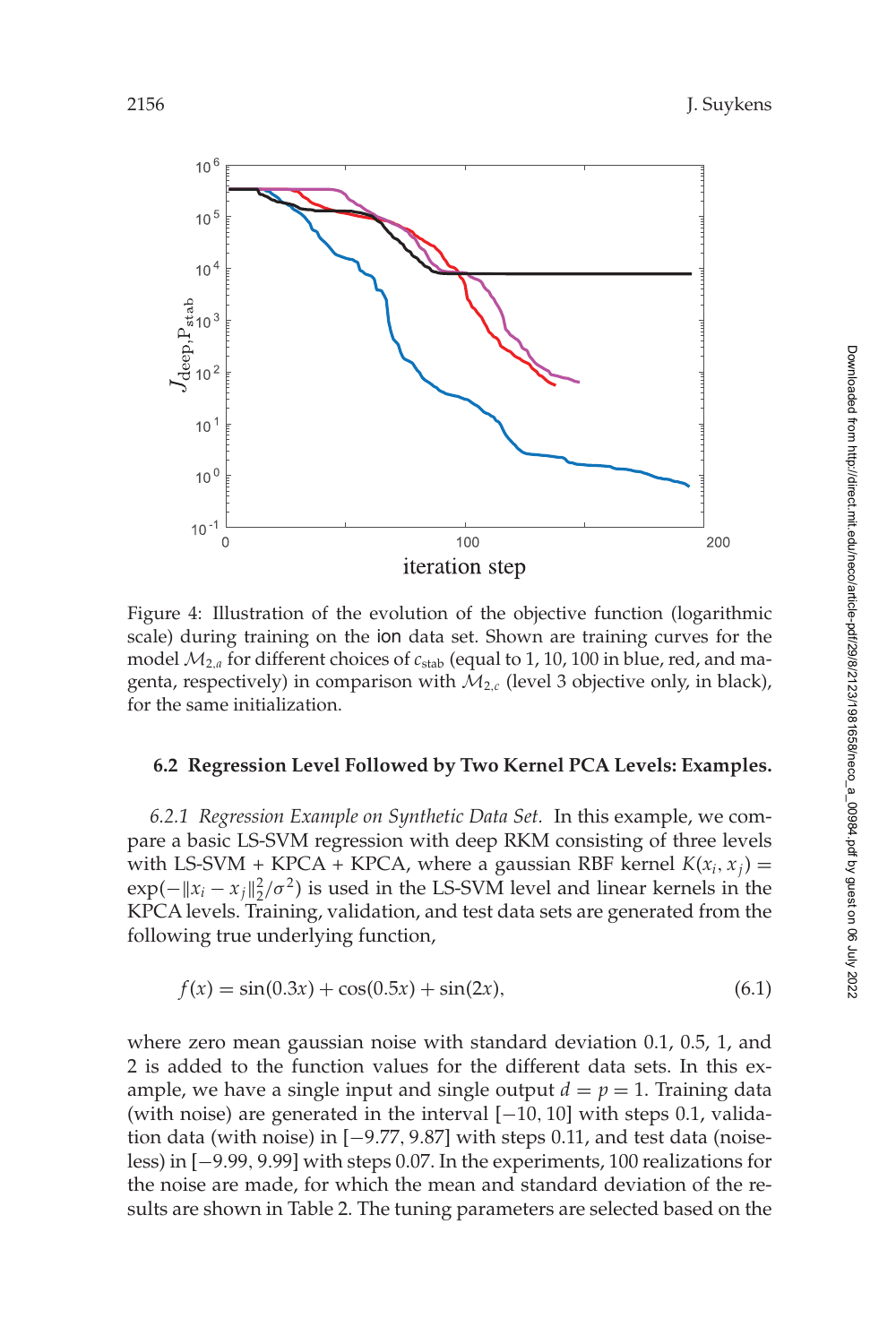| <b>Noise</b> | Basic                 | Deep $(1+1)$          | Deep $(7+2)$          |
|--------------|-----------------------|-----------------------|-----------------------|
| 0.1          | $0.0019 + 4.310^{-4}$ | $0.0018 + 4.210^{-4}$ | $0.0019 + 4.410^{-4}$ |
| 0.5          | $0.0403 + 0.0098$     | $0.0374 + 0.0403$     | $0.0397 + 0.0089$     |
|              | $0.1037 + 0.0289$     | $0.0934 + 0.0269$     | $0.0994 + 0.0301$     |
|              | $0.3368 \pm 0.0992$   | $0.2902 + 0.0875$     | $0.3080 + 0.0954$     |

Table 2: Comparison between Basic LS-SVM Regression and Deep RKM on the Synthetic Data Set, for Different Noise Levels.

validation set, which are  $\sigma$ ,  $\gamma$  for the RBF kernel in the basic LS-SVM model and  $\sigma$ ,  $\lambda_1$ ,  $\eta_2$ ,  $\eta_3$  ( $\eta_1 = 1$  has been chosen) for the complete deep RKM. The number of forward-backward passes in the deep RKM is chosen equal to 10. For deep RKM, we take the following two choices for the number of components  $s^{(2)}$ ,  $s^{(3)}$  in the KPCA levels: 1 and 1, 7 and 2 for level 2 and level 3, respectively. For deep RKM, the optimal values for  $\frac{1}{\eta_2}, \frac{1}{\eta_3}$  are  $10^5$ , which means that the level 2 and 3 kernel PCA levels receive higher weight in the kernel fusion terms. As seen in Table 2, deep RKM improves over the basic LS-SVM regression in this example. The optimal values for  $(\sigma, \lambda_1)$  are (1, 0.001) for noise level 0.1 and (1, 0.01) for noise level 0.5, (1, 0.4) for noise level 1, and (1, 1) for noise level 2.

*6.2.2 Multiclass Example: USPS.* In this example, the USPS handwritten digits data set is taken from http://www.cs.nyu.edu/∼roweis/data.html. It contains 8-bit grayscale images of digits 0 through 9 with 1100 examples of each class. These data are used without additional scaling or preprocessing. We compare a basic LS-SVM model (with primal representation  $\hat{y} = W^T \varphi(x) + b$  and  $W \in \mathbb{R}^{n_f \times p}$ ,  $b \in \mathbb{R}^p$  with  $p = 10$ , that is, one output per class, and RBF kernel) with deep RKM consisting of LS-SVM + KPCA + KPCA with RBF kernel in levels 1 and linear kernels in levels 2 and 3 (with number of selected components  $s^{(2)}$ ,  $s^{(3)}$  in levels 2 and 3). In level 1 of deep RKM, the same type of model is taken as in the basic LS-SVM model. In this way, we intend to study the effect of the two additional KPCA layers. The dimensionality of the input data is  $d = 256$ . Two training set sizes were taken ( $N = 2000$  and  $N = 4000$  data points, that is, 200 and 400 examples per class), 2000 data points (200 per class) for validation, and 5000 data (500 per class) for testing. The tuning parameters are selected based on the validation set:  $\sigma$ ,  $\gamma$  for the RBF kernel in the basic LS-SVM model and  $\sigma$ ,  $\lambda_1$ ,  $\eta_2$ ,  $\eta_3$  $(\eta_1 = 1$  has been chosen) for deep RKM. The number of forward-backward passes in the deep RKM is chosen equal to 2. The results are shown for the case of 2000 training data in Figure 5, showing the results on training, validation, and test data with the predicted class labels and the predicted output values for the different classes. For the case  $N = 2000$ , the selected values were  $\sigma^2 = 45$ ,  $s^{(2)} = 10$ ,  $s^{(3)} = 1$ ,  $\lambda_1 = 10^{-6}$ ,  $\frac{1}{\eta_2} = \frac{1}{\eta_3} = 10^6$ . The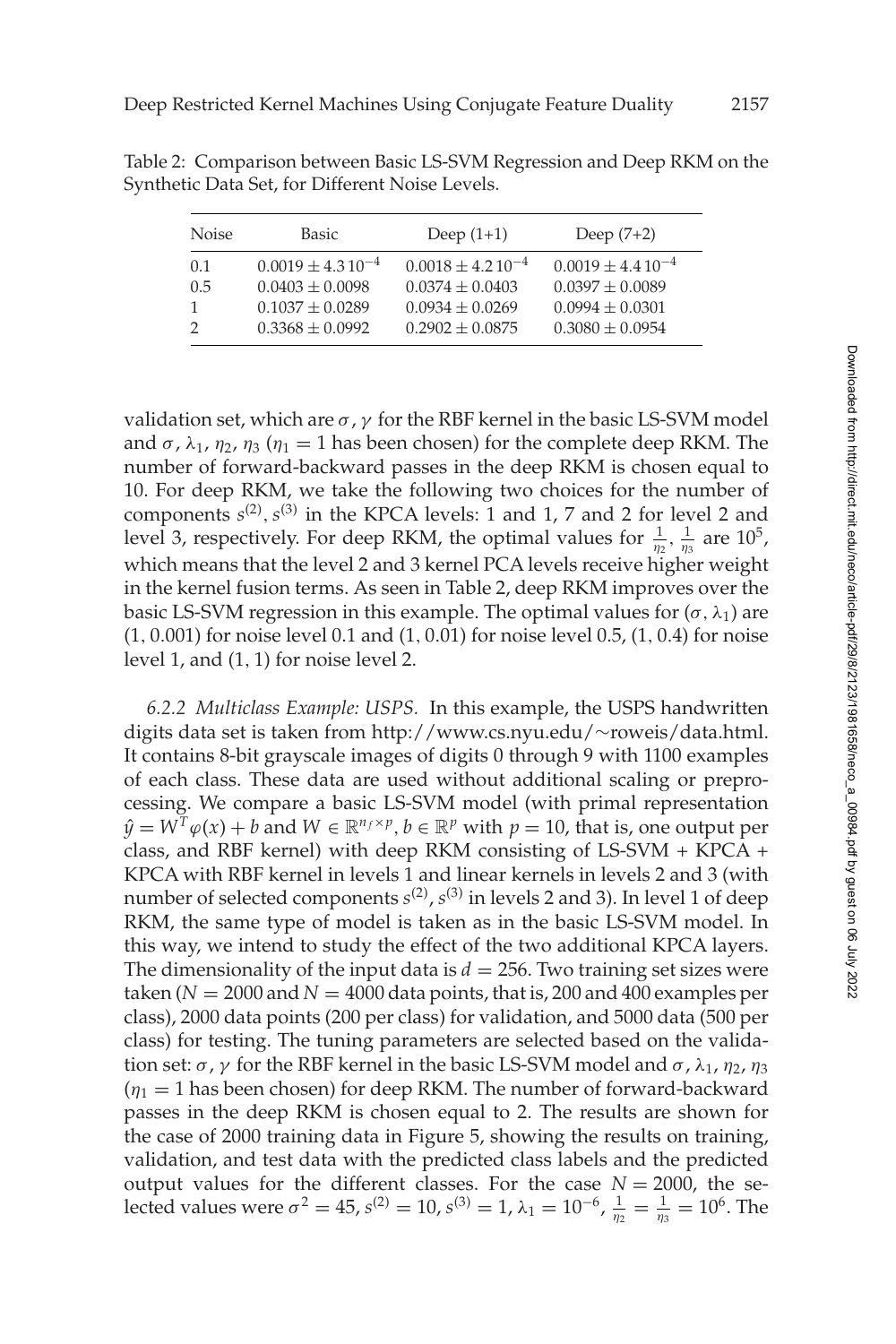

Figure 5: Deep RKM on USPS handwritten digits data set. Left top: Training data results (2000 data). Left Bottom: Validation data results (2000 data). Right top: Test data results (5000 data). Right bottom: Output values for the 10 different classes on the validation set.

misclassification error on the test data set is 3.18% for the deep RKM and 3.26% for the basic LS-SVM (with  $\sigma^2 = 45$  and  $\gamma = 1/\lambda_1$ ). For the case *N* = 4000, the selected values were  $\sigma^2 = 45$ ,  $s^{(2)} = 1$ ,  $s^{(3)} = 1$ ,  $\lambda_1 = 10^{-6}$ ,  $\frac{1}{\eta_2} = \frac{1}{\eta_3} = 10^6$ . The misclassification error on the test data set is 2.12% for the deep RKM and 2.14% for the basic LS-SVM (with  $\sigma^2 = 45$  and  $\gamma = 1/\lambda_1$ ). This illustrates that for deep RKM, levels 2 and 3 are given high relative importance through the selection of large  $\frac{1}{\eta_2}$ ,  $\frac{1}{\eta_3}$  values.

*6.2.3 Multiclass Example: MNIST.* The data set, which is used without additional scaling or preprocessing, is taken from http://www.cs.nyu. edu/∼roweis/data.html. The dimensionality of the input data is *d* = 784 (images of size  $28 \times 28$  for each of the 10 classes). In this case, we take an ensemble approach where the training set  $(N = 50,000$  with 10 classes) has been partitioned into small nonoverlapping subsets of size 50 (5 data points per class). The choice for this subset size resulted from taking the last 10,000 points of this data set as validation data with the use of 40,000 data for training in that case. Other tuning parameters were selected in a similar way. The 1000 resulting submodels have been linearly combined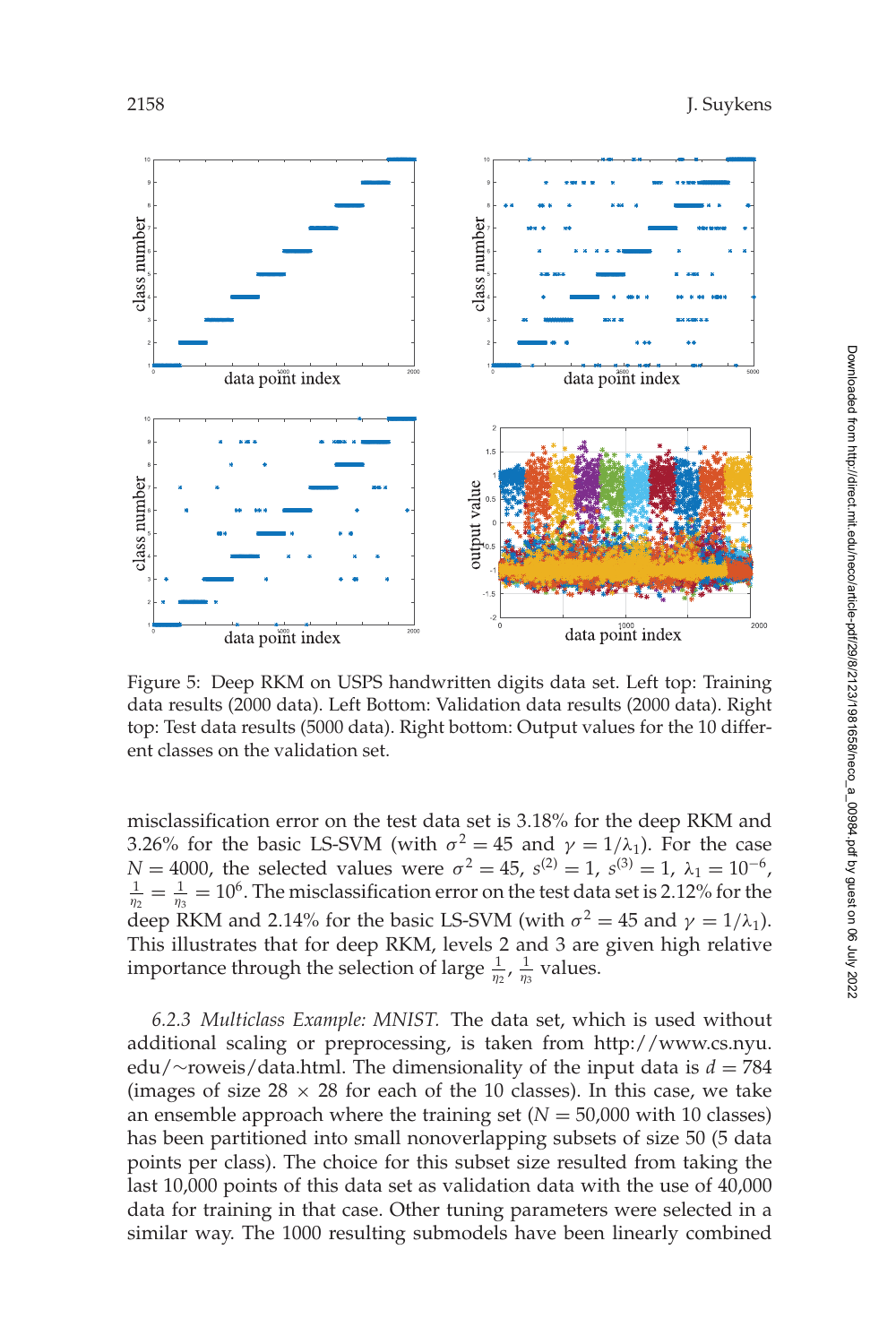<span id="page-36-0"></span>after applying the tanh function to their outputs. The linear combination is determined by solving an overdetermined linear system with ridge regression, following a similar approach as discussed in section 6.4 of Suykens et al. [\(2002\)](#page-40-0). For the submodels, deep RKMs consisting of LSSVM + KPCA + KPCA with RBF kernel in levels 1 and linear kernels in levels 2 and 3, are taken. The selected tuning parameters are  $\sigma^2 = 49$ ,  $s^{(2)} = 1$ ,  $s^{(3)} = 1$ ,  $\lambda_1 = 10^{-6}$ ,  $\eta_1 = 1$ ,  $\frac{1}{\eta_2} = \frac{1}{\eta_3} = 10^{-\bar{6}}$ . The number of forward-backward passes in the deep RKM is chosen equal to 2. The training data set has been extended with another 50,000 training data consisting of the same data points but corrupted with noise (random perturbations with zero mean and standard deviation 0.5, truncated to the range [0,1]), which is related to the method with random perturbations in Kurakin, Goodfellow, and Bengio [\(2016\)](#page-38-0). The misclassification error on the test data set (10,000 data points) is 1.28%, which is comparable in performance to deep belief networks (1.2%) and in between the reported test performances of deep Boltzmann machines (0.95, 1.01%) and SVM with gaussian kernel (1.4%) (Salakhutdinov, [2015\)](#page-39-0) (see http://yann.lecun.com/exdb/mnist/ for an overview and comparison of performances obtained by different methods).

## **7 Conclusion**

In this letter, a theory of deep restricted kernel machines has been proposed. It is obtained by introducing a notion of conjugate feature duality where the conjugate features correspond to hidden features. Existing kernel machines such as least squares support vector machines for classification and regression, kernel PCA, matrix SVD, and Parzen-type models are considered as building blocks within a deep RKM and are characterized through the conjugate feature duality. By means of the inner pairing, one achieves a link with the energy expression of restricted Boltzmann machines, though with continuous variables in a nonprobabilistic setting. It also provides an interpretation of visible and hidden units. Therefore, this letter connects, on the one hand, to deep learning methods and, on the other hand, to least squares support vector machines and kernel methods. In this way, the insights and foundations achieved in these different research areas could possibly mutually reinforce each other in the future. Much future work is possible in different directions, including efficient methods and implementations for big data, the extension to other loss functions and regularization schemes, treating multimodal data, different coupling schemes, and models for clustering and semisupervised learning.

## **Appendix: Stabilization Term for Kernel PCA**

We explain here the role of the stabilization term in kernel PCA as a modification to equation [2.15.](#page-8-0) In this case, the objective function in the primal is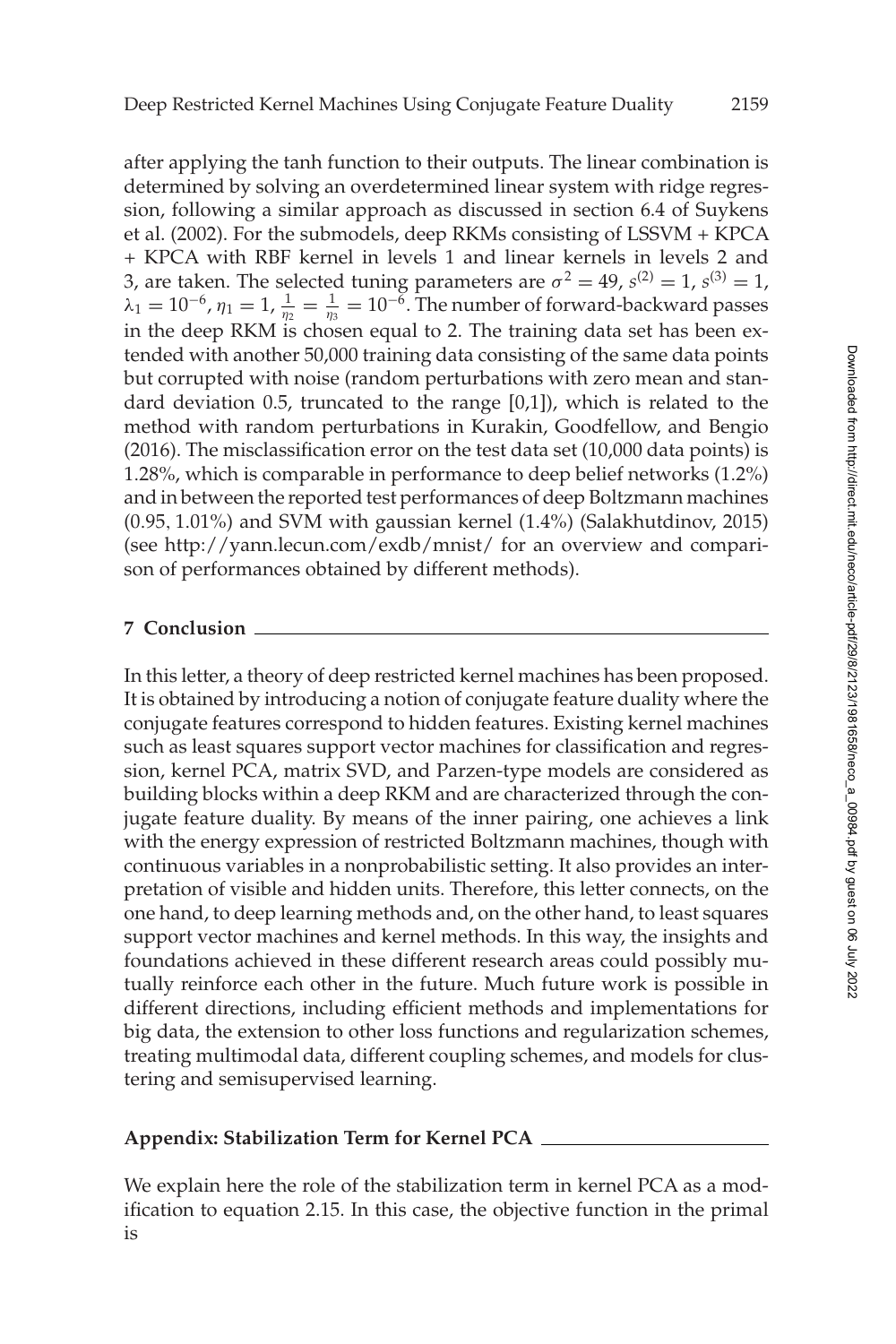<span id="page-37-0"></span>
$$
\min_{w,e_i} \qquad \frac{1}{2} w^T w - \frac{\gamma}{2} \sum_i e_i^2 + \frac{c_{\text{stab}}}{2} \left( \frac{1}{2} w^T w - \frac{\gamma}{2} \sum_i e_i^2 \right)^2 \qquad (A.1)
$$
\nsubject to

\n
$$
e_i = w^T \varphi(x_i), \quad i = 1, \ldots, N.
$$

Denoting  $J_0 = \frac{1}{2} w^T w - \frac{\gamma}{2} \sum_i e_i^2$  the Lagrangian is  $\mathcal{L} = J_0 + \frac{c_{\text{stab}}}{2} J_0^2 +$  $\sum_i \alpha_i (e_i - w^T \varphi(x_i))$ , from which it follows that

$$
\begin{cases}\n\frac{\partial \mathcal{L}}{\partial w} = 0 \Rightarrow (1 + c_{\text{stab}})_0 w = \sum_i \alpha_i \varphi(x_i) \\
\frac{\partial \mathcal{L}}{\partial e_i} = 0 \Rightarrow (1 + c_{\text{stab}})_0 \gamma e_i = \alpha_i \\
\frac{\partial \mathcal{L}}{\partial \alpha_i} = 0 \Rightarrow e_i = w^T \varphi(x_i).\n\end{cases}
$$

Assuming that  $1 + c_{stab}J_0 \neq 0$ , elimination of *w* and  $e_i$  yields  $\sum_j \alpha_j K_{ji} =$  $(1/\gamma)\alpha_i$  with  $K_{ji} = \varphi(x_j)^T \varphi(x_i)$ , which is the solution that is also obtained for the original formulation (corresponding to  $c_{stab} = 0$ ).

#### **Acknowledgments**

The research leading to these results has received funding from the European Research Council (FP7/2007-2013) / ERC AdG A-DATADRIVE-B (290923) under the European Union's Seventh Framework Programme. This letter reflects only my views; the EU is not liable for any use that may be made of the contained information; Research Council KUL: GOA/10/09 MaNet, CoE PFV/10/002 (OPTEC), BIL12/11T; PhD/Postdoc grants; Flemish government: FWO: PhD/postdoc grants, projects: G0A4917N (deep restricted kernel machines), G.0377.12 (Structured systems), G.088114N (tensor-based data similarity); IWT: PhD/postdoc grants, projects: SBO POM (100031); iMinds Medical Information Technologies SBO 2014; Belgian Federal Science Policy Office: IUAP P7/19 (DYSCO, dynamical systems, control and optimization, 2012–2017).

#### **References**

- Ackley, D. H., Hinton, G. E., & Sejnowski, T. J. (1985). A learning algorithm for Boltzmann machines. *Cognitive Science*, *9*, 147–169.
- Alzate, C., & Suykens, J. A. K. (2010). Multiway spectral clustering with out-ofsample extensions through weighted kernel PCA. *IEEE Transactions on Pattern Analysis and Machine Intelligence*, *32*(2), 335–347.

Bengio, Y. (2009). *Learning deep architectures for AI*. Boston: Now.

Bengio, Y., Courville, A., & Vincent, P. (2013). Representation learning: A review and new perspectives. *IEEE Transactions on Pattern Analysis and Machine Intelligence*, *35*, 1798–1828.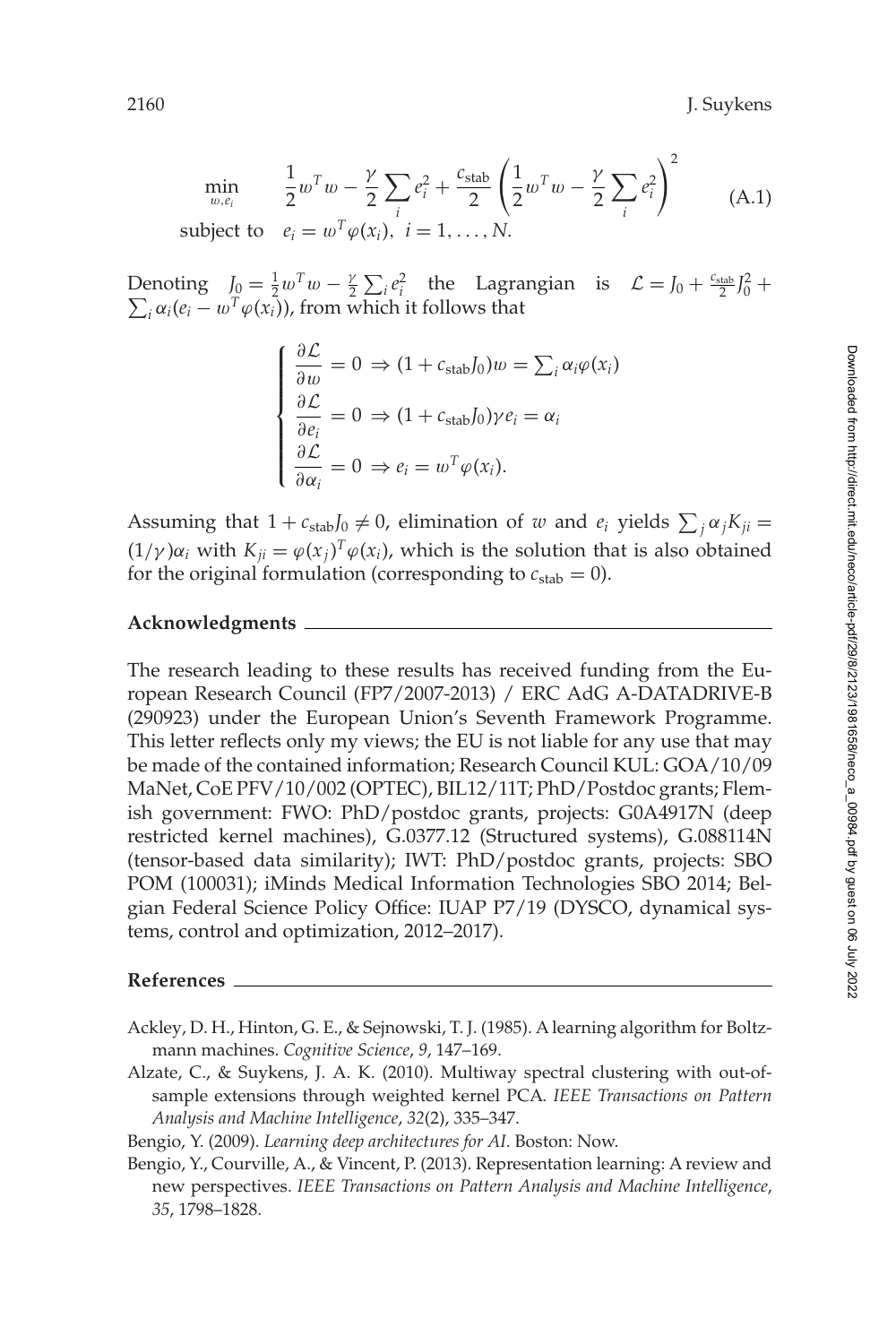- <span id="page-38-0"></span>Boser, B. E., Guyon, I. M., & Vapnik, V. N. (1992). A training algorithm for optimal margin classifiers. In *Proceedings of the COLT Fifth Annual Workshop on Computational Learning Theory* (pp. 144–152). New York: ACM.
- Boyd, S., & Vandenberghe, L. (2004). *Convex optimization*. Cambridge: Cambridge University Press.
- Chen, L.-C., Schwing, A. G., Yuille, A. L., & Urtasun, R. (2015). Learning deep structured models. In *Proceedings of the 32nd International Conference on Machine Learning*.
- Cho, Y., & Saul, L. K. (2009). Kernel methods for deep learning. In Y. Bengio, D. Schuurmans, J. D. Lafferty, C. K. I. Williams, & A. Culotta (Eds.), *Advances in neural information processing systems*, *22*. Red Hook, NY: Curran.
- Cortes, C., & Vapnik, V. (1995). Support vector networks. *Machine Learning*, *20*, 273– 297.
- Damianou, A. C., & Lawrence, N. D. (2013). Deep gaussian processes. *PMLR, 31*, 207–215.
- De Wilde, Ph. (1993). Class of Hamiltonian neural networks. *Phys. Rev. E*, *47*, 1392– 1396.
- Fischer, A., & Igel, C. (2014). Training restricted Boltzmann machines: An introduction. *Pattern Recognition*, *47*, 25–39.
- Goldstein, H., Poole, C., & Safko, J. (2002). *Classical mechanics*. Reading, MA: Addison-Wesley.
- Golub, G. H., & Van Loan, C. F. (1989). *Matrix computations*. Baltimore: Johns Hopkins University Press.
- Goodfellow, I., Bengio, Y., & Courville, A. (2016). *Deep learning*. Cambridge, MA: MIT Press.
- Hertz, J., Krogh, A., & Palmer, R. G. (1991). *Introduction to the theory of neural computation*. Reading, MA: Addison-Wesley.
- Hinton, G. E. (2005). What kind of graphical model is the brain? In *Proc. 19th International Joint Conference on Artificial Intelligence* (pp. 1765–1775). San Francisco: Morgan Kaufmann.
- Hinton, G. E., Osindero, S., & Teh, Y.-W. (2006). A fast learning algorithm for deep belief nets. *Neural Computation*, *18*, 1527–1554.
- Hopfield, J. J. (1982). Neural networks and physical systems with emergent collective computational abilities. *Proceedings of the National Academy of Sciences USA*, *79*, 2554–2558.
- Jaderberg, M., Simonyan, K., Vedaldi, A., & Zisserman, A. (2015). Deep structured output learning for unconstrained text recognition. In *Proceedings of the International Conference on Learning Representations*.
- Kurakin, A., Goodfellow, I., & Bengio, S. (2016). *Adversarial machine learning at scale*. arXiv:1611.01236
- Larochelle, H., & Bengio, Y. (2008). Classification using discriminative restricted Boltzmann machines. In *Proceedings of the 25th International Conference on Machine Learning*. New York: ACM.
- LeCun, Y., Bengio, Y., & Hinton, G. (2015). Deep learning. *Nature*, *521*, 436–444.
- LeCun, Y., Bottou, L., Bengio, Y., & Haffner, P. (1998). Gradient-based learning applied to document recognition. *Proceedings of the IEEE*, *86*, 2278– 2324.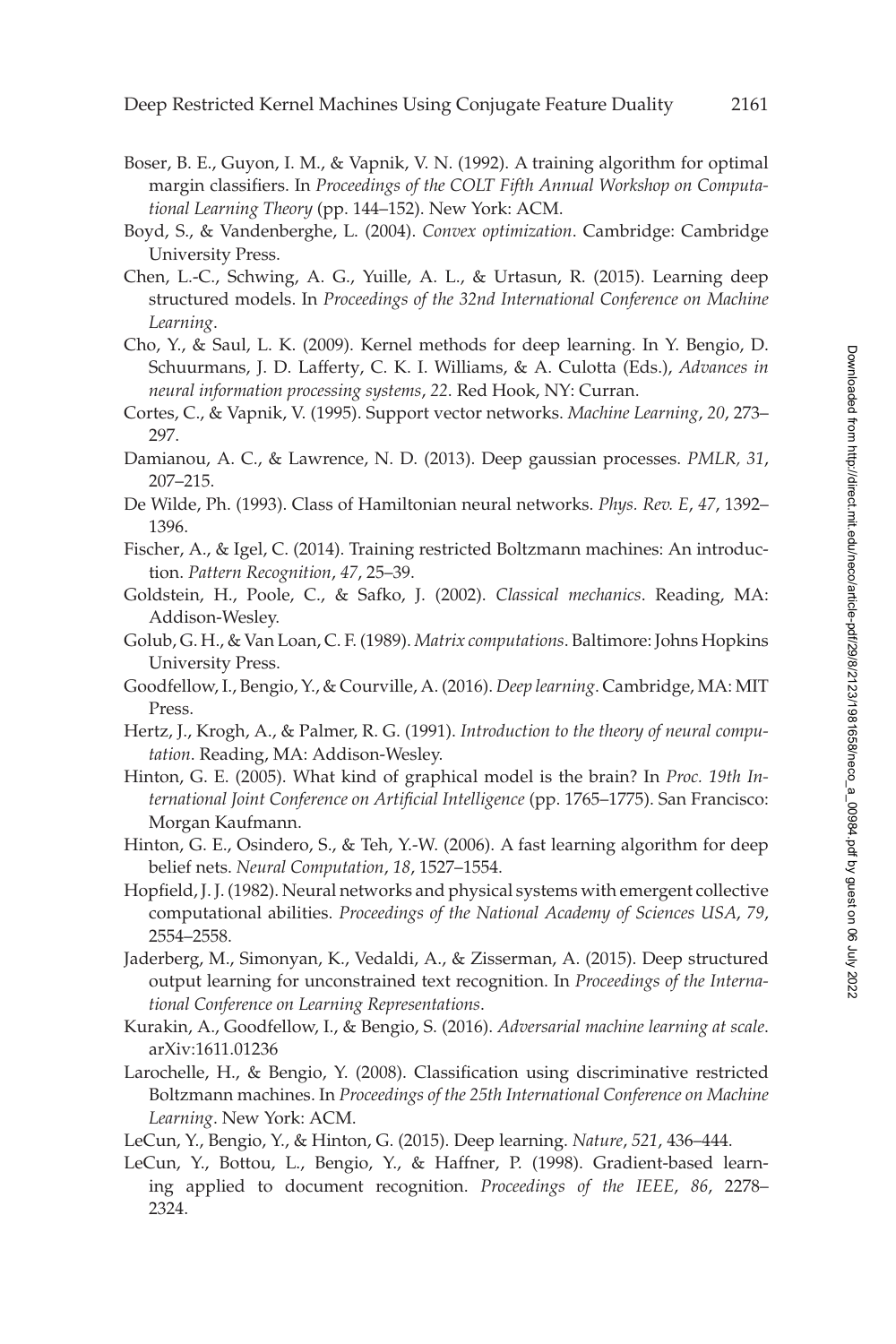- <span id="page-39-0"></span>LeCun, Y., Chopra, S., Hadsell, R., Ranzato, M., & Huang, F.-J. (2006). A tutorial on energy-based learning. In G. Bakir, T. Hofmann, B. Schölkopf, A. Smola, & B. Taskar (Eds.), *Predicting structured data*. Cambridge, MA: MIT Press.
- Lee, H., Grosse, R., Ranganath, R., & Ng, A. Y. (2009). Convolutional deep belief networks for scalable unsupervised learning of hierarchical representations. In *Proceedings of the 26th Annual International Conference on Machine Learning* (pp. 609– 616). New York: ACM.
- Mairal, J., Koniusz, P., Harchaoui, Z., & Schmid, C. (2014). Convolutional kernel networks. In Z. Ghahramani, M. Welling, C. Cortes, N. D. Lawrence, & K. Q. Weinberger (Eds.), *Advances in neural information processing systems* (NIPS).
- Mall, R., Langone, R., & Suykens, J. A. K. (2014). Multilevel hierarchical kernel spectral clustering for real-life large scale complex networks. *PLOS One*, *9*(6), e99966.
- Petersen, K. B., & Pedersen, M. S. (2012). *The matrix cookbook*. Lyngby: Technical University of Denmark.
- Poggio, T., & Girosi, F. (1990). Networks for approximation and learning. *Proceedings of the IEEE*, *78*(9), 1481–1497.
- Rasmussen, C. E., & Williams, C. (2006). *Gaussian processes for machine learning*. Cambridge, MA: MIT Press.
- Rockafellar, R. T. (1987). *Conjugate duality and optimization*. Philadelphia: SIAM.
- Rumelhart, D. E., Hinton, G. E., & Williams, R. J. (1986). Learning representations by back-propagating errors. *Nature*, *323*, 533–536.
- Salakhutdinov, R. (2015). Learning deep generative models. *Annu. Rev. Stat. Appl.*, *2*, 361–385.
- Salakhutdinov, R., & Hinton, G. E. (2007). Using deep belief nets to learn covariance kernels for gaussian processes. In J. Platt, D. Koller, Y. Singer, & S. T. Roweis (Eds.), *Advances in neural information processing systems, 20*. Red Hook, NY: Curran.
- Salakhutdinov, R., & Hinton, G. E. (2009). Deep Boltzmann machines. *PMLR*, *5*, 448– 455.
- Saunders, C., Gammerman, A., & Vovk, V. (1998). Ridge regression learning algorithm in dual variables. In *Proc. of the 15th Int. Conf. on Machine Learning* (pp. 515– 521). San Francisco: Morgan Kaufmann.
- Schmidhuber, J. (2015). Deep learning in neural networks: An overview. *Neural Networks*, *61*, 85–117.
- Schölkopf, B., Mika, S., Burges, C. C., Knirsch, P., Müller, K. R., Rätsch, G., & Smola, A. J. (1999). Input space versus feature space in kernel-based methods. *IEEE Transactions on Neural Networks*, *10*(5), 1000–1017.
- Schölkopf, B., & Smola, A. (2002). *Learning with kernels*. Cambridge, MA: MIT Press.
- Schölkopf, B., Smola, A., & Müller, K.-R. (1998). Nonlinear component analysis as a kernel eigenvalue problem. *Neural Computation*, *10*, 1299–1319.
- Schwing, A. G., & Urtasun, R. (2015). *Fully connected deep structured networks*. arXiv:1503.02351
- Smale, S., Rosasco, L., Bouvrie, J., Caponnetto, A., & Poggio, T. (2010). Mathematics of the neural response. *Foundations of Computational Mathematics*, *10*(1), 67–91.
- Smolensky, P. (1986). Information processing in dynamical systems: Foundations of harmony theory. In D. E. Rumelhart & J. L. McClelland (Eds.), Parallel distributed processing: Explorations in the microstructure of cognition, vol. 1: *Foundations*. New York: McGraw-Hill.